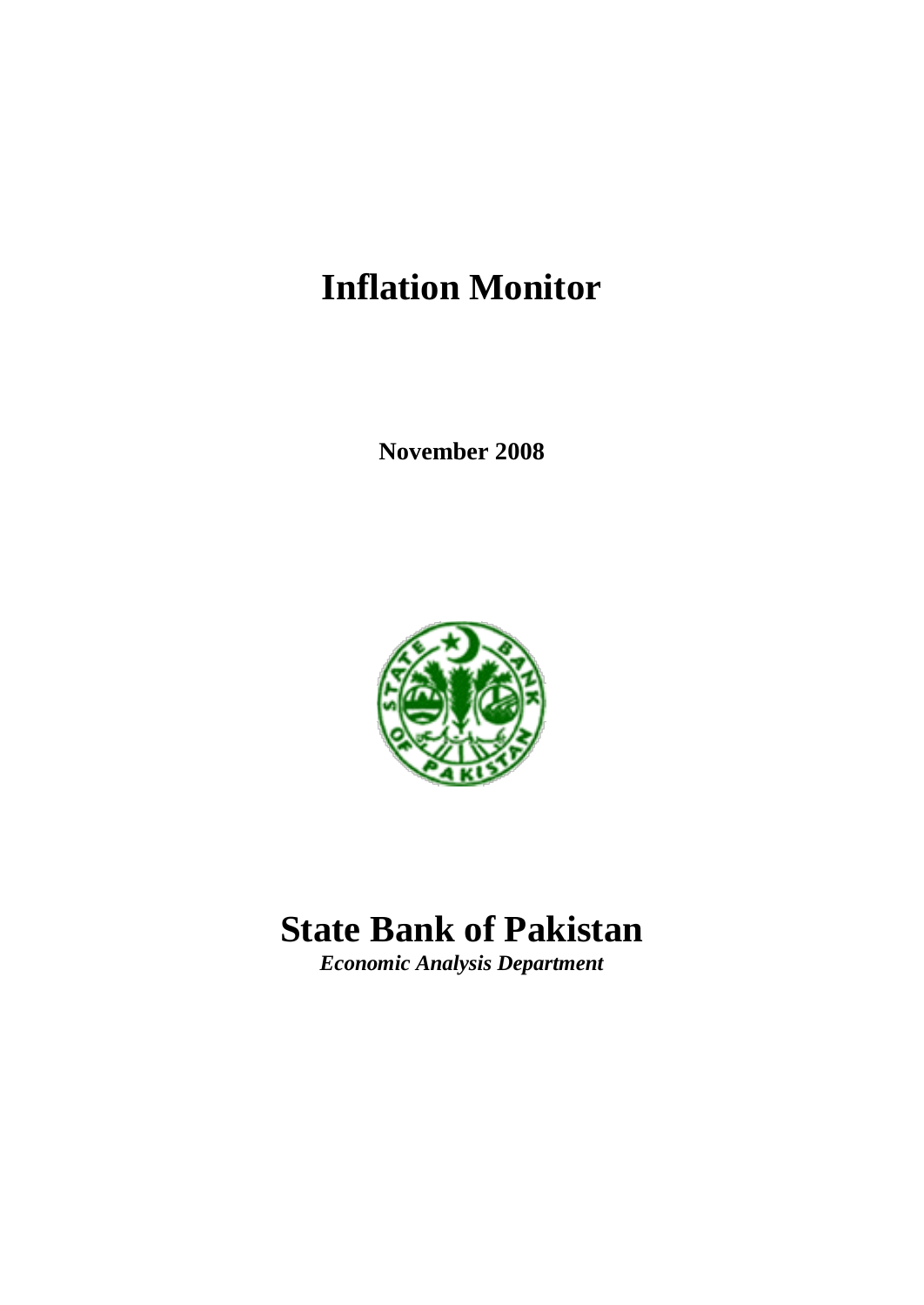ISSN 1992-8327 (print) ISSN 1992-8335 (online) The analysis in this document is based on data provided by Federal Bureau of Statistics, Pakistan. [http://www.sbp.org.pk/publications/Inflation\\_Monitor](http://www.sbp.org.pk/publications/Inflation_Monitor)

*©* 2008 State Bank of Pakistan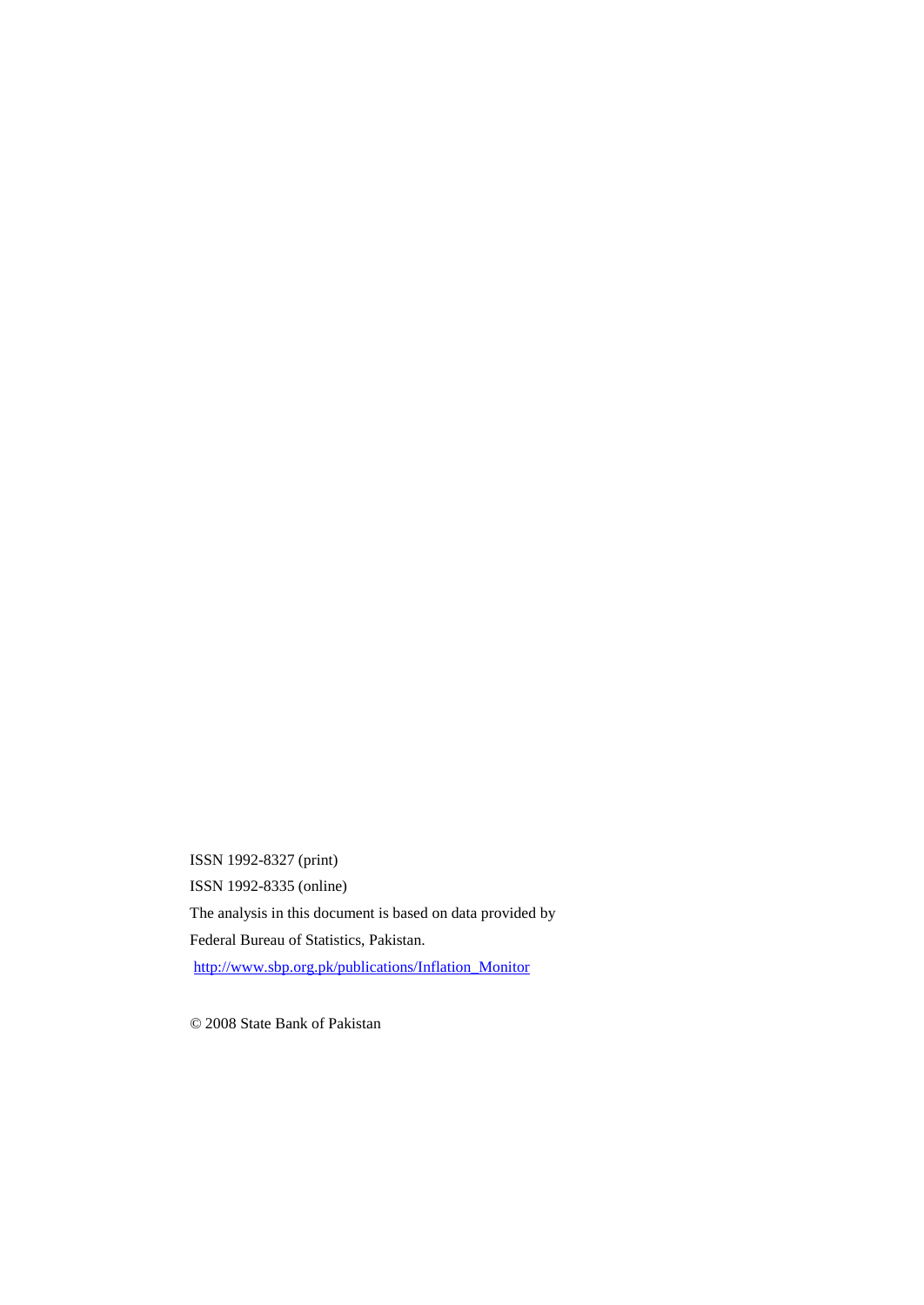## **Contents**

| 1.                 | <b>Overview</b>                                                                    | 1  |
|--------------------|------------------------------------------------------------------------------------|----|
| 2.                 | <b>Consumer Price Index</b>                                                        | 4  |
|                    | 2.1 Food Inflation                                                                 | 5  |
|                    | 2.2 Non-food Inflation                                                             | 6  |
|                    | 2.3 City-wise Inflation                                                            | 9  |
|                    | 2.4 Income Group-wise Inflation                                                    | 10 |
|                    | 2.5 Services and Non-services Inflation                                            | 11 |
| 3.                 | <b>Wholesale Price Index</b>                                                       | 13 |
| 4.                 | <b>Global Commodity Prices</b>                                                     | 17 |
| 5.                 | <b>Sensitive Price Indicator</b>                                                   | 21 |
| <b>Annexure A:</b> |                                                                                    | 23 |
|                    | Table A1: CPI Inflation (YoY) by Groups                                            |    |
|                    | Table A2: Distribution of Price Changes of CPI Basket, November 2008 (YoY)         |    |
|                    | Table A3: Top Ten Contributors to YoY CPI Inflation in November 2008               |    |
|                    | Table A4: Distribution of YoY Price Changes - Selected CPI Items,<br>November 2008 |    |
|                    | Table A5: City-wise CPI Inflation (YoY) by Income Groups November 2008             |    |
|                    | Table A6: Income Group-wise CPI Inflation (YoY)                                    |    |
|                    | Table A7: Distribution of Wholesale Price Changes (YoY), November 2008             |    |
|                    | Table A8: SPI Item-wise Price Movements for the month of November 2008             |    |
|                    |                                                                                    |    |

Table A9: Consumer Price Index Numbers by Major Groups and Selected Commodities for November 2008

Figure A1: CPI Non-food Inflation

Figure A2: Frequency Distribution of Price Changes of CPI Items November 2008 Figure A3: Frequency Distribution of Price Changes of WPI Items November 2008

## **Annexure B: Technical Notes 36**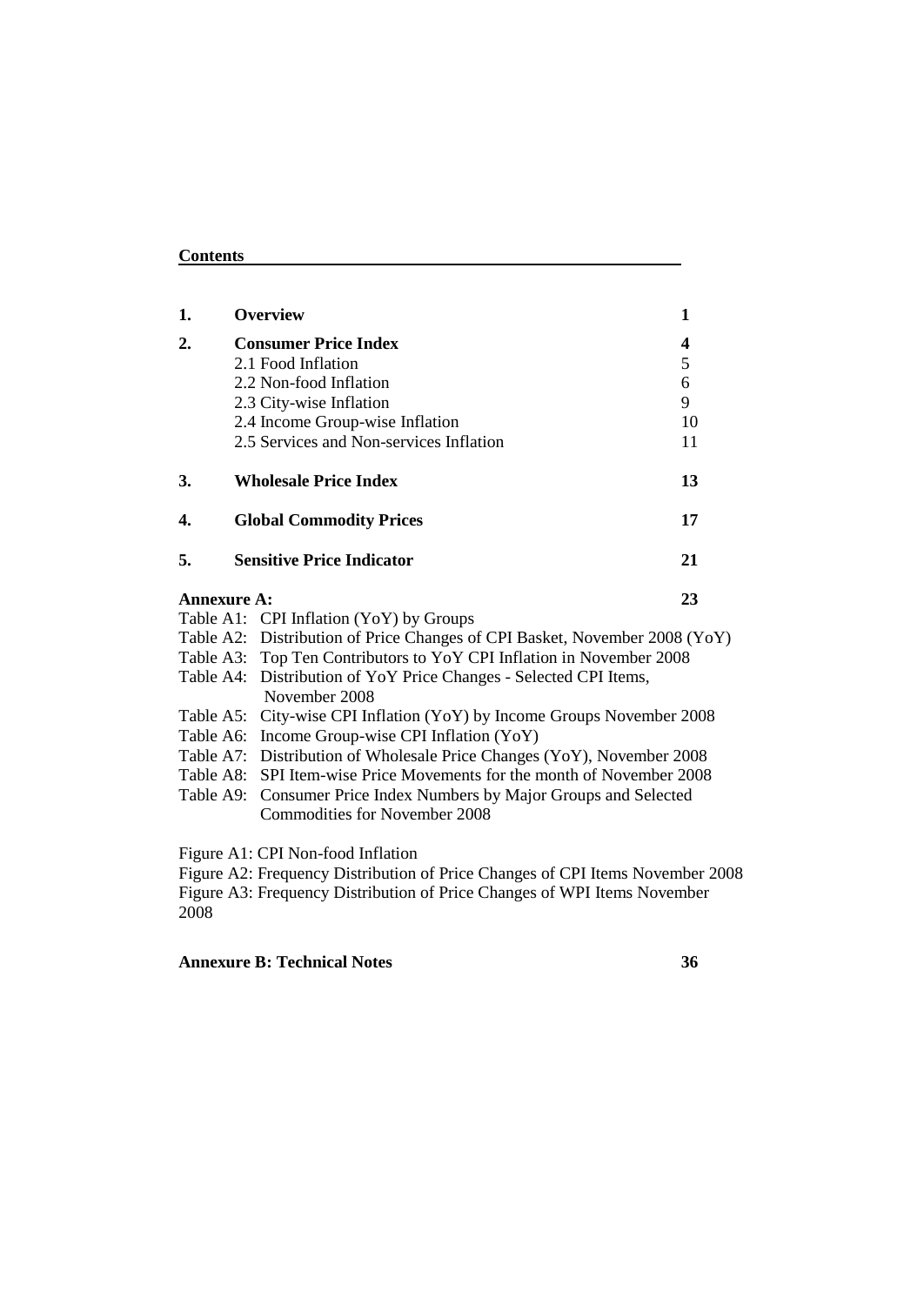## **Team**

Dr. Mian Farooq Haq [mian.farooq@sbp.org.pk](mailto:mian.farooq@sbp.org.pk) Mr. Saghir Pervaiz Ghauri [saghir.pervaiz@sbp.org.pk](mailto:saghir.pervaiz@sbp.org.pk)

Mr. Muhammad Akmal [muhammad.akmal@sbp.org.pk](mailto:muhammad.akmal@sbp.org.pk) Mr. Muhammad Usman Abbasi [muhammad.usman3@sbp.org.pk](mailto:muhammad.usman3@sbp.org.pk)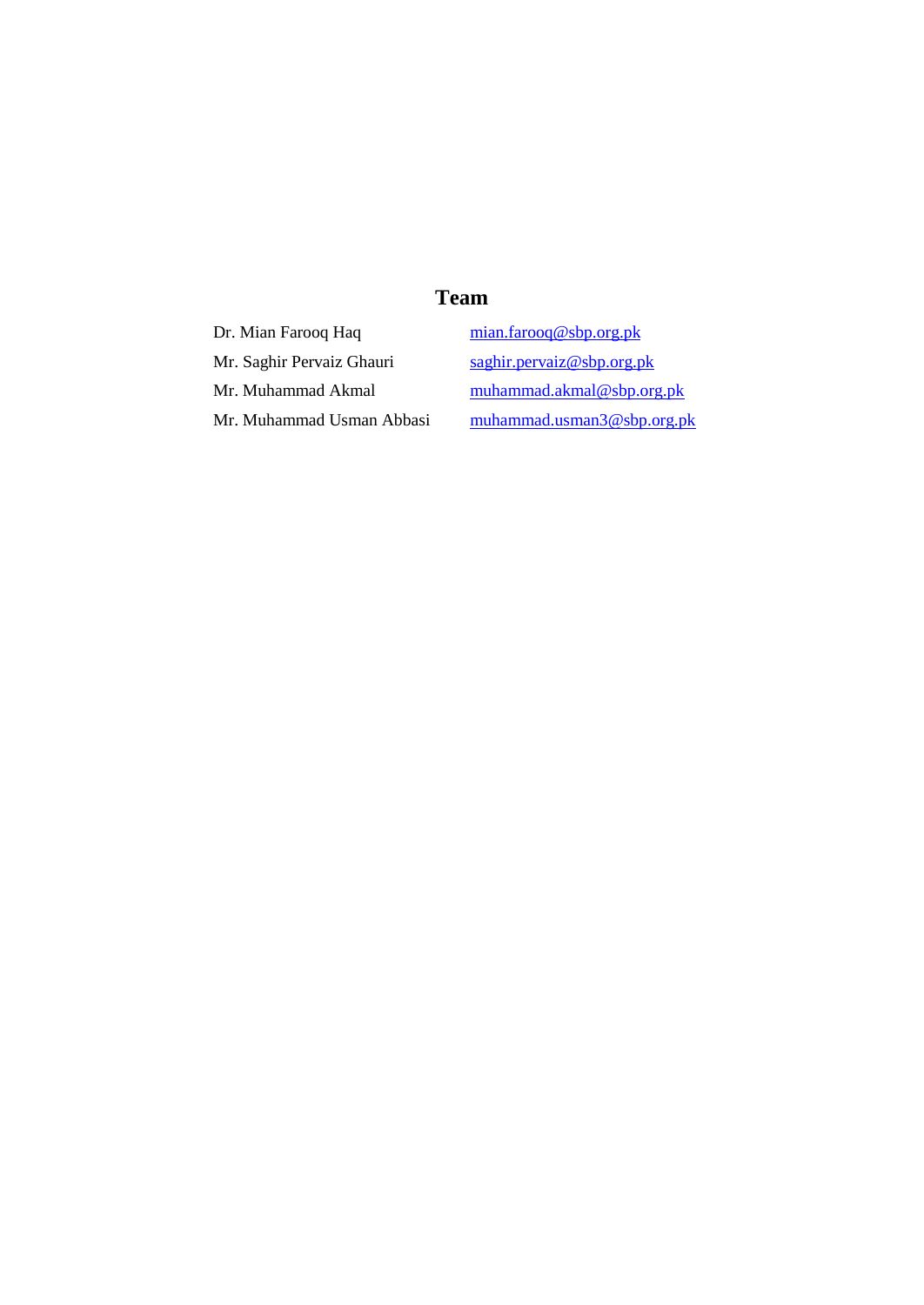#### **Overview**

Inflationary pressures remained strong in the economy with CPI inflation (YoY) reaching 24.7 percent during November 2008 compared to 8.7 percent in the same month last year. The November 2008 figure was only slightly lower than that in the previous month. This slight deceleration was mainly due to the food group of CPI that recorded 30.4 percent  $(YoY)$  inflation during the month under review as compared to 31.7 percent in October 2008. On the other hand, non-food inflation (YoY) accelerated further to reach 20.2 percent in November 2008. All sub-groups of CPI non-food group witnessed higher inflation (YoY) compared to the same month last year. In particular *transport & communication, education, cleaning, laundry & personal appearance, recreation* and *fuel & lighting* sub-groups witnessed more than 10 percentage points increase in inflation (YoY) during November 2008 compared to the same month last year. In contrast to a slight decline in CPI, WPI inflation for the month was 8.5 percentage points lower than in the preceding month. This sharper decline in wholesale prices suggests that headline inflationary pressures may also ease off in coming months.

| Table 1.1: Inflation $(YoY)$ |                |            |          |                   |                       |            |         |
|------------------------------|----------------|------------|----------|-------------------|-----------------------|------------|---------|
|                              |                |            |          |                   |                       |            | percent |
|                              |                | <b>CPI</b> |          |                   | <b>Core Inflation</b> | <b>WPI</b> | $SPI**$ |
|                              | <b>General</b> | Food       | Non-food | NFNE <sup>*</sup> | <b>Trimmed</b>        |            |         |
| $Nov-07$                     | 8.7            | 12.5       | 5.9      | 6.9               | 8.6                   | 12.6       | 9.0     |
| Dec-07                       | 8.8            | 12.2       | 6.3      | 7.2               | 8.7                   | 12.2       | 9.2     |
| $Jan-08$                     | 11.9           | 18.2       | 7.3      | 7.8               | 9.6                   | 15.5       | 13.1    |
| Feb-08                       | 11.3           | 16.0       | 7.8      | 8.1               | 9.6                   | 16.4       | 12.3    |
| $Mar-08$                     | 14.1           | 20.6       | 9.4      | 9.3               | 11.3                  | 19.8       | 16.2    |
| Apr- $08$                    | 17.2           | 25.5       | 11.2     | 10.8              | 14.1                  | 23.5       | 22.3    |
| $May-08$                     | 19.3           | 28.5       | 12.5     | 12.3              | 15.1                  | 28.2       | 26.2    |
| $Jun-08$                     | 21.5           | 32.0       | 13.8     | 13.0              | 17.2                  | 30.6       | 26.3    |
| $Jul-08$                     | 24.3           | 33.8       | 17.3     | 14.7              | 19.7                  | 34.0       | 30.6    |
| Aug- $08$                    | 25.3           | 34.1       | 18.7     | 16.4              | 21.0                  | 35.7       | 31.8    |
| $Sep-08$                     | 23.9           | 29.9       | 19.2     | 17.3              | 21.2                  | 33.2       | 29.6    |
| $Oct-08$                     | 25.0           | 31.7       | 19.7     | 18.3              | 21.7                  | 28.4       | 30.3    |
| $Nov-08$                     | 24.7           | 30.4       | 20.2     | 18.9              | 21.3                  | 19.9       | 28.8    |

\* NFNE is Non-food non-energy inflation; \*\* SPI for all income groups combined.

On month-on-month (MoM) basis CPI inflation declined 0.1 percent compared to 0.1percent increase in the same month last year. CPI food inflation (MoM) declined by 1.5 percent in November 2008. In contrast, non-food inflation (MoM) was recorded higher at 1.1 percent compared to 0.7 percent in the same month last year (see **Table 1.2**).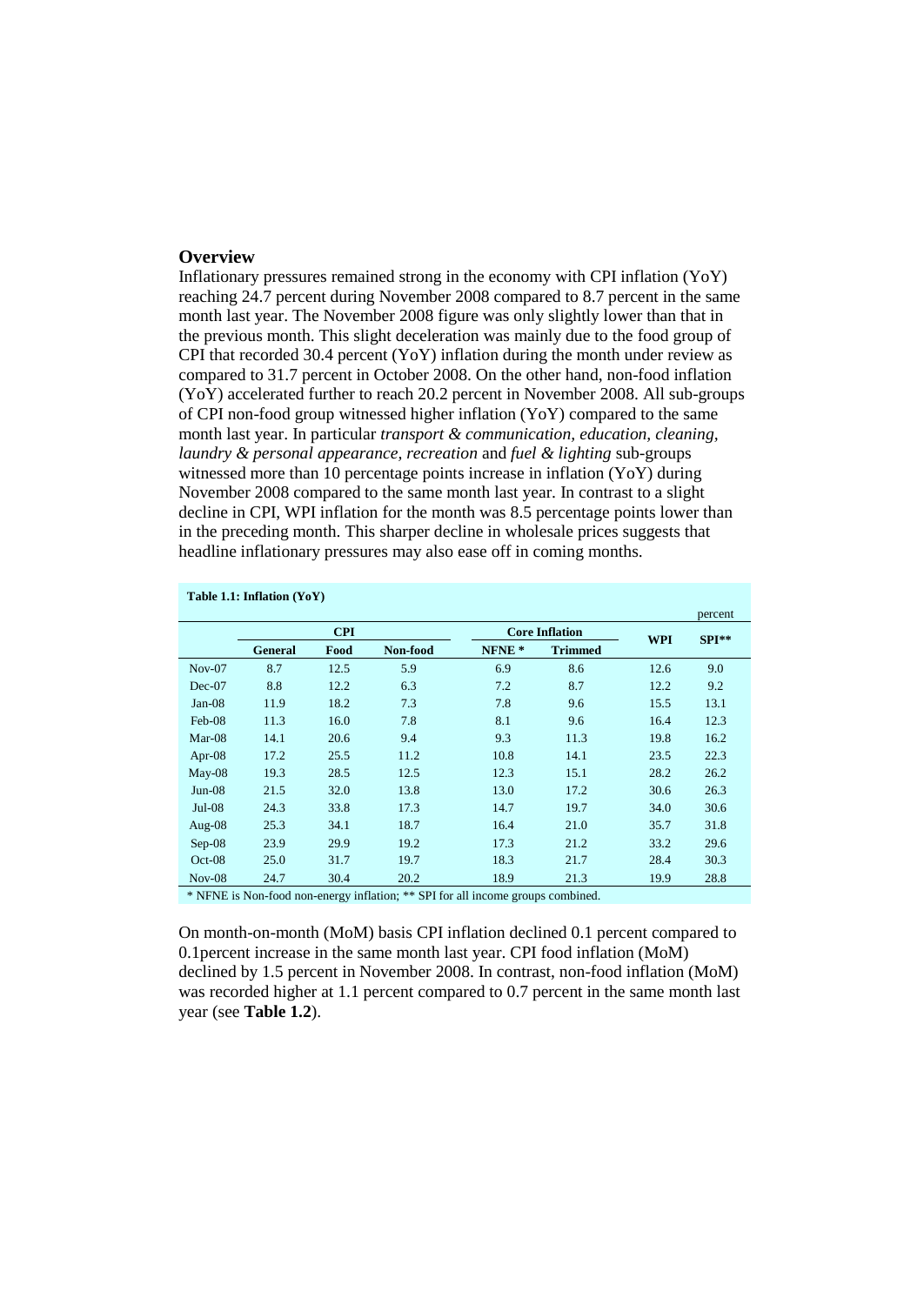Both measures of core inflation (non-food nonenergy and 20 percent trimmed mean) continued to show strong growth during November 2008. Core inflation (YoY) based on NFNE reached 18.9 percent in November 2008 compared to 6.9 percent in the same month last year. Similarly core inflation (YoY) based on 20 percent trimmed-mean also witnessed significant increase and was recorded at 21.3 percent compared to 8.6 percent in November 2007.

Although inflation measured by wholesale price index (WPI) remained significantly higher than in the same month last year, it decelerated sharply compared to the preceding month. Indeed,

| Table 1.2: Different Dimensions of Inflation (percent) |                                       |               |               |          |  |  |  |
|--------------------------------------------------------|---------------------------------------|---------------|---------------|----------|--|--|--|
|                                                        |                                       |               |               | 5-year   |  |  |  |
|                                                        | <b>Nov-06</b>                         | <b>Nov-07</b> | <b>Nov-08</b> | average# |  |  |  |
|                                                        | Year-on-year (November over November) |               |               |          |  |  |  |
| Overall CPI                                            | 8.1                                   | 8.7           | 24.7          | 7.6      |  |  |  |
| Food group                                             | 10.6                                  | 12.5          | 30.4          | 9.6      |  |  |  |
| Non-food group                                         | 6.3                                   | 5.9           | 20.2          | 6.3      |  |  |  |
| Core Inflation                                         |                                       |               |               |          |  |  |  |
| NFNE*                                                  | 5.9                                   | 6.9           | 18.9          | 6.2      |  |  |  |
| Trimmed                                                | 6.5                                   | 8.6           | 21.3          | 6.9      |  |  |  |
|                                                        | Period average (July over November)   |               |               |          |  |  |  |
| Overall CPI                                            | 8.3                                   | 7.8           | 24.7          | 7.3      |  |  |  |
| Food group                                             | 10.2                                  | 11.5          | 31.9          | 9.0      |  |  |  |
| Non-food group                                         | 7.0                                   | 5.2           | 19.1          | 6.0      |  |  |  |
| Core Inflation                                         |                                       |               |               |          |  |  |  |
| NFNE*                                                  | 6.3                                   | 6.3           | 17.1          | 6.0      |  |  |  |
| Trimmed                                                | 6.8                                   | 7.8           | 21.0          | 6.6      |  |  |  |
|                                                        | 12-month moving average               |               |               |          |  |  |  |
| <b>Overall CPI</b>                                     | 7.9                                   | 7.6           | 19.1          | 6.9      |  |  |  |
| Food group                                             | 8.1                                   | 10.8          | 26.3          | 8.3      |  |  |  |
| Non-food group                                         | 7.7                                   | 5.3           | 13.7          | 5.9      |  |  |  |
| Core Inflation                                         |                                       |               |               |          |  |  |  |
| NFNE*                                                  | 6.8                                   | 5.9           | 12.9          | 5.7      |  |  |  |
| Trimmed                                                | 6.7                                   | 7.1           | 16.1          | 6.2      |  |  |  |
|                                                        | Monthly (September over November)     |               |               |          |  |  |  |
| <b>Overall CPI</b>                                     | 0.7                                   | 0.1           | $-0.1$        | 0.7      |  |  |  |
| Food group                                             | 1.4                                   | $-0.6$        | $-1.5$        | 0.9      |  |  |  |
| Non-food group                                         | 0.3                                   | 0.7           | 1.1           | 0.5      |  |  |  |
| Core Inflation                                         |                                       |               |               |          |  |  |  |
| NFNE*                                                  | 0.4                                   | 0.7           | 1.2           | 0.5      |  |  |  |
| Trimmed                                                | 0.5                                   | 0.7           | 0.7           | 0.5      |  |  |  |
| * NENE is Non food non energy inflation                |                                       |               |               |          |  |  |  |

NFNE is Non-food non-energy inf

# 5-year average excluding FY09

WPI inflation has been in a downtrend since September 2008 reaching 19.9 percent (YoY) in November 2008. Though both food and non-food groups of WPI contributed in this downtrend, the contribution of WPI non-food group was greater. Sensitive price indicator (SPI) also decelerated and recorded 28.3 percent (YoY) inflation during the month under review compared to 30.3 percent in the preceding month (see **Figure 1.1**).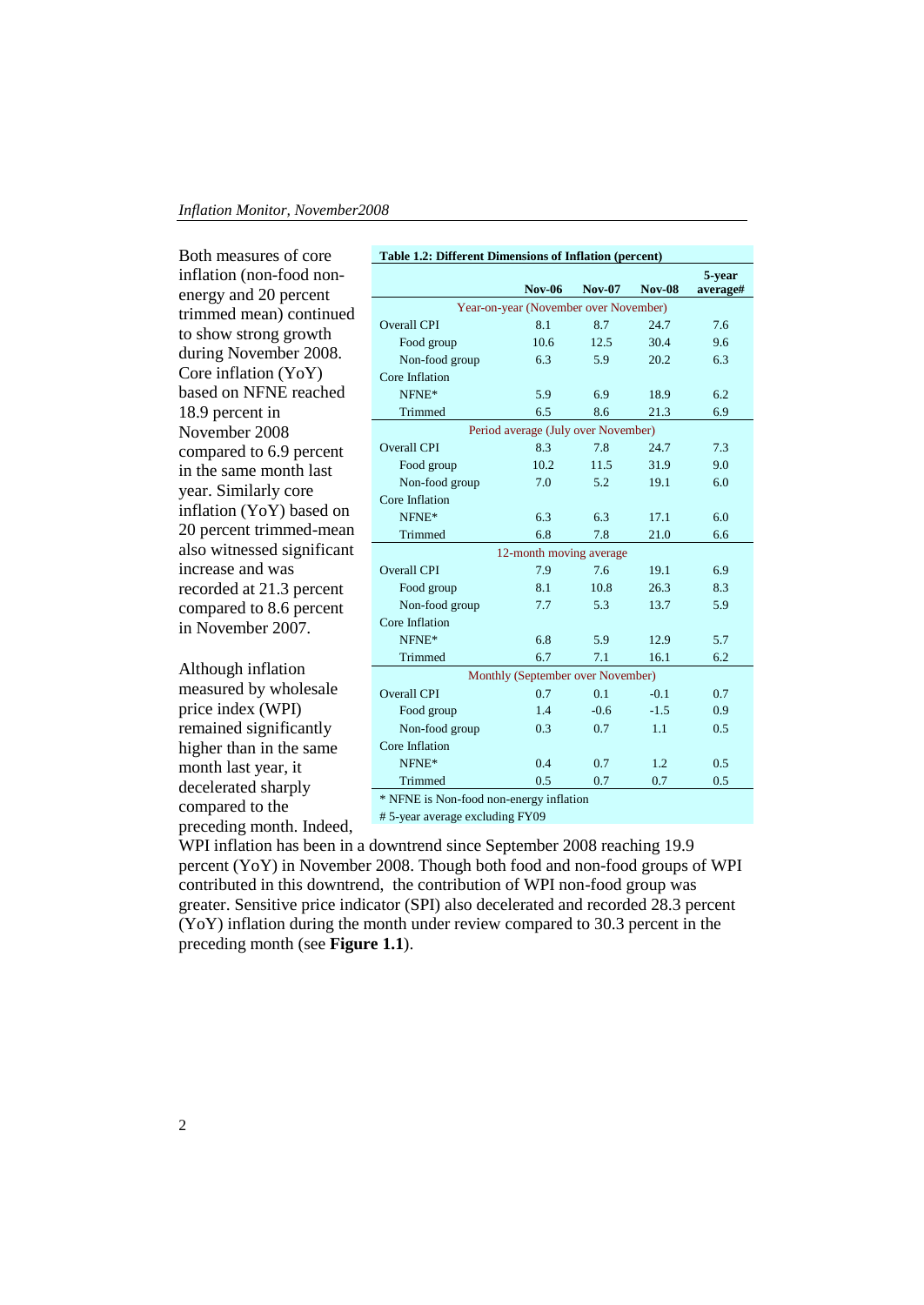

**Figure 1.1: Movements in Price Indices (percent change)**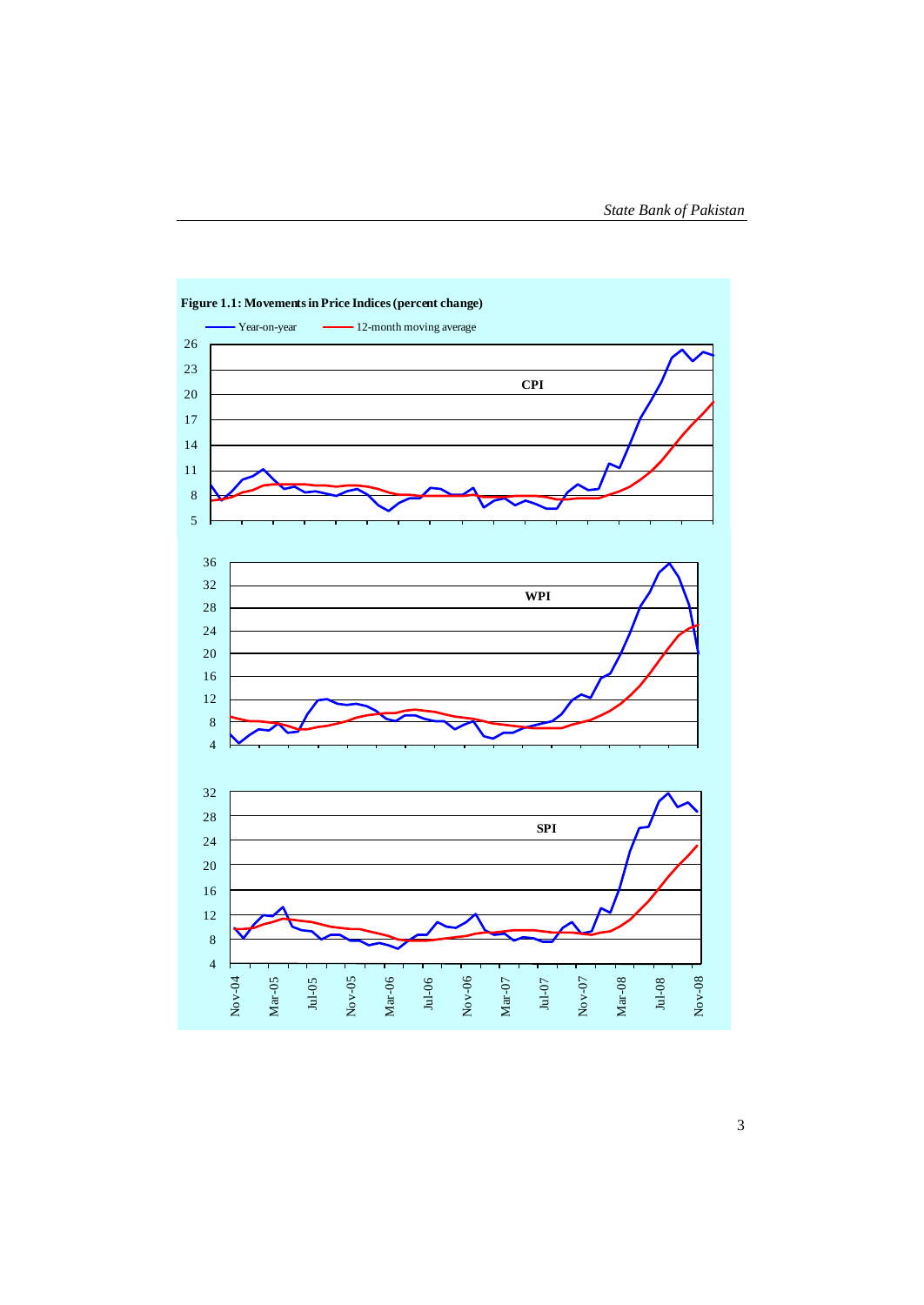#### **2. Consumer Price Index**

After showing an increase in the previous month, CPI inflation (YoY) declined during November 2008 reaching 24.7 percent on YoY basis. This 24.7 percent (YoY) inflation is, however, still high compared to 8.7 percent (YoY) inflation in November 2007. Both, food and non-food groups recorded higher inflation in November 2008 as compared to the same



month last year. Food inflation reached 30.4 percent during the month under review compared to 12.5 percent during November 2007, while non-food inflation (YoY) was recorded at 20.2 percent in November 2008 compared to 5.9 percent during the same month last year (see **Figure 2.1**).



In terms of weighted contribution to overall inflation, food group's contribution came down to 54.1 percent during November 2008 compared to 60.9 percent in the same month last year. Whereas, the weighted contribution of non-food group increased to 45.9 percent during November 2008 compared to 39.1 percent in November 2007. Weighted contribution of *fuel & lighting* and *transport & communication* sub-groups were recorded higher at 8.1 percent and 9.5 percent during November 2008 as compared to 4.2 percent and (-) 2.8 in November 2007 (see **Figure 2.2**).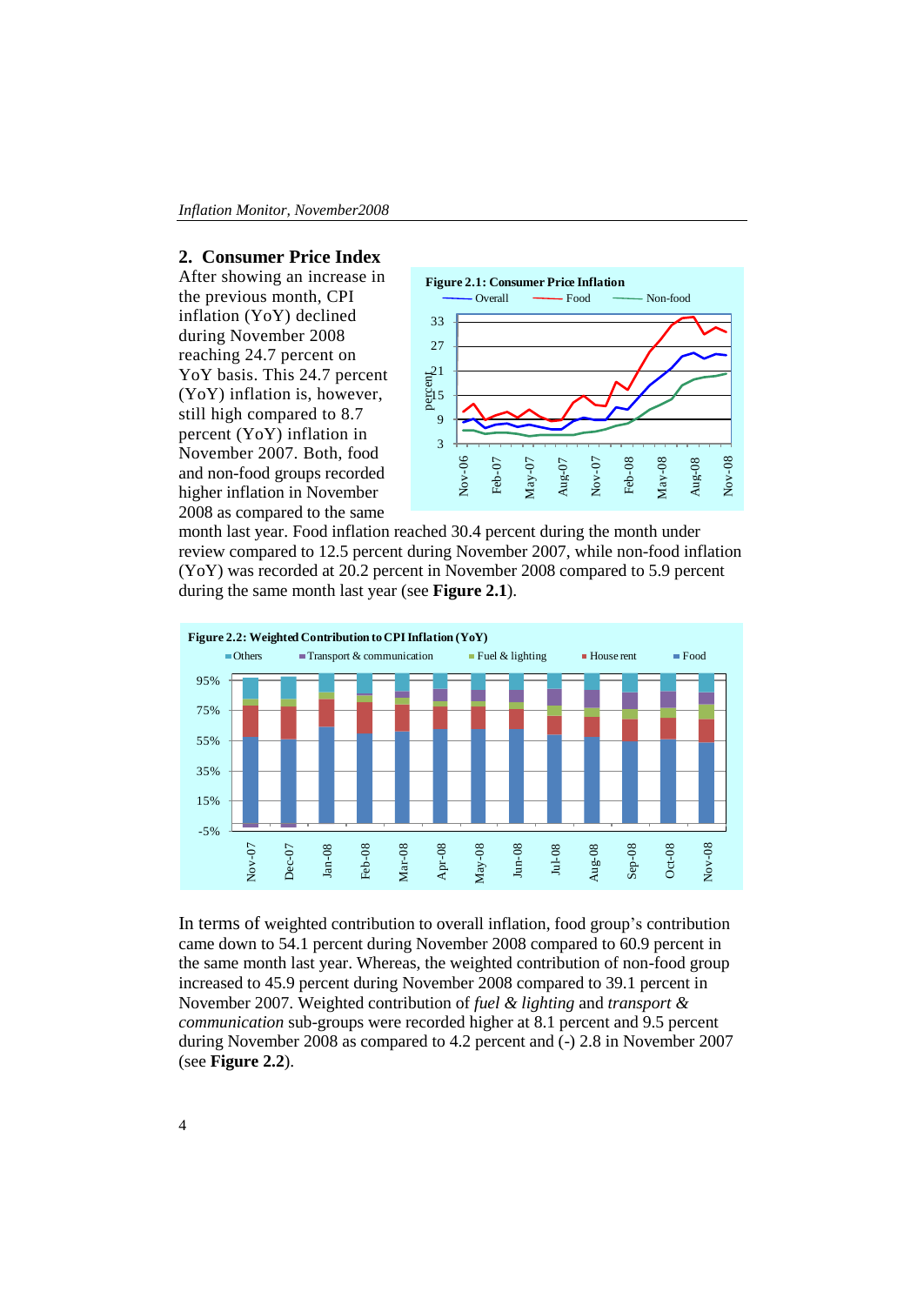#### **2.1 Food Inflation**

In November 2008 food inflation showed acceleration compared to the same month last year, however it was lower in comparison to November 2007. Food inflation was recorded 30.4 percent during November 2008 compared to 12.5 percent in November 2007 (see **Figure 2.3**). Major items that recorded rise(YoY) in their prices during the month under review include pulse masoor, wheat, fresh milk, sugar, pulse gram, bakery & confectionary, etc.



Out of 113 commodities reported in the CPI food basket during November 2008, four items -coriander seed powder (150.0 percent), pulse masoor (119.9 percent), cumin seed powder (104.5 percent) and curry powder (100.0 percent)-showed price increases <sup>1</sup> of over 100 percent, 18 showed a price rise between 50 to 100 percent, 71 items depicted a price rise between 10 to 50 percent, 14 showed single digit price growth and the remaining 5 showed a decline in their prices (see **Figure 2.4** and **Table A2** in **Annexure A**).

In terms of percent contribution to overall inflation (YoY), wheat flour and fresh milk were the second and third highest contributors to overall CPI inflation<sup>2</sup>, with 14.9 percent and 7.1 percent share in overall CPI inflation (see **Table A3** in the Annexure). The high contribution of wheat flour was due to significant growth in its price (65.2 percent) and its high weight (5.1 percent). On the other hand, high contribution of fresh milk was primarily due to its high weight (6.7 percent). Moreover, within food group, four items i.e. wheat flour, milk fresh, rice and vegetables contributed about 53.4 percent to food inflation (YoY) in November 2008.

Composition of food items on monthly price change on (MoM) basis showed that nine items including turai, tomatoes, pistachio, coriander seed powder, curry powder, etc. exhibited double digit price change. Whereas prices of 37 items including vegetable ghee, cooking oil, all types of rice, sugar, wheat, wheat flour, etc. declined during the month under review.

1

<sup>1</sup> Price change are compared with November 2007

<sup>&</sup>lt;sup>2</sup> house rent index of non-food group being the first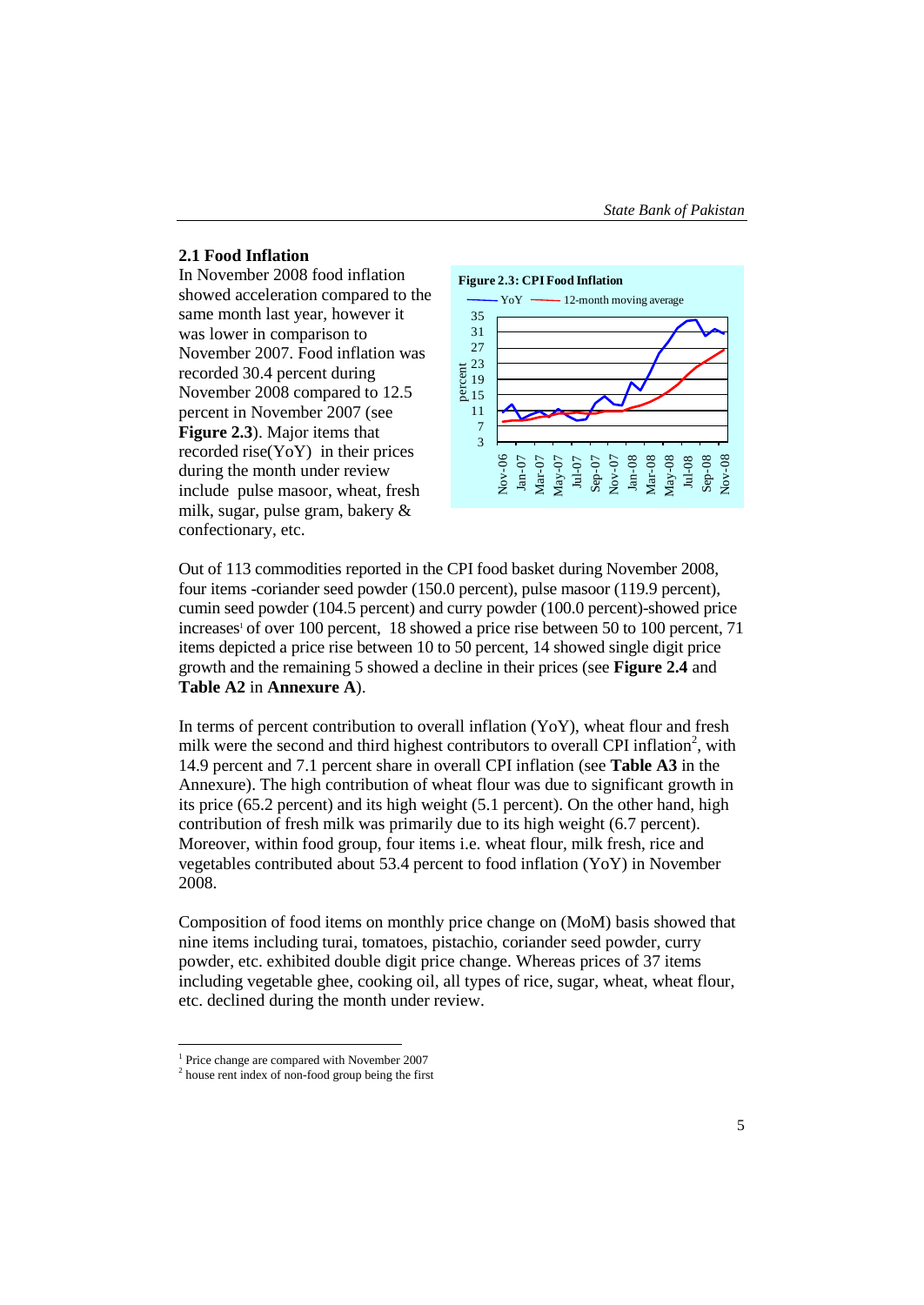

#### **Figure 2.4: Price Trends in Key Food Items**

#### **2.2 Non-food Inflation**

In contrast to CPI food group inflation, non-food inflation (YoY) recorded a rise compared to the same month of last year. CPI non-food inflation (YoY) was recorded at 20.2 percent during the month under review compared to 5.9 percent in November 2007 (see **Figure 2.5**). Similar to previous month, all sub-groups of non-food group contributed to this rise, but acceleration in *transport & communication* and *fuel and lighting* sub-indices were more significant.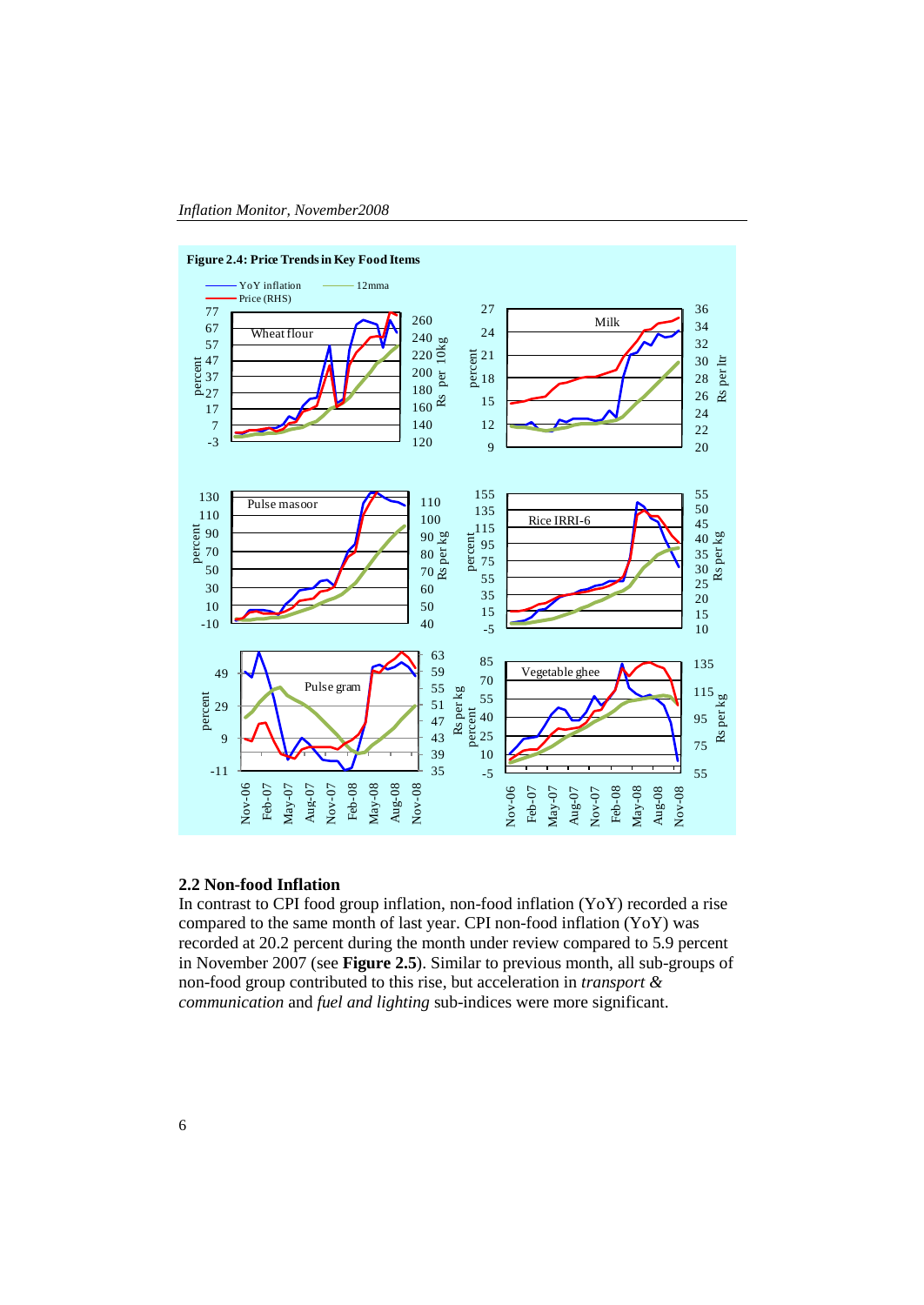

Since August 2008, inflation (YoY) in *transport & communication* sub- group has shown a decline due to some adjustment in  $OGRA^3$  administered domestic prices of petrol, diesel & CNG and a decline in international fuel prices*.* Inflation (YoY) in this sub-group was recorded at 28.6 percent during November 2008 compared to (-) 3.1 percent in the corresponding month last year and 39.9 percent in October 2008 (see **Figure 2.6**).

Increasing trend in inflation (YoY) of *house rent index*  continued and was recorded at 16.8 percent in November 2008 compared to 8.3 percent during same month last year (see **Figure 2.7**). Similar to the previous month high HRI inflation reflects rise in the prices of building materials<sup>4</sup> (38.3 percent in November 2008 compared to 9.3 percent in November 2007), such as



cement, cement blocks, iron bars & sheets, timber, paints & varnishes, sanitary wares, etc.

The increasing trend in *apparel, textile & footwear* sub-group inflation (YoY) has continued first five months of FY09. Inflation (YoY) in this sub-group was recorded at 15.9 percent during November 2008 compare to 8.7 percent in same month last year. Item wise analysis of this sub-group reveals that out of total 42 items, 29 items showed 10 to 63 percent change in their prices, while 13 items

1

<sup>&</sup>lt;sup>3</sup> Oil and Gas regulatory Authority

<sup>4</sup> Building materials of WPI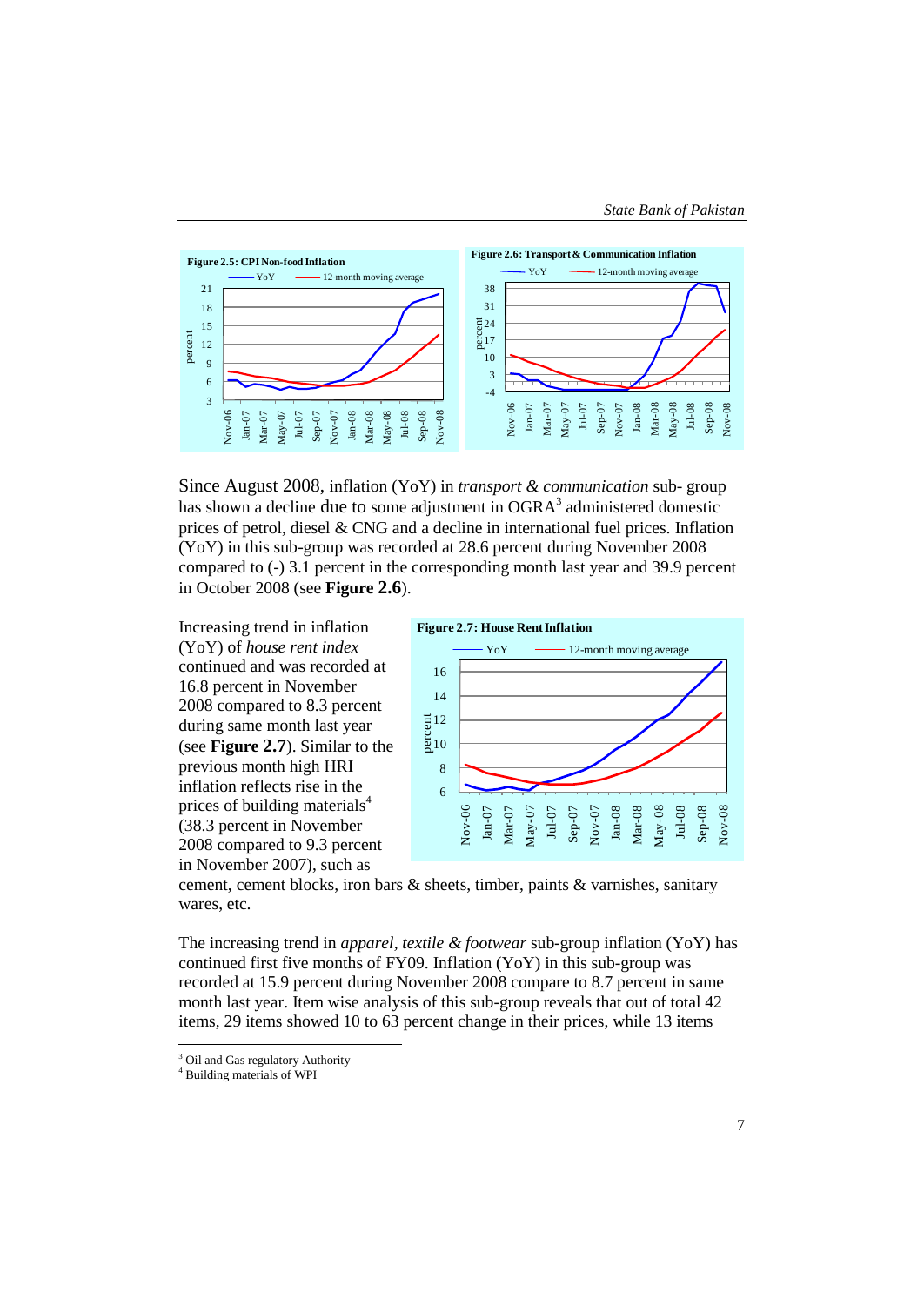recorded a change of up to 10 percent with only one item showing no price change.

*Fuel & lighting* sub-group's inflation (YoY) continued its increasing trend and was recorded at 31.9 percent during November 2008 compared to 4.8 percent in the same month last year. Out of 15 items in this sub-group, 10 recorded price changes between 20 to 100 percent, four items saw price change between 4 to 8 percent and one item showed no price change during the month under review.

Inflation (YoY) in *household furniture & equipment* sub-group was recorded at 15.0 percent during November 2008 compared to 5.9 percent in the corresponding month last year. Detailed analysis of this sub-group showed that out of 44 items, 37 exhibited price change between 12 to 40 percent (whereas only two items showed price change in double digit during November 2007) and seven items showed price change between 5 to 10 percent during November 2008.

*Recreation & entertainment* sub-group's inflation (YoY) reached 12.5 percent during November 2008 compared to 0.3 percent during the corresponding month last year. Out of 16 commodities in this sub-group, six commodities recorded a price change between 15 to 50 percent; 10 commodities recorded a change between 0 to 10 percent (with two items showing no price change) during November 2008.

Inflation (YoY) in *cleaning, laundry & personal appearance* sub-group was recorded at 20.4 percent during the month under review compared to 8.8 percent in same month last year. Item-wise analysis of this sub-group showed that out of 36 items, 27 showed double digits price change ranging between 10 to 40 percent and remaining 12 recorded a price change between 0 to 10 percent (whereas only seven items showed double digit price change in November 2007) during the month under review.

Inflation (YoY) in *education* sub-group was recorded at 16.3 percent in November 2008 compared to 4.3 percent during the corresponding month last year. Detailed item-wise analysis of this sub-group showed that out of 24 items 16 showed price change between 10 to 77 percent (whereas only two items showed price change in double digits during November 2007), seven items showed price change between 0 to 10 percent (two commodities showed no price change) and only one item showed a decline in price.

Inflation (YoY) in *medicare* sub-group increased and was recorded at 12.5 percent during November 2008 compared to 7.9 percent in the corresponding month last year (see **Figure A1** in Annexure).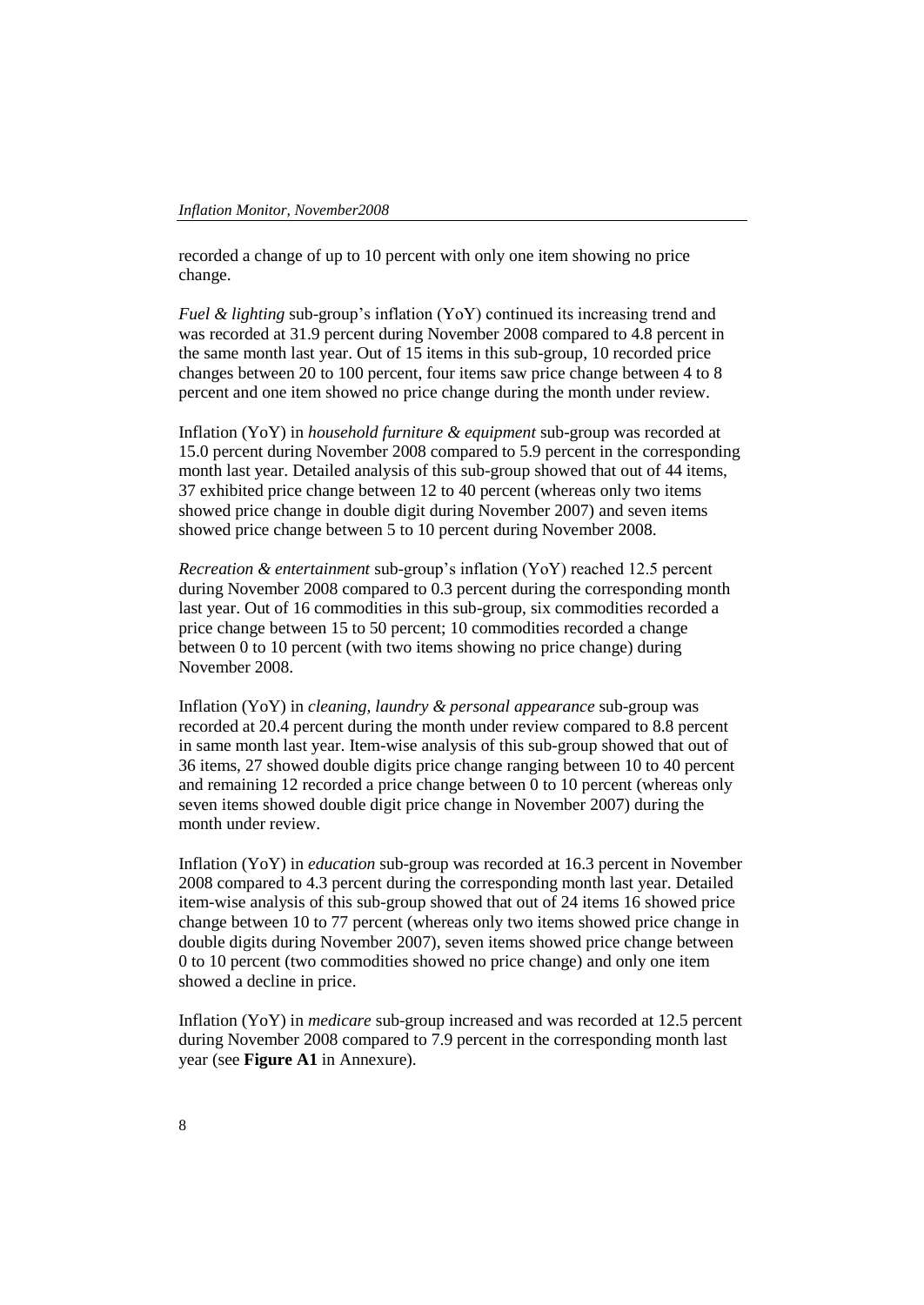Detailed item-wise analysis of non-food group revealed that out of 250 items included in this group, 167 registered double digit price change during November 2008 compared to only 27 items during November 2007. The commodities showing double digit price change include UMS charges, rail and road fares, kerosene oil, high speed diesel, petrol super, gold and silver tezabi, and firewood whole, etc. Further 38 commodities showed price change in the range of 5 to 10 percent, 17 showed price change between 0 to 5 percent, 24 recorded no change in their prices (49 commodities showed no price changes during November 2007) and only four commodities showed a decline in prices (21 commodities showed decline in prices in November 2007) ( see **Table A2** & **A4** in the Annexure).

#### **2.3 City-wise Inflation**

During November 2008 city-wise inflation (YoY) remained high. In major cities including Islamabad, Lahore, Karachi, Quetta and Peshawar, inflation (YoY) was recorded at 21.0, 22.5, 24.2, 26.9 and 27.8 percent compared to 8.0, 7.0, 8.7, 9.8 and 9.8 percent respectively during same month last year. Similar to previous month inflation (YoY) in Quetta and Peshawar was higher than the overall CPI inflation during month under review (see **Table 2.1**).

|           | Table 2.1: City wise Inflation of Selected Cities |                  |        |         |               | percent         |  |
|-----------|---------------------------------------------------|------------------|--------|---------|---------------|-----------------|--|
|           | <b>Overall CPI</b>                                | <b>Islamabad</b> | Lahore | Karachi | <b>Ouetta</b> | <b>Peshawar</b> |  |
| $Nov-07$  | 8.7                                               | 8.0              | 7.0    | 8.7     | 9.8           | 9.8             |  |
| $Dec-07$  | 8.8                                               | 7.7              | 7.5    | 8.1     | 9.0           | 9.2             |  |
| $Jan-08$  | 11.9                                              | 9.1              | 10.1   | 10.7    | 12.3          | 12.2            |  |
| Feb-08    | 11.3                                              | 9.8              | 10.4   | 9.8     | 11.1          | 11.4            |  |
| $Mar-08$  | 14.1                                              | 11.6             | 12.0   | 13.3    | 13.8          | 15.8            |  |
| Apr- $08$ | 17.2                                              | 13.8             | 15.4   | 16.0    | 17.5          | 18.9            |  |
| May-08    | 19.3                                              | 16.4             | 17.4   | 18.6    | 21.8          | 21.8            |  |
| $Jun-08$  | 21.5                                              | 17.7             | 18.0   | 21.1    | 25.3          | 22.3            |  |
| $Jul-08$  | 24.3                                              | 20.9             | 21.0   | 23.4    | 26.3          | 26.0            |  |
| Aug- $08$ | 25.3                                              | 21.3             | 21.9   | 24.8    | 28.6          | 27.0            |  |
| $Sep-08$  | 23.9                                              | 21.5             | 21.0   | 25.2    | 27.4          | 26.2            |  |
| $Oct-08$  | 25.0                                              | 21.7             | 22.5   | 24.2    | 28.7          | 30.1            |  |
| $Nov-08$  | 24.7                                              | 21.0             | 22.5   | 24.2    | 26.9          | 27.8            |  |

Out of 35 cities included in the city-wise inflation (YoY) analysis, 18 fell in the category of high inflation recording higher inflation than the overall headline inflation, while remaining 17 cities recorded inflation that was below the average CPI inflation during November 2008. Detailed analysis shows that inflation recorded in Bannu and Nawabshah (31.5 percent) and was the highest among the 35 cities, followed by Shahdadpur (29.9 percent). The lowest inflation (YoY) was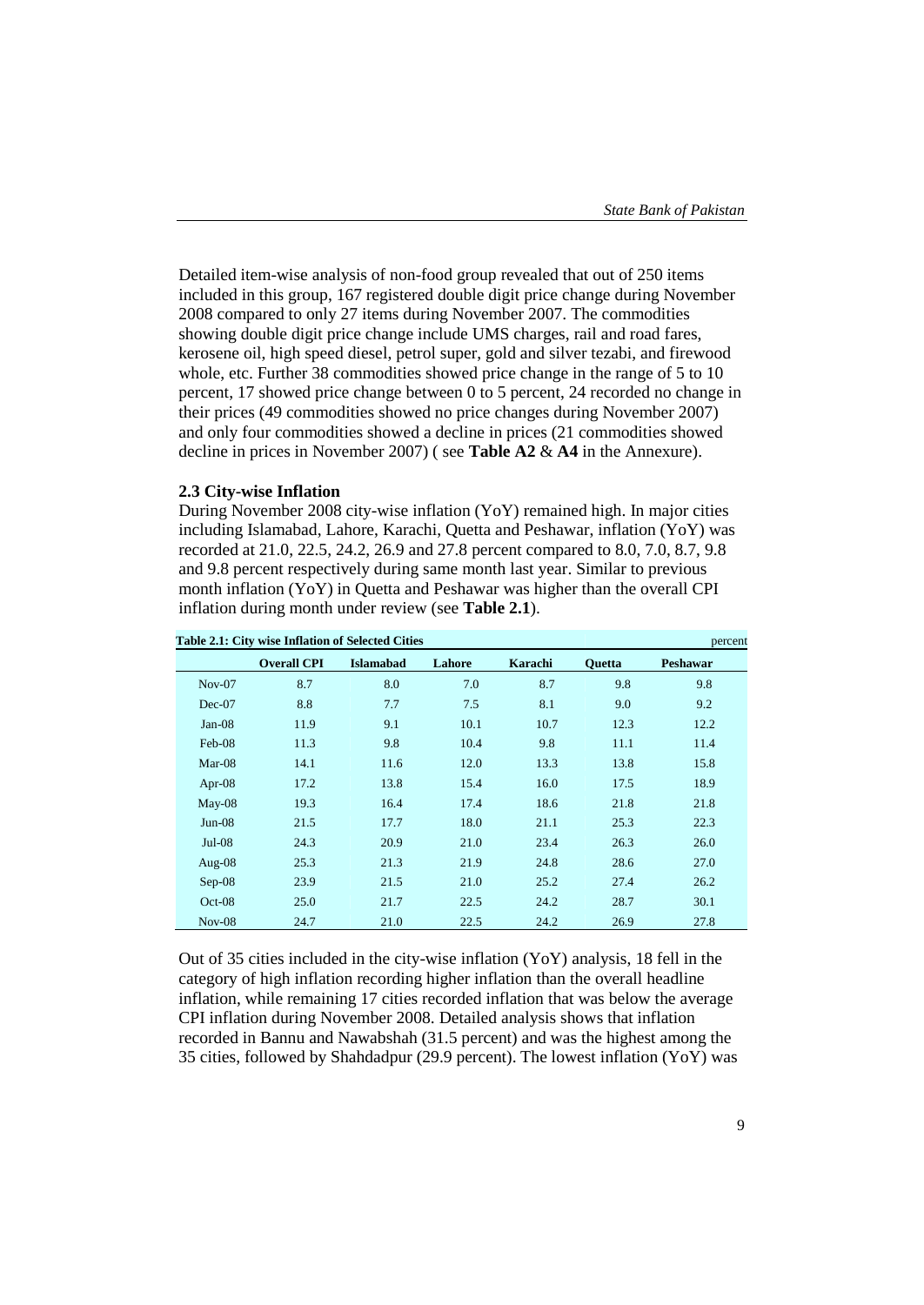recorded in Bahawalpur (19.5 percent). The highest food inflation (YoY) was recorded in Bannu (42.1 percent) and lowest in Bahawalpur (19.5 percent), whereas the highest non-food inflation was also observed in Mardan (25.4 percent) and the lowest in Islamabad (16.6 percent) during the month under review (see **Table 2.2**).

| Table 2.2: City wise Inflation in CPI (YoY) November 2008 |                |                              |              |              |         |                             |              |  |  |
|-----------------------------------------------------------|----------------|------------------------------|--------------|--------------|---------|-----------------------------|--------------|--|--|
|                                                           |                | <b>High inflation cities</b> |              |              |         | <b>Low inflation cities</b> |              |  |  |
|                                                           | <b>General</b> | Food                         | Non-<br>food |              | General | Food                        | Non-<br>food |  |  |
| Bannu                                                     | 31.5           | 42.1                         | 23.6         | Vehari       | 24.5    | 28.8                        | 21.1         |  |  |
| Nawabshah                                                 | 31.5           | 40.2                         | 25.1         | D.G. Khan    | 24.5    | 23.7                        | 25.1         |  |  |
| Shahdadpur                                                | 29.9           | 36.2                         | 25.2         | Hyderabad    | 24.4    | 29.5                        | 20.4         |  |  |
| Loralai                                                   | 29.7           | 38.2                         | 23.7         | Karachi      | 24.2    | 29.5                        | 20.2         |  |  |
| Mardan                                                    | 29.3           | 34.3                         | 25.4         | Sialkot      | 23.9    | 29.7                        | 19.1         |  |  |
| Khuzdar                                                   | 29.2           | 35.5                         | 24.4         | Rawalpindi   | 23.6    | 29.3                        | 19.5         |  |  |
| Peshawar                                                  | 27.8           | 33.8                         | 23.1         | Larkana      | 23.5    | 25.9                        | 21.6         |  |  |
| Sukkur                                                    | 27.7           | 35.1                         | 22.3         | Jhelum       | 23.0    | 27.3                        | 19.8         |  |  |
| D.I.Khan                                                  | 27.5           | 37.5                         | 19.9         | Gujranwala   | 22.9    | 25.2                        | 21.0         |  |  |
| Turbat                                                    | 27.3           | 34.7                         | 22.0         | Samundari    | 22.6    | 23.9                        | 21.7         |  |  |
| Abbotabad                                                 | 27.1           | 33.0                         | 22.4         | Lahore       | 22.5    | 27.6                        | 18.4         |  |  |
| Quetta                                                    | 26.9           | 36.9                         | 19.2         | Attock       | 22.5    | 27.4                        | 18.9         |  |  |
| Mirpur Khas                                               | 26.5           | 29.4                         | 24.3         | Faisalabad   | 22.5    | 23.8                        | 21.4         |  |  |
| Sargodha                                                  | 25.8           | 30.8                         | 21.9         | Bahawalnagar | 22.0    | 27.0                        | 18.3         |  |  |
| Mianwali                                                  | 25.6           | 30.4                         | 22.0         | Multan       | 21.1    | 25.0                        | 17.9         |  |  |
| Okara                                                     | 25.5           | 27.4                         | 24.0         | Islamabad    | 21.0    | 27.0                        | 16.6         |  |  |
| Kunri                                                     | 25.2           | 26.6                         | 24.1         | Bahawalpur   | 19.5    | 21.7                        | 17.7         |  |  |
| Jhang                                                     | 24.7           | 26.6                         | 23.3         |              |         |                             |              |  |  |

Note: High inflation refers to above average inflation, and low inflation refers to below average inflation

### **2.4 Income Group-wise Inflation**

Income group-wise inflation continued to show strength during November 2008. Inflation (YoY) in all income groups, except the highest income group, was recorded higher than overall CPI inflation (YoY) during the month under review (see **Figure 2.8**). The highest CPI inflation (YoY) of 27.4 percent was recorded for the lowest income group earning

**Figure 2.8 : Income Group-wise CPI Inflation (YoY)** 

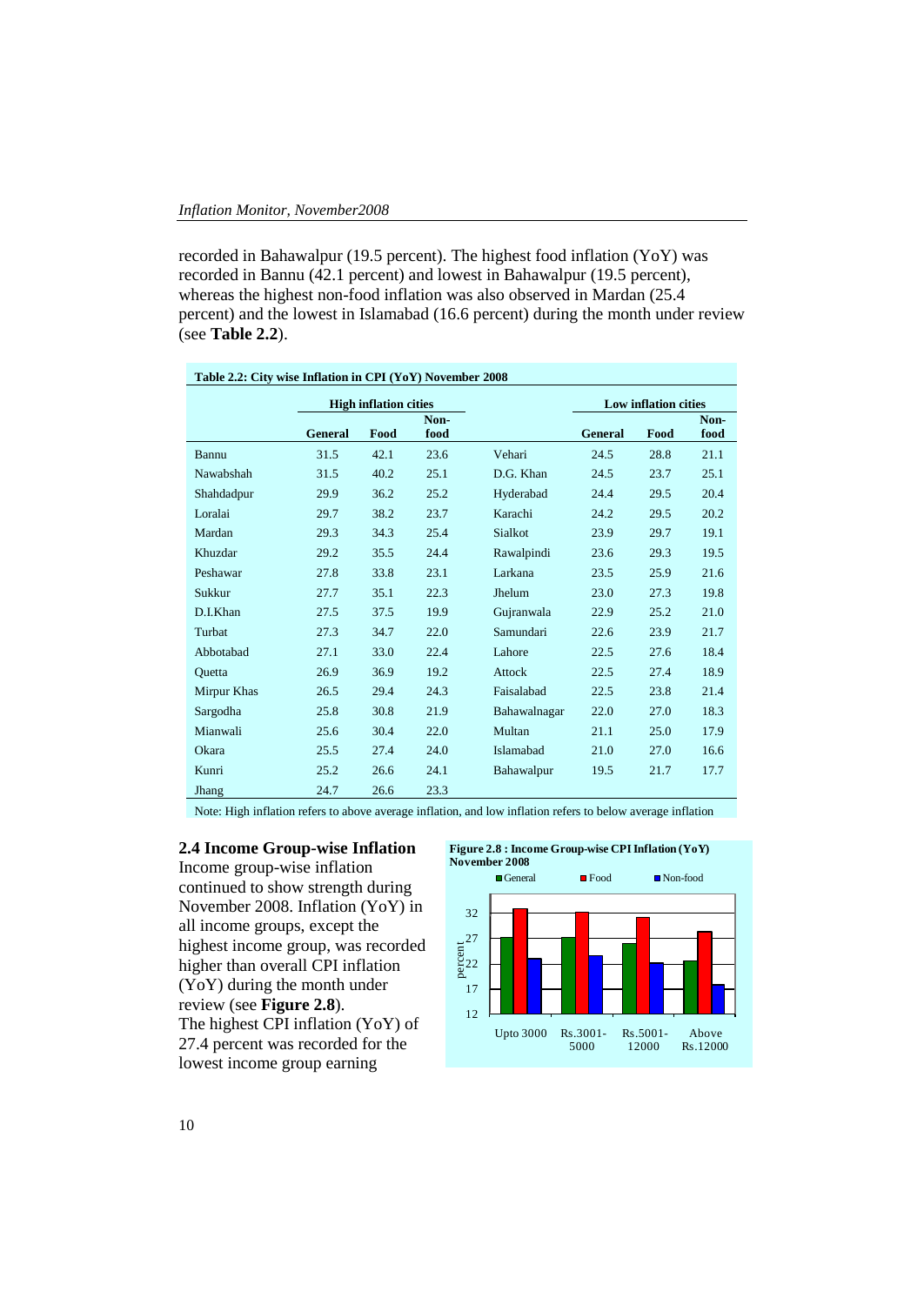between Rs. 3001 to 5000, followed by income group upto Rs. 3000 at 27.3 percent and income group of Rs. 5001 to 12000 at 26.1 percent. The highest income group of above Rs. 12000 experienced the lowest inflation of 22.5 percent (overall inflation during November 2008 being 24.7 percent).

City and income group wise data, which covers 17 cities, revealed that Khuzdar recorded the highest inflation for all income groups and Bahawalpur experienced lowest inflation for all income groups during November 2008 (see **Table A5** in Annexure A).

#### **2.5 Services and Non-services Inflation**

1

Inflation (YoY) in both services<sup>5</sup> and non-services sectors showed an increase during November 2008. On year on year basis inflation in services sector was recorded at 21.3 percent compared to 6.8 percent in November 2008. Similarly, in the non-services sector inflation (YoY) recorded an increase reaching 27.1 percent in November 2008 compared to 10.3 percent during corresponding month last year (see **Figure 2.9**).



Within the non-services sector,  $YoY$  inflation in both durable and non-durable sub-groups increased during the month under review compared to November 2007. Inflation (YoY) in durable goods was recorded at 22.9 percent compared to 11.1 percent in same month last year. This increase was contributed by the rising prices of all items included in this sub-group, however the highest inflation among the items included in this subgroup was jewelry (26.4 percent in November 2008

<sup>&</sup>lt;sup>5</sup> Services group of the CPI basket includes items like house rent index, electricity charges, marriage halls, household servants, transport fare, communication, recreation, tuition fees, laundry charges, hair cut & beauty parlor charges, doctor's fee, tailoring charges, etc.<br><sup>6</sup> Durable items include suitcase, furniture, electric iron, fans, washing machines, sewing machines, clocks,

needles, refrigerators, air conditioners, vehicles, computer & allied products, watches and jewelry, etc.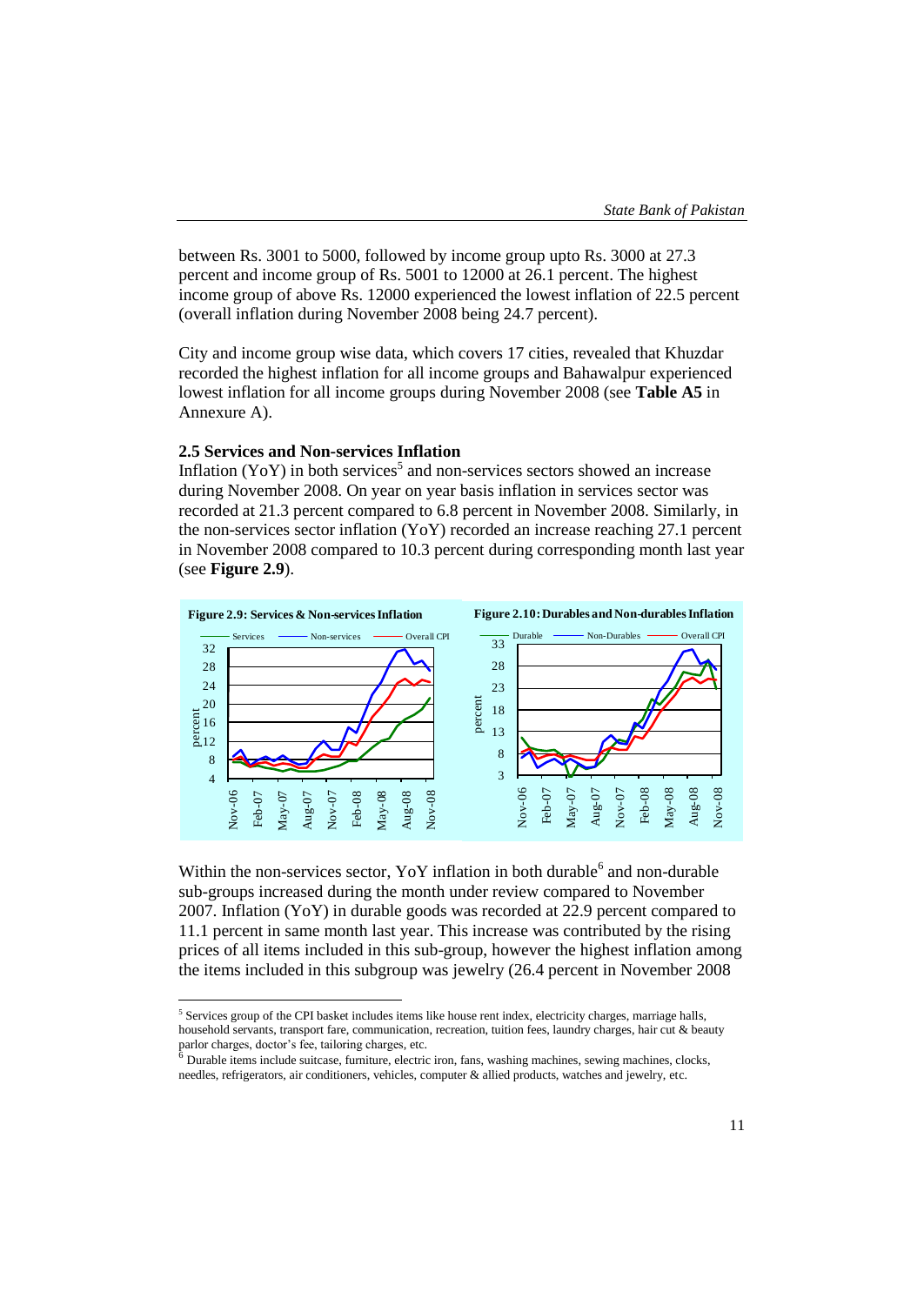compared to 22.4 percent in November 2007). Inflation (YoY) in non-durable goods was recorded at 27.2 percent during November 2008 compared to 10.3 percent in same month last year. The major contributing items to this significant increase were pulse masoor, match box, condiments, wheat, wheat flour, kerosene oil, rice, potatoes, spices, diesel, etc. (see **Figure 2.10**).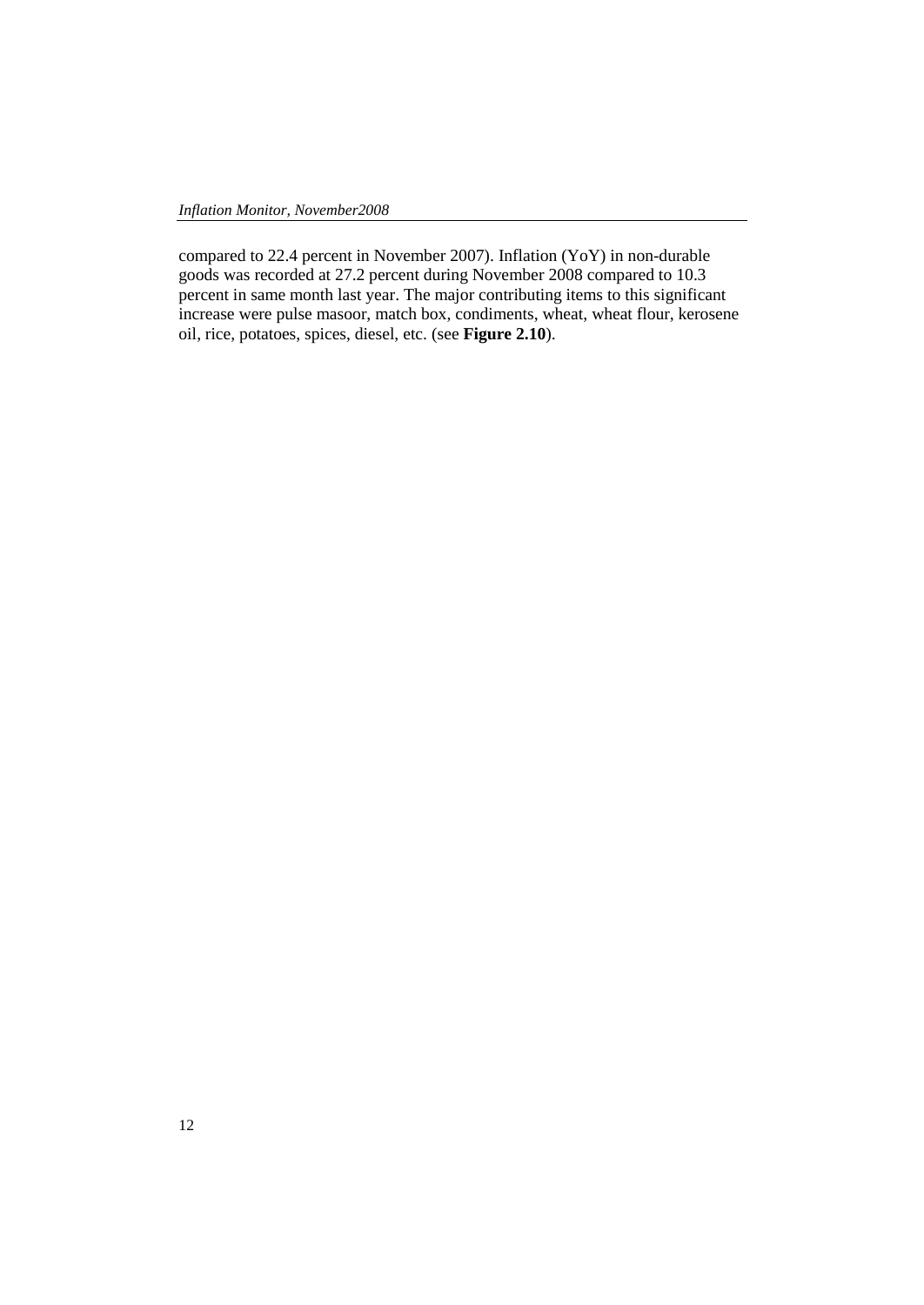## **3. Wholesale Price Index**

The declining trend in Wholesale Price Index (WPI) inflation continued for the third consecutive month, as it dropped significantly to 19.9 percent (YoY) during November 2008 compared to 28.4 percent in the previous month. Though both food and non-food groups of WPI contributed in this downtrend, the contribution of WPI nonfood group was more



significant. WPI non-food inflation (YoY) was recorded 12.8 percent (YoY) during November 2008 compared to 25.2 percent in the previous month (see **Figure 3.1**). Despite relative weakness compared to the previous month, the overall WPI inflation, and inflation in both both food and non-food groups remained high compared to the same month last year.

The declining trend in WPI non-food inflation has resulted in its lower weighted contribution of 36.9 percent in overall WPI inflation during November 2008 compared to 50.3 percent in October 2008. Accordingly, the weighted contribution of food group in overall WPI inflation registered an increase and reached 63.1 percent in November 2008 compared to 49.7 percent



during the previous month (see **Figure 3.2**).

A disaggregated analysis of WPI basket shows that out of 106 items, 76 exhibited double digit price change ranging between 11.7 to 127.3 percent during the month under review. In particular items like pulse masoor, condiments, fertilizers, maida, vegetables, coke, wheat, pig iron, mustard/rapeseed, etc. exhibited more than 50 percent price change during November 2008.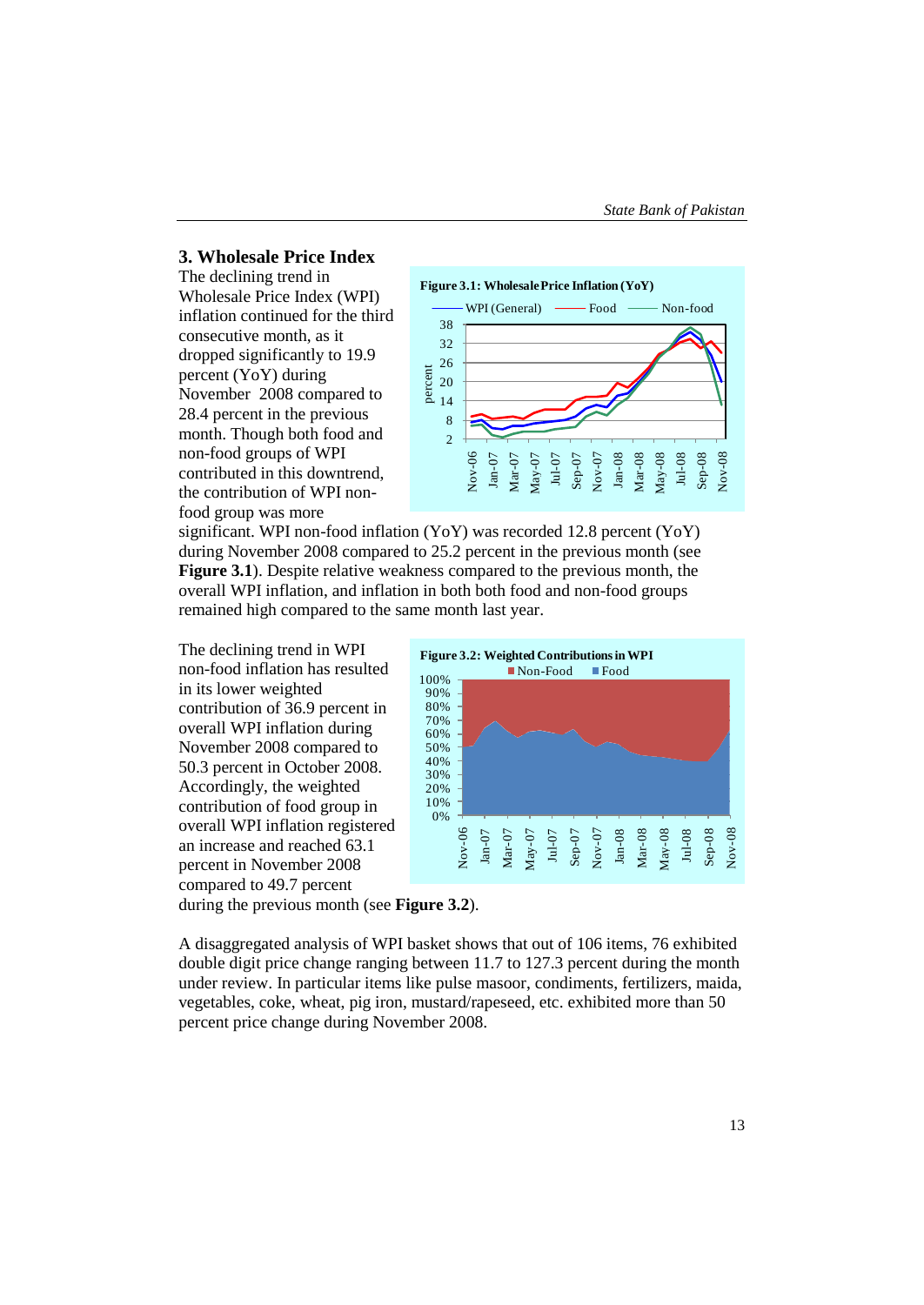Fifteen items exhibited growth between 5 to 10 percent in their wholesale prices whereas seven items showed a subdued price increase. Prices of the remaining eight items either declined or showed no change during the month under review (see **Table 3.1**).

WPI food group inflation was recorded 29.2 percent (YoY) during November 2008 compared to 15.3 percent in November 2007. Within the WPI food group major items recording high growth include pulse masoor, condiments, maida, vegetables, wheat, besan, etc. Specifically, pulse masoor continued to register strong YoY growth and recorded growth of more than 100 percent for the seventh consecutive month. Conversely, three food items showed negative growth including tomatoes (-18.0 percent), pulse moong (-2.9 percent) and vegetable ghee (- 0.1 percent) (see **Table A7** & **Figure 3.3**).

Inflation measured by the WPI non-food group declined sharply during November 2008 and was recorded at 12.8 percent (YoY) during the month under review compared to 25.2 percent in October 2008. All sub-groups of the non-food group witnessed

**Table 3.1: WPI Price Distribution of YoY Changes (November 2008)**

| <b>No. of Items</b>              |                                    |                |                |                     |              |
|----------------------------------|------------------------------------|----------------|----------------|---------------------|--------------|
| <b>Groups</b>                    | <b>Decrease</b><br>or no<br>change | Up to<br>5%    | $5% -$<br>10%  | More<br>than<br>10% | <b>Total</b> |
| A. Food                          | 3                                  | 4              | $\overline{2}$ | 34                  | 43           |
| <b>B. Non-Food</b>               | 5                                  | 3              | 13             | 42                  | 63           |
| Raw material                     | 1                                  |                | $\overline{2}$ | 6                   | 9            |
| Fuel, lighting $\&$<br>lubricant | 1                                  |                | 1              | 9                   | 11           |
| Manufactures                     | 2                                  | $\overline{2}$ | 10             | 18                  | 32           |
| Building<br>material             | 1                                  | 1              |                | 9                   | 11           |
| <b>Total</b>                     | 8                                  | 7              | 15             | 76                  | 106          |

#### **Figure 3.3: Wholesale Prices Inflation (%) in Selected Non-food Items (November 2008)**

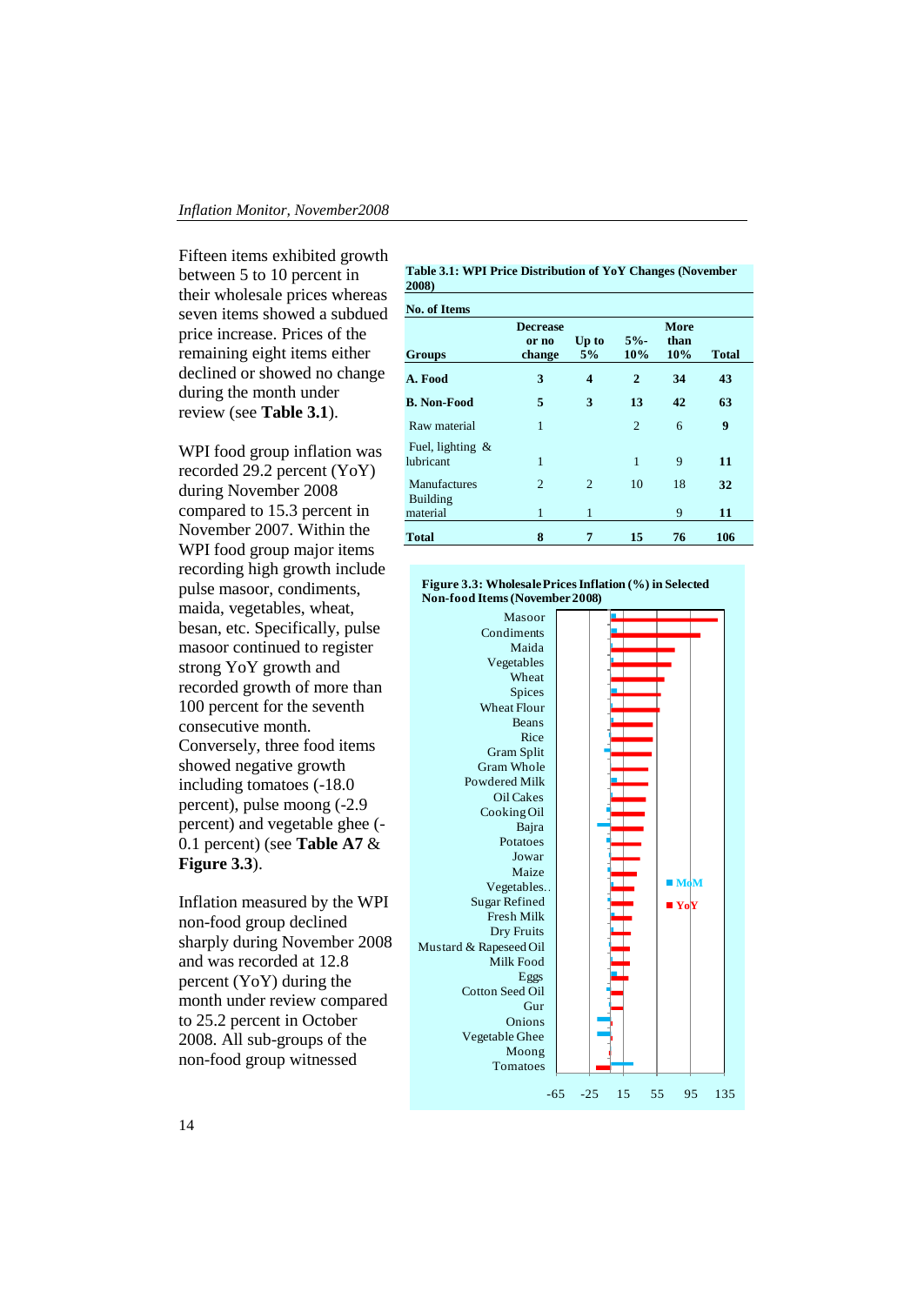lower YoY inflation in November 2008 compared to the previous month (see **Figure 3.4**). WPI non-food inflation during November 2008 is, however, still high compared to the same month last year.

A detailed analysis of the items included in the WPI non-food group shows that more than 67 percent of the items registered double digit YoY price growth.

witnessed more than 50 percent price growth. On the contrary, prices of five non-food items, including furnace oil, cotton yarn, tiles etc., either declined or showed no change during the month under review (see **Figure 3.5**).

In terms of weighted contribution of different subgroups of non-food group to overall WPI non-food inflation, the *fuel, lighting & lubricant* recorded a drop in its contribution as it reached 30.6 percent in November 2008 compared to 57.1 percent during the same month last year (**Table 3.2**). The relatively lower weighted contribution of this sub-group reflects the impact of downward revision of domestic oil prices followed by an ease in international crude oil prices during the last four months.



In particular fertilizers, coke, pig iron, nylon yarn, mustard/rapeseeds, etc.

#### **Figure 3.5: Wholesale Prices Inflation (%) in Selected Non-food Items (November 2008)**

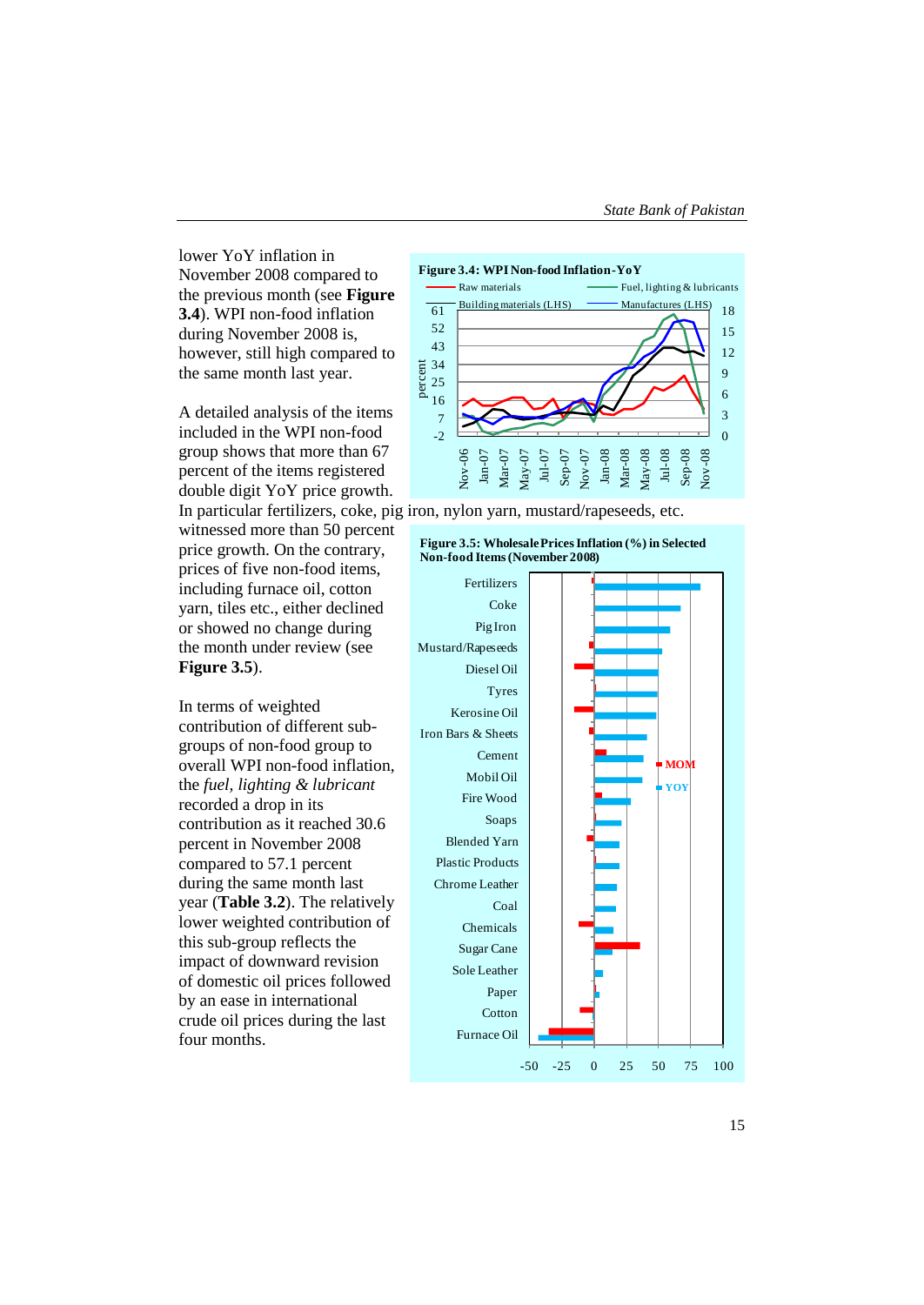Further analysis of various sub-indices of non-food group shows that the *fuel, lightning & lubricants* sub-group recorded (YoY) inflation of 9.0 percent during November 2008 compared to 14.4 percent during same month last year. Price growth (YoY) of all items included in the sub-group, except motor spirit and furnace oil, remained in double digits with items like coke; diesel and kerosene oil recording more than 45 percent price growth during the month under review (see **Table A7** in Annexure A).

The *raw material* sub-group inflation (YoY) eased during the month under review to reach 11.7 percent during November 2008 compared to 15.1 percent in November 2007. Within the sub-group,

| Table 3.2: Contribution of Sub-Indices to WPI Non-food<br><b>Inflation</b> |               |          |               |               |  |  |  |
|----------------------------------------------------------------------------|---------------|----------|---------------|---------------|--|--|--|
|                                                                            | <b>Nov-07</b> | $Jun-08$ | <b>Oct-08</b> | <b>Nov-08</b> |  |  |  |
| Raw materials                                                              | 17.9          | 9.5      | 99            | 12.1          |  |  |  |
| Fuel, lighting $&$                                                         |               |          |               |               |  |  |  |
| <b>lubricants</b>                                                          | 57.1          | 65.8     | 53.8          | 30.6          |  |  |  |
| Manufactures                                                               | 17.8          | 14.2     | 23.0          | 32.8          |  |  |  |
| <b>Building materials</b>                                                  | 72            | 10.5     | 13.4          | 24.5          |  |  |  |

the wholesale prices of cotton declined while the prices of mustard/rapeseed and pig iron recorded more than 50 percent YoY growth during the month under review.

The *manufactures* sub-group also witnessed an ease in inflation during the month under review as it reached 12.2 percent (YoY) compared to 16.4 during the previous month. Within the sub-group, items including fertilizers, nylon yarn, tyres and tubes recorded more than 45 percent price growth in November 2008. Inflation (YoY) recorded by the *building material* sub-group, however, remained strong and reached 38.3 percent during the month under review compared to 9.3 percent during November 2007. Within the sub-group more than eighty percent of items recorded double digit YoY price change with items such as cement blocks, iron bars & sheets, wires & cable, cement and glass sheets registering more than 34 percent price change in November 2008 (see **Table A7** in Annexure A).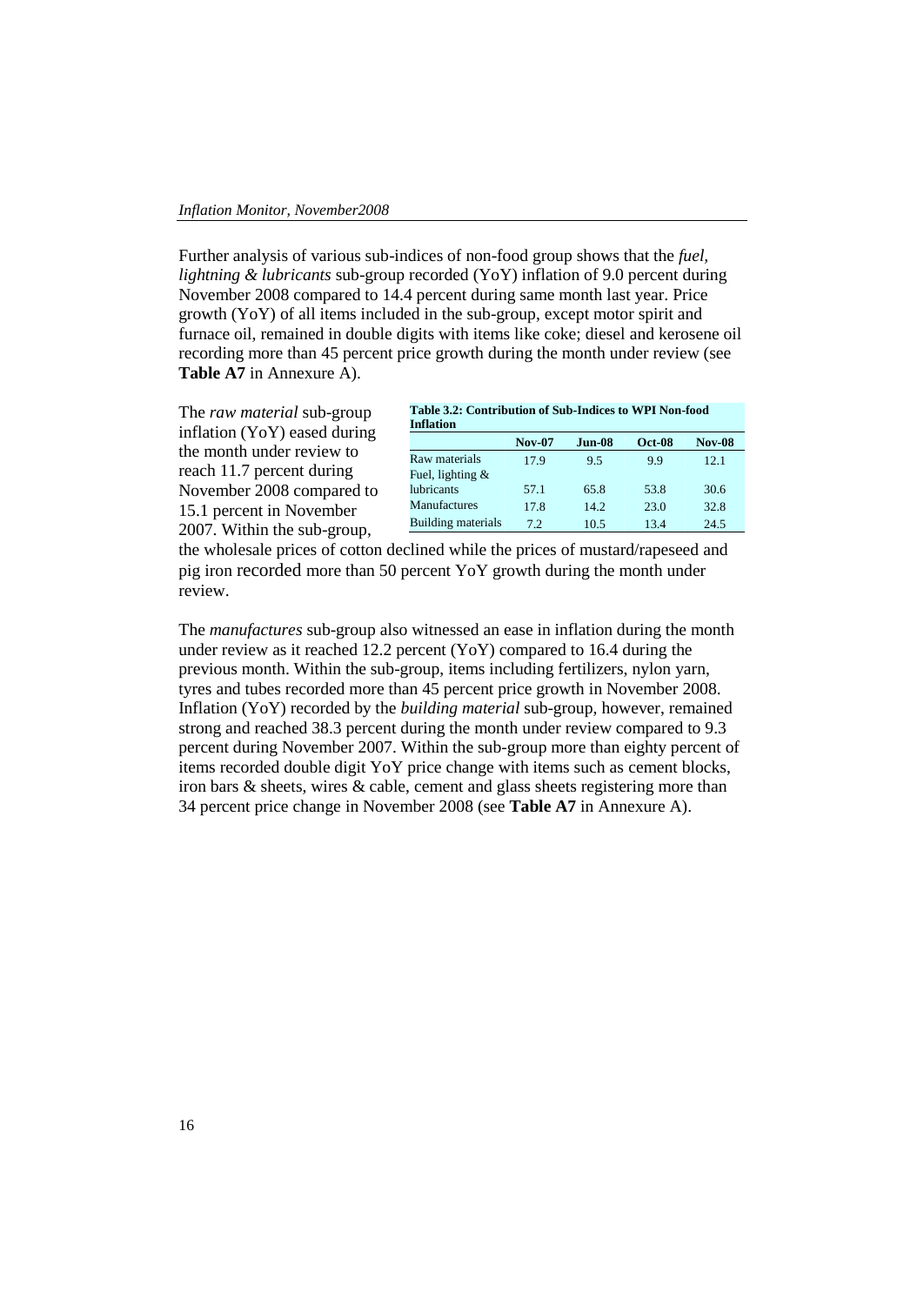## **4. Global Commodity Prices**

Commodity prices continued to fall in November 2008, as reflected by the IMF commodity price indices. The strong downtrend is evident from double digit decline in non-fuel, food, metals and energy prices on YoY basis (see **Table 4.1**). According to the World Bank's commodity market review, slowing global demand, credit constraints and further appreciation of US dollar versus euro contributed towards the decline in international commodity prices. Detailed analysis of commodities shows that all major commodities recorded a MoM decline i.e. nickel (-64.7), lead (-61.3), zinc (-54.2), urea (-34.8) palm oil (- 50.6) and crude oil (-40.8) (see **Figure 4.1**).

In energy group, average crude oil<sup>7</sup> prices dropped by 40.8 percent (YoY) in November 2008 due to a fall in US consumption and an expected rise in non-OPEC supplies over the next year<sup>8</sup>. Daily average West Texas International (WTI) crude oil price fluctuated between US\$ 48.9 and US\$ 70.4 per barrel during the month under review (see **Figure 4.2**). The crude oil prices further

| Table 4.1: Commodity Price Indices (November 2008) |         |            |  |  |  |  |  |
|----------------------------------------------------|---------|------------|--|--|--|--|--|
|                                                    | YoY     | <b>MoM</b> |  |  |  |  |  |
| All Commodities                                    | $-27.0$ | $-16.8$    |  |  |  |  |  |
| Non-Fuel                                           | $-19.7$ | $-7.8$     |  |  |  |  |  |
| Food                                               | $-10.8$ | $-5.5$     |  |  |  |  |  |
| Metals                                             | $-32.8$ | $-11.7$    |  |  |  |  |  |
| Energy                                             | $-30.7$ | $-21.3$    |  |  |  |  |  |
| <b>Source: IMF</b>                                 |         |            |  |  |  |  |  |





<sup>1</sup> 7 Simple average of brent, WTI and Dubai Fateh

<sup>&</sup>lt;sup>8</sup> WB Commodity market review December 2008; and [www.reuters.com](http://www.reuters.com/) (The US crude oil consumption down by 6.1 percent for since January 2008).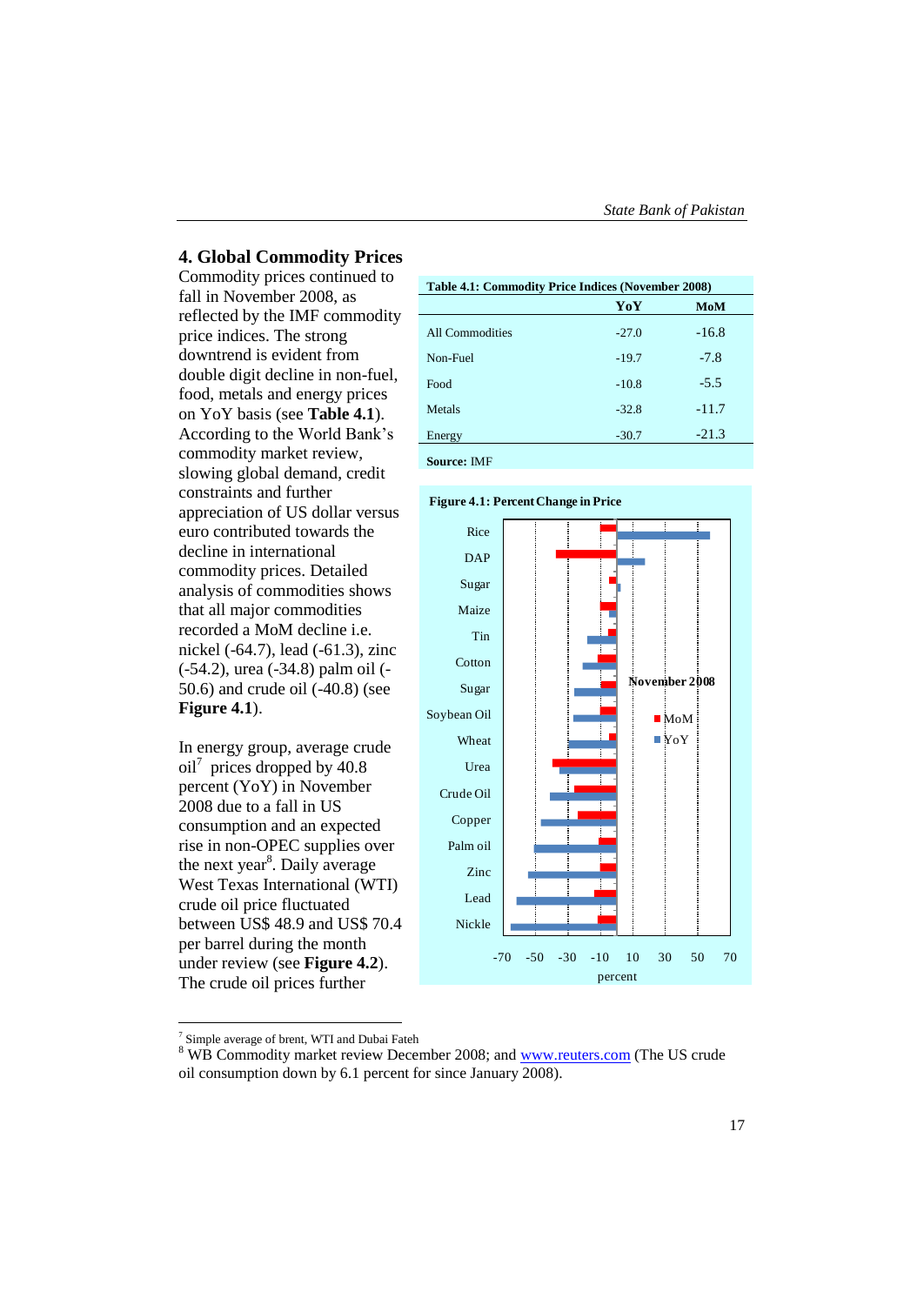weakened and reached US\$ 41.0 per barrel on December 5, 2008 (lowest since December 2004). The weakening of crude oil prices was also reflected by IMF energy index, which declined by 30.7 percent (YoY) in November 2008 compared to an acceleration of 51.7 percent during the same month last year.



Edible oil (Palm and soybean) prices declined in November 2008 on YoY basis. Palm and soybean oil prices dropped by 50.6 and 26.3 percent respectively over the same month of last year. This downtrend in edible oil prices is mainly due to ample supplies and weak import demand by India and China<sup>9</sup> - two of the world's largest consumers of edible oil (see **Figure 4.3**).



In food grains, wheat prices declined by 29.5 percent (YoY) as US dollar strengthened against euro and because of a projected increase in the global production of wheat<sup>10</sup>.

 $\overline{9}$ WB Commodity Markets Review (December 11, 2008)

<sup>&</sup>lt;sup>10</sup> [www.bloomberg.com](http://www.bloomberg.com/) and www.reuters.com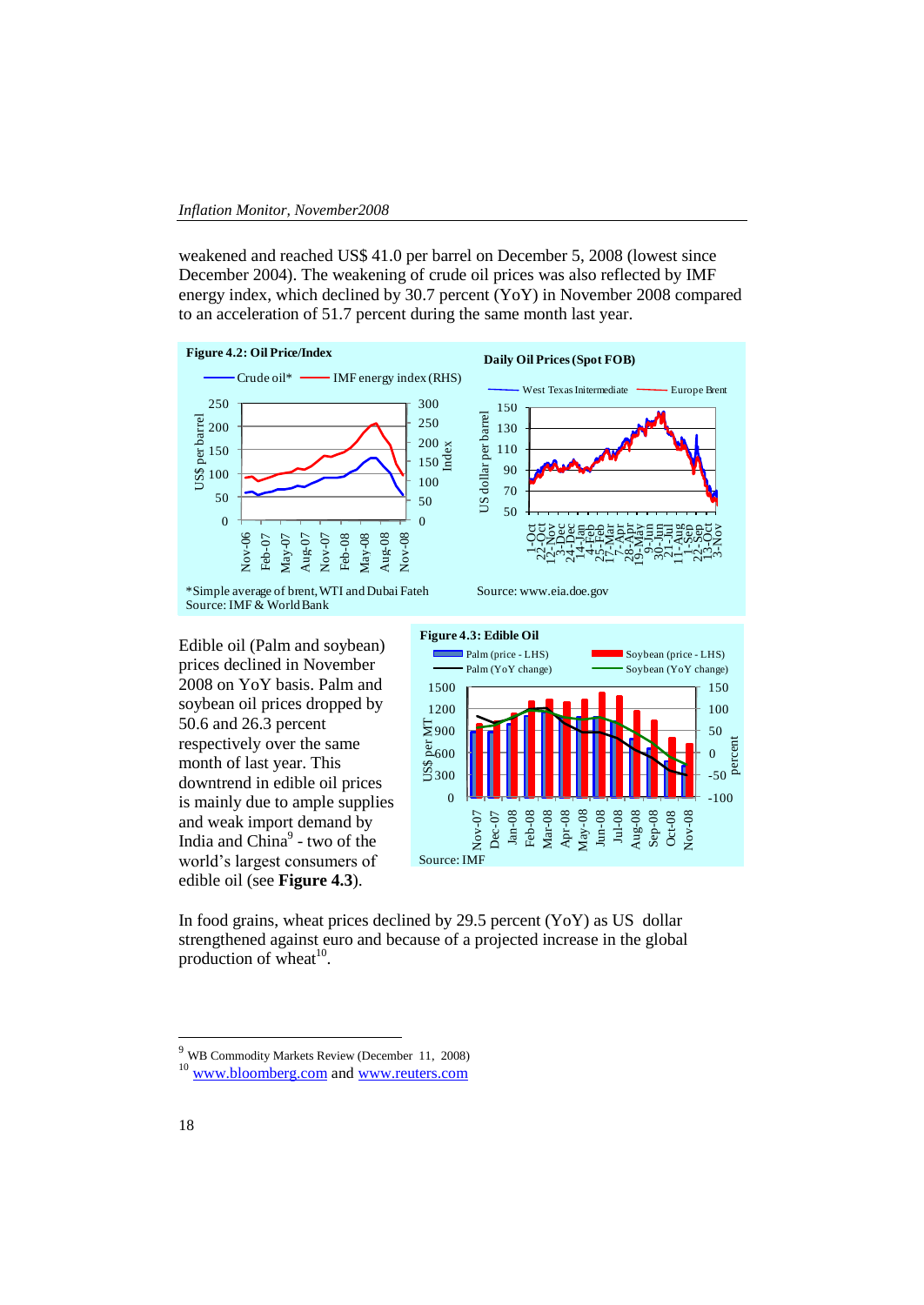After decelerating October 2008, sugar prices witnessed growth of 19.5 percent (YoY) in November 2008 on account of news that Pakistan, Asia's third-largest user, will import as much as 500,000 metric tons in the current fiscal year to avoid a shortage. The country's production in the year that started from October 1 may fall by 1 million tons to 3.7 million tons. The country is set to



become an importer after selling as much as 400,000 tons abroad in the year ended September 30, 2008 as output exceeded demand. Moreover, sugar futures rose after the reports that global demand will exceed output this year for the first time since  $2006^{11}$  (see Figure 4.4).

Gold prices eased further in the international markets to reach US\$ 760.9 per ounce in November 2008. Gold prices fell mainly due to weaker oil prices, stronger dollar, tumbling stock market and fears over economic slowdown<sup>12</sup>. On daily basis, gold price fluctuated between US\$ 713.5 and US\$ 822.5 per ounce during the month under review (see **Figure 4.5**).



 $\overline{11}$ www.bloomberg.com

<sup>&</sup>lt;sup>12</sup> www.bloomberg.com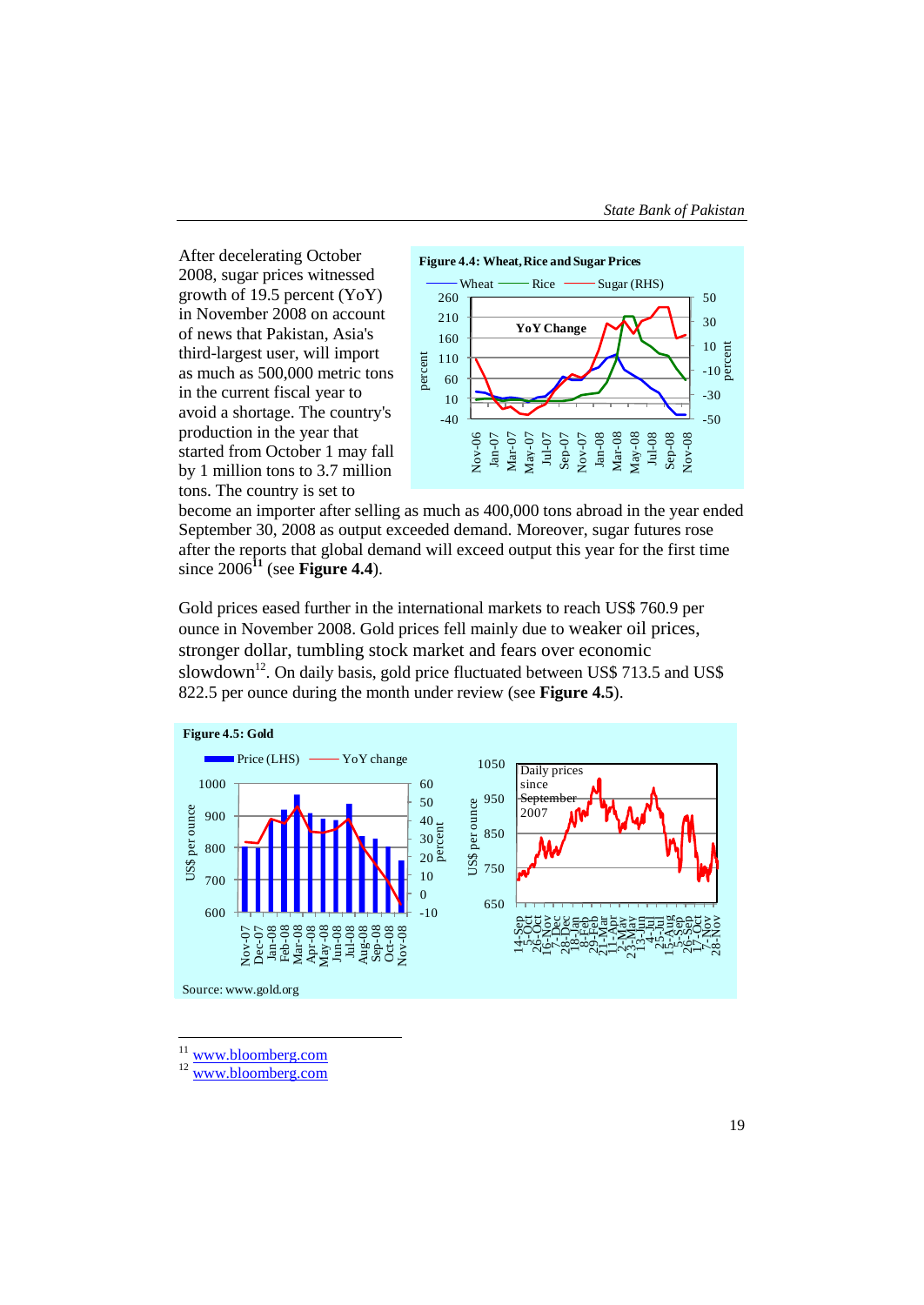Metal prices witnessed a decline for the  $8<sup>th</sup>$  consecutive month as reflected by the IMF metal price index that plunged by 32.8 percent on YoY basis (see **Figure 4.6**). The drop was mainly due to a decline in industrial production as demand slowed significantly in the construction sector. All major industrial metals, including nickel, copper, zinc, tin, lead and aluminum witnessed a decline in prices during the month under review due to weak demand and rising stocks.

Cotton prices plunged for the second consecutive month on YoY basis and witnessed a strong decline of 21.3 percent (YoY) in november 2008 as refleted by the World Bank Cotton Outlook 'A' Index. The decline in cotton prices was mainly on account of its weak demand from key textile producers including China, India and Pakistan (see **Figure 4.7**).

Fertilizer prices showed a sharp downtrend during November 2008. The price of urea witnessed strong negative growth of 34.8 percent (YoY) while DAP prices decelerated



Source: IMF





sharply during the month under review. This slow down of fertilizer prices in the international market can be attributed to the sharp fall in demand and rising inventories (see **Figure 4.8**).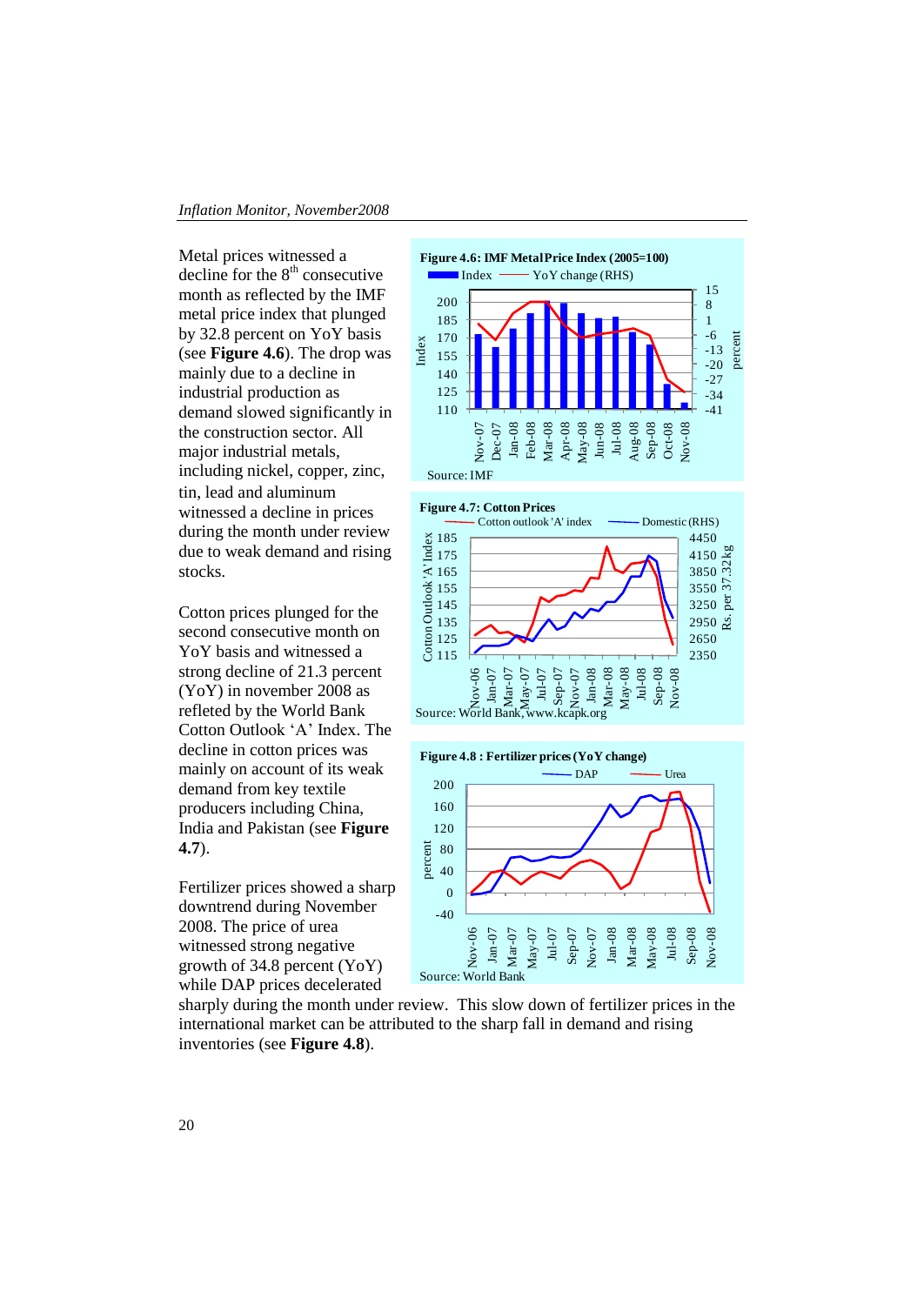#### **5. Sensitive Price Indicator**

Inflation measured by sensitive price indicator **(**SPI) witnessed slight ease during November 2008 as it reached 28.8 percent on YoY basis, compared to 30.3 percent during the previous month. This inflation is, however, still high as compared to the same month last year. The long-run trend in SPI, indicated by 12-month moving average, continued to grow stronger to reach 23.3



percent during the month under review (see **Figure 5.1**).

Out of 53 items included in the SPI basket, prices of five either declined or saw no change, two items registered a price change between 0 to 5 percent, five items recorded price change between 5 to 10 percent and the remaining forty one items witnessed double digit inflation (see **Table 5.1**). The major items that witnessed strong growth include pulse masoor

percent) and rice irri-6 (63.3 percent).

On month over month (MoM) basis SPI witnessed negative growth for the first time since March 2008. This fall in SPI inflation (MoM) can be attributed to negative growth in prices of vegetable ghee (-13.8 percent), petrol (-11.9 percent), chicken (-10.6 percent), L.P.G (-10.4 percent) and diesel (-7.7

**Table 5.1: Distribution of Price Changes of SPI Basket (YoY)**

| 1 T O T 1                       |                        |          |               |                |  |  |  |  |
|---------------------------------|------------------------|----------|---------------|----------------|--|--|--|--|
|                                 | <b>Number of items</b> |          |               |                |  |  |  |  |
| <b>Percent</b><br><b>Change</b> | <b>Nov-07</b>          | $Jun-08$ | <b>Oct-08</b> | <b>Nov-08</b>  |  |  |  |  |
| 0 or less                       | 14                     | 7        | 5             | 5              |  |  |  |  |
| $0$ to 5                        | 6                      | 3        | 1             | $\overline{c}$ |  |  |  |  |
| $5$ to $10$                     | 8                      | 6        | 6             | 5              |  |  |  |  |
| 10 or above                     | 25                     | 37       | 41            | 41             |  |  |  |  |
| Minimum                         | $-43.3$                | $-59.4$  | $-36.6$       | $-58.0$        |  |  |  |  |
| Maximum                         | 59.7                   | 134.9    | 124.6         | 118.3          |  |  |  |  |

(118.3 percent), kerosene (79.5 percent), diesel (66.9 percent), wheat (63.7



21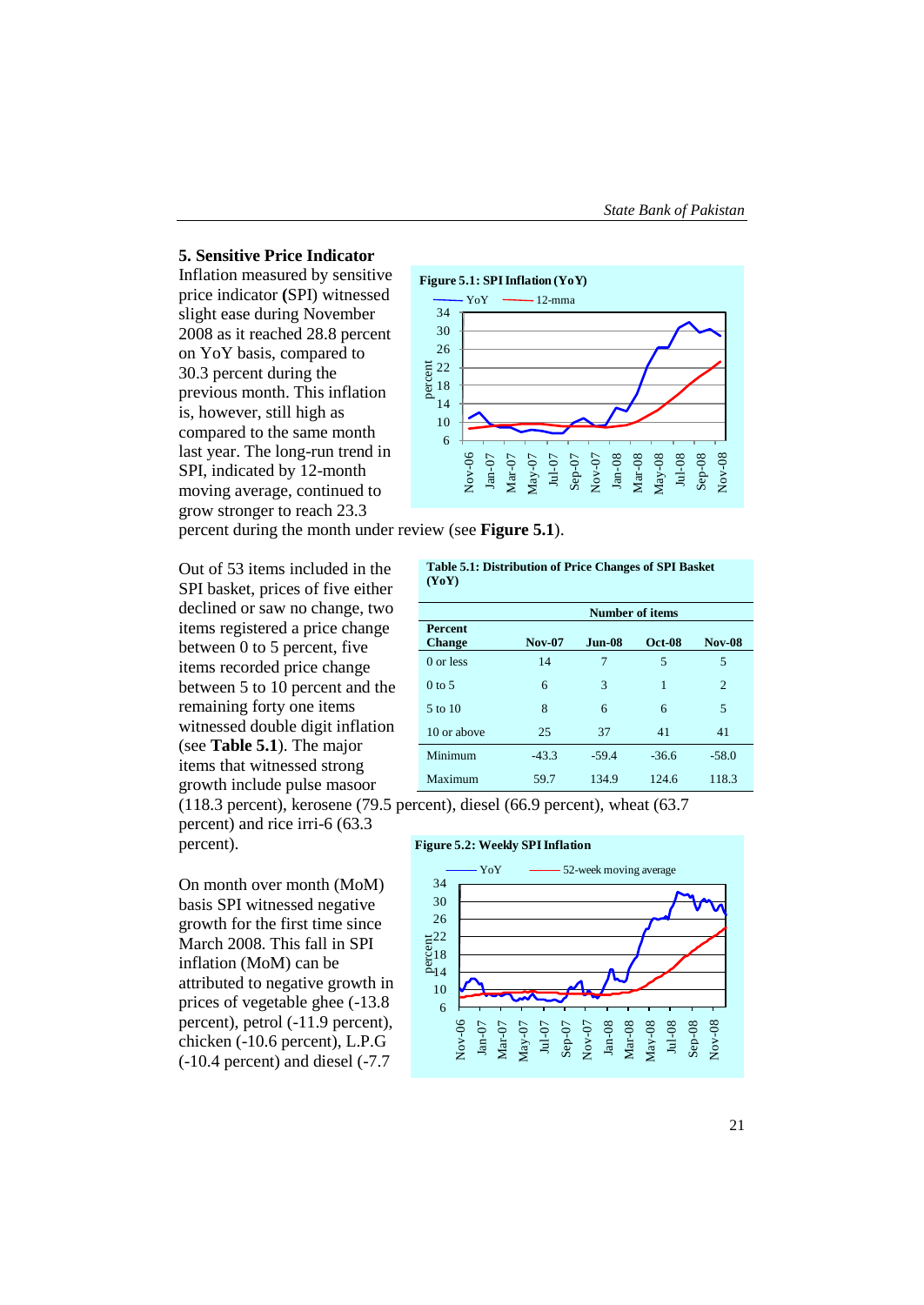#### percent) (see **Table A8** in Annexure A).

Weekly SPI data showed mixed trends in YoY inflation during the month under review and fluctuated within the range of 27.9 percent to 29.4 percent. The long run trend in weekly SPI inflation, indicated by 52-week moving average, continued on its uptrend during November 2008 (see **Figure 5.2**).

Income group-wise SPI data for November 2008 showed a decline in SPI inflation (YoY) for all income groups compared to the preceding month. Like previous month, the incidence of SPI inflation (YoY) remained highest for the lowest income group. Analysis of

| Table 5.2 : Income Group-wise SPI Inflation (YoY) |               |         |               |               |  |  |  |
|---------------------------------------------------|---------------|---------|---------------|---------------|--|--|--|
|                                                   |               |         |               | percent       |  |  |  |
|                                                   | <b>Nov-07</b> | Jun-08. | <b>Oct-08</b> | <b>Nov-08</b> |  |  |  |
| Up to Rs. $3000$                                  | 11.0          | 30.0    | 32.7          | 29.8          |  |  |  |
| R <sub>s</sub> . 3001-5000                        | 10.9          | 29.2    | 31.4          | 29.4          |  |  |  |
| Rs. 5000-12000                                    | 9.9           | 27.0    | 30.9          | 29.5          |  |  |  |
| Above Rs. 12000                                   | 6.9           | 23.5    | 30.1          | 28.4          |  |  |  |
| All income groups                                 | 9.0           | 26.3    | 30.3          | 28.8          |  |  |  |

the income group-wise SPI inflation further revealed that all income groups, except the highest income group, experienced higher SPI inflation than the average SPI inflation for the month under review (see **Table 5.2**).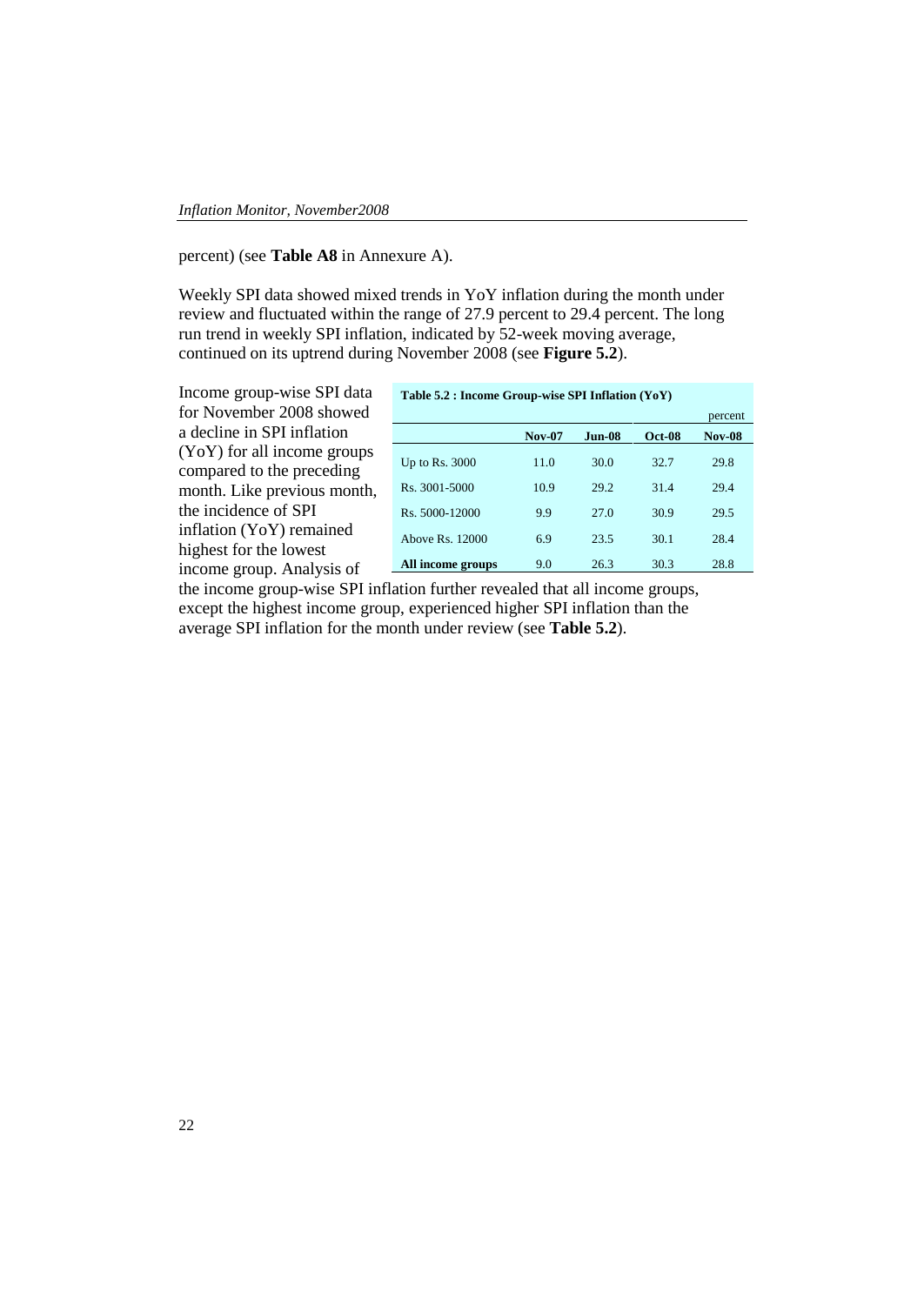#### **Annexure A**

## **Table A1: CPI Inflation (YoY) by Groups Weights Nov-04 Nov-05 Nov-06 Nov-07 Nov-08 I. Food Group 40.3 13.6 5.8 10.6 12.5 30.4 II. Non-Food Group 59.7 6.3 9.4 6.3 5.9 20.2** Apparel, textile, etc. 6.1 2.6 4.0 3.6 8.7 15.9 House rent 23.4 11.2 10.8 6.6 8.3 16.8 Fuel & lighting 7.3 1.9 7.5 10.5 4.8 31.9 Household furniture & equipment 3.3 6.2 5.2 6.9 5.9 15.0 Transport & com. 7.3 4.1 22.7 3.7 -3.1 28.6 Recreation & entertainment 0.8 0.2 -0.4 0.2 0.3 12.5 Education 3.5 2.6 6.6 7.2 4.3 16.3 Cleaning, laundry, etc. 5.9 5.2 2.4 4.1 8.8 20.4 Medicare 2.1 1.0 1.6 9.7 7.9 12.5 **Headline 100 9.3 7.9 8.1 8.7 24.7**

#### **Table A2: Distribution of Price Changes of CPI Basket, November 2008 (YoY)**

|                                 |                                 |                                           | No. of Items in each Inflation Range |                            |                             |                                    |
|---------------------------------|---------------------------------|-------------------------------------------|--------------------------------------|----------------------------|-----------------------------|------------------------------------|
| <b>Groups</b>                   | $\frac{0}{0}$<br><b>Changes</b> | <b>Total</b><br><b>Number</b><br>of Items | <b>Decrease</b><br>or no<br>change   | <b>Subdued</b><br>increase | <b>Moderate</b><br>increase | <b>Double</b><br>digit<br>increase |
|                                 |                                 |                                           | $(0\%$ or<br>less)                   | (0 to<br>$5\%)$            | (5 to<br>$10\%$             | (over<br>$10\%$                    |
| I. Food Group                   | 30.4                            | 113                                       | 6                                    | $\overline{\bf{4}}$        | 10                          | 93                                 |
| <b>II. Non-Food Group</b>       | 20.2                            | 250                                       | 28                                   | 17                         | 37                          | 168                                |
| Apparel, textile, etc.          | 15.9                            | 42                                        | $\mathbf{1}$                         | $\overline{c}$             | 10                          | 29                                 |
| House rent                      | 16.8                            | 1                                         |                                      |                            |                             | $\mathbf{1}$                       |
| Fuel & lighting                 | 31.9                            | 15                                        | $\mathbf{1}$                         | $\mathbf{1}$               | 3                           | 10                                 |
| Household furniture & equipment | 15.0                            | 44                                        |                                      |                            | 6                           | 38                                 |
| Transport & com.                | 28.6                            | 43                                        | $\overline{4}$                       | $\mathbf{1}$               | $\overline{c}$              | 36                                 |
| Recreation & entertainment      | 12.5                            | 16                                        | $\overline{c}$                       | 5                          | 3                           | 6                                  |
| Education                       | 16.3                            | 24                                        | 3                                    | $\overline{2}$             | 3                           | 16                                 |
| Cleaning, laundry, etc.         | 20.4                            | 36                                        | $\mathbf{1}$                         | $\overline{2}$             | 6                           | 27                                 |
| Medicines                       | 12.5                            | 29                                        | 16                                   | $\overline{4}$             | $\overline{4}$              | 5                                  |
| <b>Overall</b>                  | 24.7                            | 363                                       |                                      |                            |                             |                                    |

Note: Prices of 11 seasonal items were not reported during the month.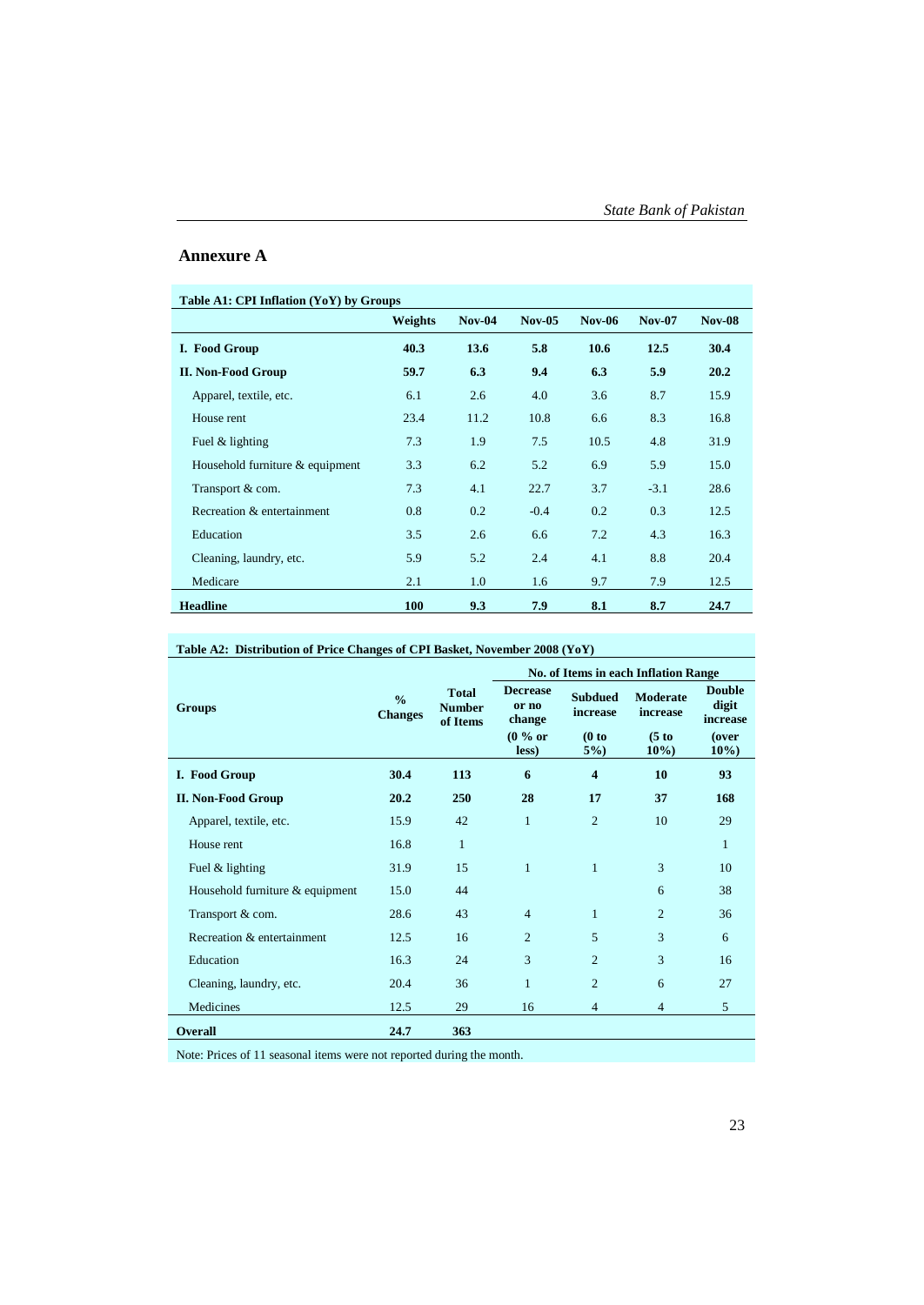|                | Table A3: Top Ten Contribution to YoY CPI Inflation in November 2008 |         |               |               |              |  |  |  |
|----------------|----------------------------------------------------------------------|---------|---------------|---------------|--------------|--|--|--|
|                |                                                                      |         | Weighted      |               |              |  |  |  |
|                | <b>Items</b>                                                         | weights | <b>Nov-07</b> | <b>Nov-08</b> | Contribution |  |  |  |
|                | A. Ranked by Weighted Contribution                                   |         |               |               |              |  |  |  |
| $\mathbf{1}$   | House Rent Index                                                     | 23.43   | 8.27          | 16.80         | 15.73        |  |  |  |
| $\overline{c}$ | <b>Wheat Flour</b>                                                   | 5.11    | 24.74         | 65.24         | 14.92        |  |  |  |
| 3              | Milk Fresh                                                           | 6.66    | 12.57         | 24.16         | 7.12         |  |  |  |
| $\overline{4}$ | <b>Transport Fare/Charges</b>                                        | 2.12    | 1.55          | 53.12         | 5.15         |  |  |  |
| 5              | Electricity                                                          | 4.37    | 10.07         | 33.20         | 4.57         |  |  |  |
| 6              | Rice                                                                 | 1.34    | 56.63         | 55.60         | 3.92         |  |  |  |
| $\overline{7}$ | <b>Natural Gas</b>                                                   | 2.05    | $-2.48$       | 27.46         | 3.15         |  |  |  |
| 8              | Vegetables                                                           | 1.92    | 9.41          | 29.22         | 2.95         |  |  |  |
| 9              | Meat                                                                 | 2.70    | 4.59          | 15.44         | 2.43         |  |  |  |
| 10             | Readymade Food                                                       | 1.68    | 7.91          | 32.93         | 2.40         |  |  |  |
|                | <b>Total</b>                                                         | 51.38   |               |               | 62.35        |  |  |  |
|                |                                                                      |         |               |               |              |  |  |  |
|                | <b>B.</b> Ranked by Percentage Change                                |         |               |               |              |  |  |  |
| $\mathbf{1}$   | <b>Pulse Masoor</b>                                                  | 0.22    | 37.50         | 119.87        | 1.13         |  |  |  |
| $\overline{2}$ | <b>Match Box</b>                                                     | 0.13    | 0.00          | 100.00        | 0.34         |  |  |  |
| 3              | Condiments                                                           | 0.34    | 12.69         | 90.22         | 1.02         |  |  |  |
| $\overline{4}$ | Wheat                                                                | 0.48    | 27.97         | 66.18         | 1.48         |  |  |  |
| 5              | <b>Wheat Flour</b>                                                   | 5.11    | 24.74         | 65.24         | 14.92        |  |  |  |
| 6              | Maida                                                                | 0.11    | 26.77         | 64.87         | 0.30         |  |  |  |
| $\overline{7}$ | Kerosene                                                             | 0.14    | 0.00          | 63.66         | 0.54         |  |  |  |
| 8              | Rice                                                                 | 1.34    | 56.63         | 55.60         | 3.92         |  |  |  |
| 9              | <b>Transport Fare/Charges</b>                                        | 2.12    | 1.55          | 53.12         | 5.15         |  |  |  |
| 10             | Potatoes                                                             | 0.55    | $-34.02$      | 53.03         | 1.46         |  |  |  |
|                |                                                                      | 10.54   |               |               | 30.26        |  |  |  |
|                |                                                                      |         |               |               |              |  |  |  |
|                | C. Ranked by Weights                                                 |         |               |               |              |  |  |  |
| $\mathbf{1}$   | House Rent Index                                                     | 23.43   | 8.27          | 16.80         | 15.73        |  |  |  |
| $\overline{c}$ | Milk Fresh                                                           | 6.66    | 12.57         | 24.16         | 7.12         |  |  |  |
| 3              | <b>Wheat Flour</b>                                                   | 5.11    | 24.74         | 65.24         | 14.92        |  |  |  |
| $\overline{4}$ | Electricity                                                          | 4.37    | 10.07         | 33.20         | 4.57         |  |  |  |
| 5              | Bakery & Confectionary                                               | 2.98    | 4.41          | 14.48         | 1.40         |  |  |  |
| 6              | Meat                                                                 | 2.70    | 4.59          | 15.44         | 2.43         |  |  |  |
| 7              | Vegetable Ghee                                                       | 2.67    | 46.07         | 13.01         | 1.87         |  |  |  |
| $\,8\,$        | <b>Tution Fees</b>                                                   | 2.36    | 4.70          | 13.00         | 1.17         |  |  |  |
| 9              | <b>Transport Fare/Charges</b>                                        | 2.12    | 1.55          | 53.12         | 5.15         |  |  |  |
| 10             | <b>Natural Gas</b>                                                   | 2.05    | $-2.48$       | 27.46         | 3.15         |  |  |  |
|                |                                                                      | 54.45   |               |               | 57.51        |  |  |  |

Note: Weighted contribution is estimated by multiplying the weights by the price change of an item; this is then reported as a share in YoY change in CPI, which is 24.7 percent in November 2008.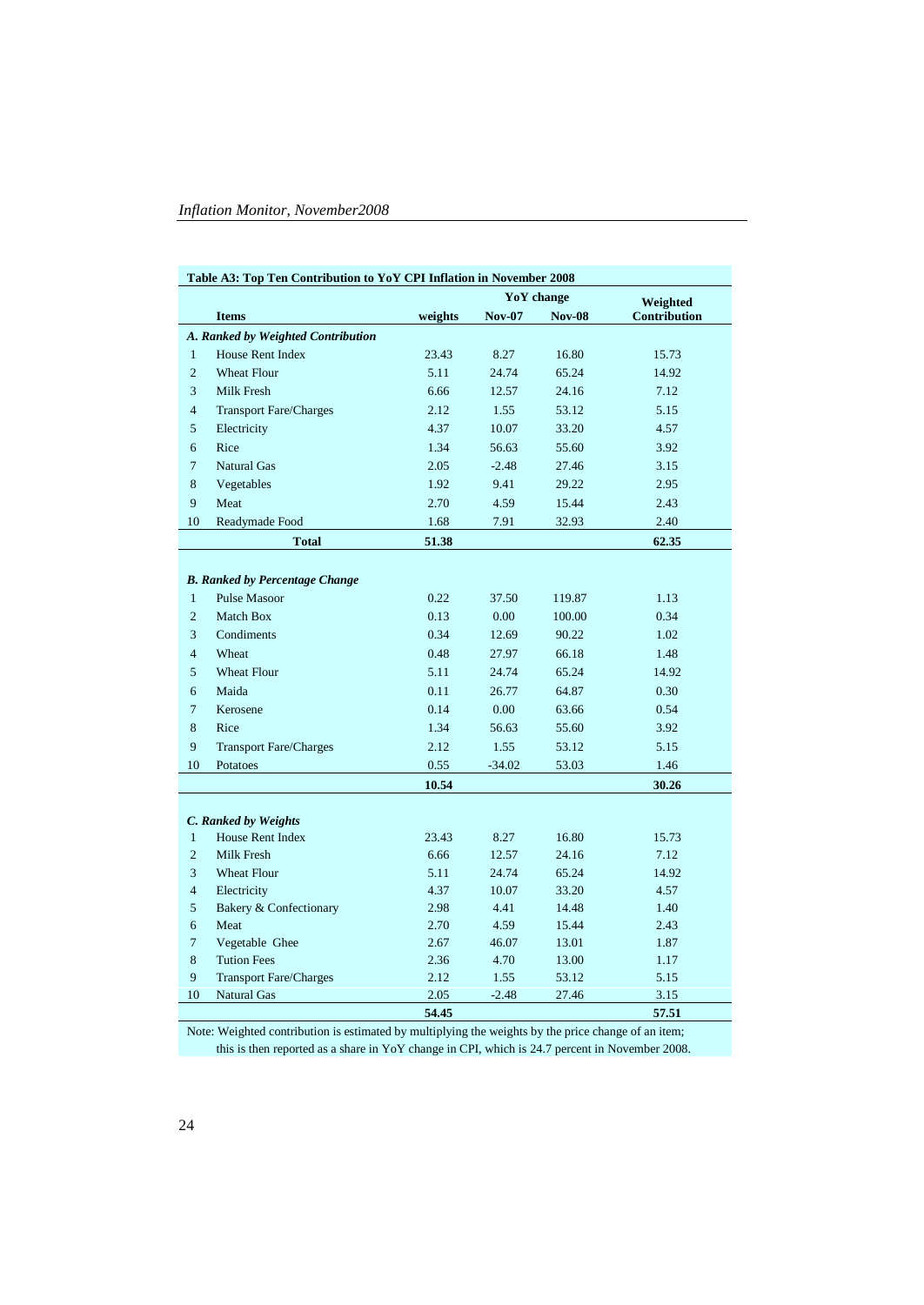|                                                     | Decrease or no                                                                                                            | <b>Subdued increase</b>                                                                             | <b>Moderate increase</b>                                                                                                                                           | <b>Increase of over</b>                                                                                                                                                     |
|-----------------------------------------------------|---------------------------------------------------------------------------------------------------------------------------|-----------------------------------------------------------------------------------------------------|--------------------------------------------------------------------------------------------------------------------------------------------------------------------|-----------------------------------------------------------------------------------------------------------------------------------------------------------------------------|
| Groups                                              | change                                                                                                                    | $(\text{upto } 5\%)$                                                                                | $(5 to 10\%)$                                                                                                                                                      | 10%                                                                                                                                                                         |
| <b>Food Group</b>                                   | Chowkelate Candy<br>(Small Size<br><b>Tomatoes</b><br>Pulse Moong<br>(Washed)<br><b>Chillies Green</b><br>Garlic          | Vegetable Ghee (Loose)<br>Toffee (Hilal)<br>Apple                                                   | Bananas, Cold Drink<br>(Standard Size)<br>Cigarettes Capstan<br>Cigarettes K-2,<br>Pulse Mash, Radish<br>Jam Ahmed<br>/Mitchelles, Rooh<br>Afza, Fruit Juice Tetra | <b>Milk Fresh, Wheat</b><br>Flour Bag, Sugar<br>Refined, Corriander<br>Seed Powd.Nationa<br>Wheat Flour fine<br>Vegetable Ghee Tin<br>Pulse Masoor,<br>Chicken Farm Broiler |
|                                                     | Arvi                                                                                                                      | <b>Biscuits-Packed</b>                                                                              | Pack<br>School Uni. Kameez                                                                                                                                         | Cooking Oil (Dalda)<br>Long Cloth Av.Qlty.                                                                                                                                  |
| Apparel &<br><b>Textile</b>                         | Gents Sandal Bata                                                                                                         | <b>Pullover Ladies</b><br>Oxford/Bon.<br>Pullover (Gents) Others                                    | Shalwar Girl,<br><b>Tailoring Coat-Pant</b><br>Suit, Gents Shoe                                                                                                    | Shirting Av.Qlty.<br><b>Ladies Spoung</b><br>Chappal Bata                                                                                                                   |
| <b>House Rent</b><br><b>Index</b>                   |                                                                                                                           |                                                                                                     |                                                                                                                                                                    | House Rent Index                                                                                                                                                            |
| Fuel & Lighting                                     | Elect.Charges Upto<br>50 Units                                                                                            | Tube Light Philips 40<br>Watts                                                                      | Gas Charges 3.3719 -<br>6.7438 Mmb, Gas<br>Charges Upto 3.3719<br>Mmbtu, Bulb Philips<br>100-Watts                                                                 | Elect. Charges Above<br>1000 Unit, Elect.<br>Charges 301 - 1000<br>Unit, Gas Charges<br>6.7438 - 10.1157<br>Mmb, Gas Charges<br>10.1157 - 13.4876<br>Mmb                    |
| <b>Household</b><br>Furniture &<br><b>Equipment</b> |                                                                                                                           |                                                                                                     | Carpet Plain Av. Qlty<br>Blanket (90" X 54")                                                                                                                       | <b>Electric Juicer For</b><br>Apple, Farshi Dari<br>12'X9' Av.Qlty<br><b>Wall Clock Quartz</b><br>Av.Qlty                                                                   |
| Transport &<br><b>Communication.</b>                | Car Tax For 800CC<br>To 1300CC,<br>Plateform Ticket<br><b>Postal Envelope</b><br>Domestic<br>Aerogram For Saudi<br>Arabia | <b>Telephone Charges</b><br>Local Call                                                              | Tel Charges Out Side<br>City, Petrol Super                                                                                                                         | Petrol Super, A/C<br><b>Bus Fare Outside</b><br>City, U.M.S. Reg<br>Charges Min., High<br>Speed Diesel HSD                                                                  |
| <b>Recreation &amp;</b><br><b>Entertainment</b>     | Weekly "Akhbar-E-<br>Jahan", Tv.Licence<br>Feedomestic                                                                    | <b>Tape Recorder Cassette</b><br>Blan, V.C.P.<br>Panasonic/Lg/Nat<br>Vid. Cassette Blk.<br>Tdk/Sony | T.V. 20" Colored With<br>R/Cont. Cinema A/C.<br><b>Highest Class</b><br>Cinema Non-A/C<br><b>High Class</b>                                                        | Daily "Dawn"<br>Dry Cell 1.5<br>Volt(Local)<br>Daily "Jang"                                                                                                                 |
| <b>Education</b>                                    | Com. C.D.<br>(Tdk/Imation)<br>Govt. College Fee Ist.<br>Year<br>Govt. College Fee<br>4Th. Year                            | Govt. Engg. Coll. Fee I<br>Year<br>Comp. With Printer &<br>Speaker                                  | Govt. University Fee<br>Msc.<br>Govt. Med. College<br>Fee Mbbs<br><b>Urdu Book Class V</b><br>(T.B.Bord)                                                           | School Fee 2Nd-Ry<br>Eng.Med.<br><b>School Fee Primary</b><br>Eng.Med.<br>Paper Foolscape<br>(27"X17")                                                                      |
| Cleaning &<br>Laundry                               | <b>Toothpaste Macklines</b><br>70 Grm                                                                                     | Brylcreem 210 Ml.<br>Lipstick S.Miss/Medora                                                         | <b>Talc Powder Vice</b><br>Roay, B.Cat, Toilet<br>Paper Roll (R.Petel)<br>Hair-Colour Begin (6<br>Gms), Blade Treet<br>Ordinary 10'S                               | <b>Tissu Paper</b><br>Perfumed 100 Pcs<br><b>Toothbrush Sheild</b><br>A/Plauque, Wrist<br><b>Watch Ladies Citizen</b><br>Wrist Watch Gents<br>Citizen                       |
| <b>Medicare</b>                                     | Dettol (Medium)                                                                                                           | Entox Tab.                                                                                          | Cotton Bandage 2" -<br>4"                                                                                                                                          | Doctor (MBBS)<br>Clinic Fee<br>Gripe-Water                                                                                                                                  |
|                                                     | Jouhar Joshanda                                                                                                           | Flagyl Tab. 200 Mg.                                                                                 | Brufen Tabs 200-Mg.                                                                                                                                                | Woodwards                                                                                                                                                                   |
|                                                     | Cac. 1000 Tab                                                                                                             | Septran Tablets                                                                                     | Thermometer China                                                                                                                                                  | Galxos-D (450 Grms)                                                                                                                                                         |

## **Table A4: Distribution of Price Changes - Selected CPI Items, November 2008**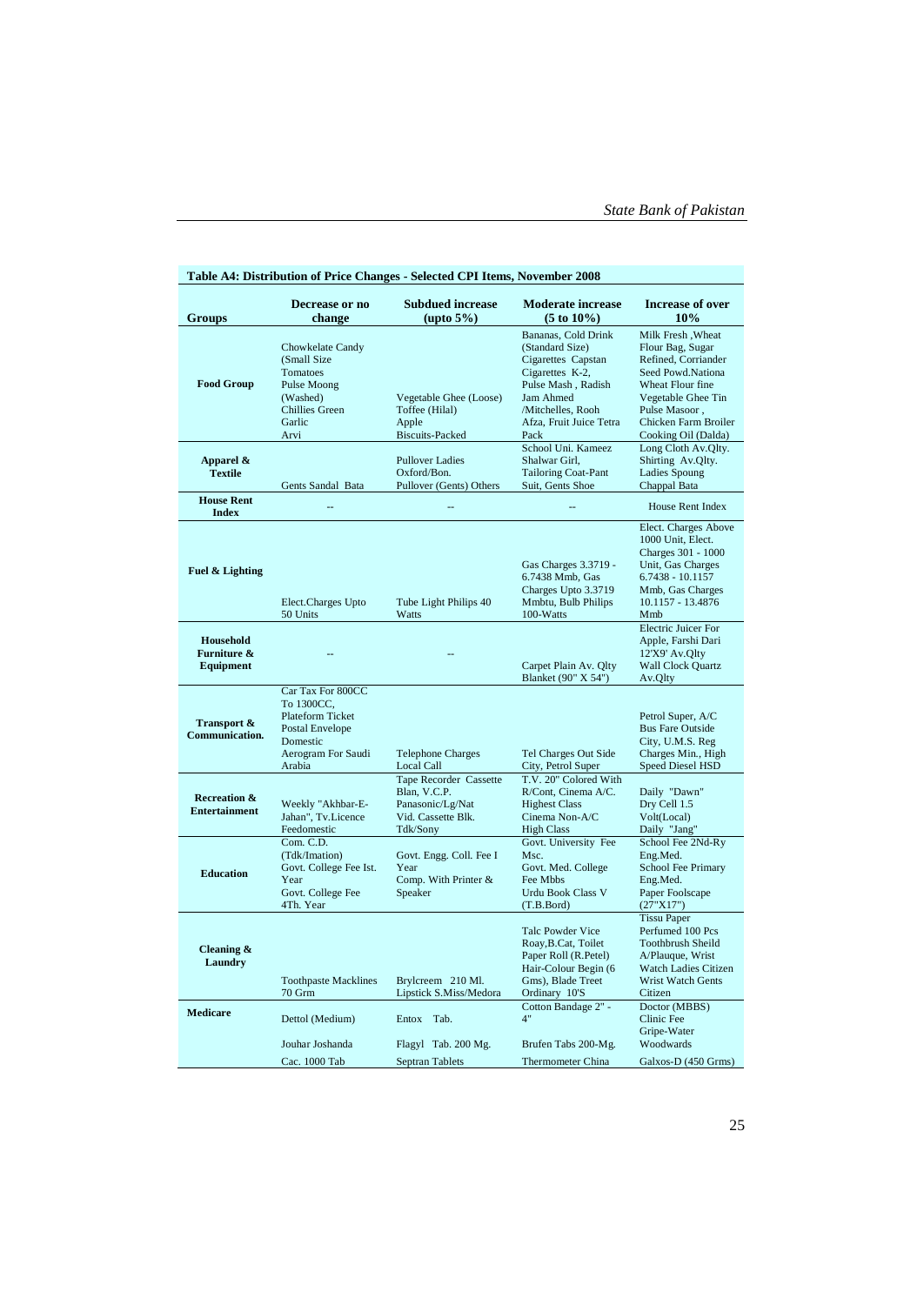|                | Table A5: City-wise Inflation (YoY) by Income Groups, November 2008 |                |                     |          |                |      |          |  |
|----------------|---------------------------------------------------------------------|----------------|---------------------|----------|----------------|------|----------|--|
|                |                                                                     |                | <b>Upto Rs:3000</b> |          | Rs 3001-5000   |      |          |  |
|                |                                                                     | <b>General</b> | Food                | Non-Food | <b>General</b> | Food | Non-Food |  |
| 1              | Lahore                                                              | 24.6           | 29.6                | 21.2     | 25.2           | 29.7 | 22.1     |  |
| $\overline{2}$ | Faisalabad                                                          | 23.2           | 25.2                | 21.8     | 24.9           | 25.8 | 24.2     |  |
| 3              | Rawalpindi                                                          | 25.4           | 30.5                | 21.9     | 26.3           | 32.0 | 22.5     |  |
| $\overline{4}$ | Multan                                                              | 21.8           | 26.4                | 18.7     | 22.4           | 26.3 | 19.8     |  |
| 5              | Gujranwala                                                          | 24.0           | 27.3                | 21.8     | 25.1           | 27.7 | 23.4     |  |
| 6              | Islamabad                                                           | 23.0           | 27.9                | 19.7     | 23.0           | 29.1 | 18.8     |  |
| $\overline{7}$ | Sargodha                                                            | 27.1           | 33.1                | 23.0     | 27.1           | 32.6 | 23.3     |  |
| 8              | Sialkot                                                             | 23.7           | 29.4                | 19.8     | 25.1           | 30.6 | 21.4     |  |
| 9              | Bahawalpur                                                          | 19.8           | 23.2                | 17.5     | 20.8           | 23.4 | 19.0     |  |
| 10             | Karachi                                                             | 27.1           | 31.6                | 24.1     | 27.7           | 32.1 | 24.7     |  |
| 11             | Hyderabad                                                           | 25.4           | 31.0                | 21.6     | 24.6           | 29.2 | 21.5     |  |
| 12             | Sukkur                                                              | 27.8           | 36.6                | 21.8     | 28.7           | 36.8 | 23.2     |  |
| 13             | Larkana                                                             | 23.1           | 26.6                | 20.8     | 22.6           | 24.4 | 21.5     |  |
| 14             | Peshawar                                                            | 26.9           | 31.7                | 23.6     | 30.9           | 36.3 | 27.2     |  |
| 15             | Bannu                                                               | 32.1           | 41.0                | 26.1     | 32.6           | 43.0 | 25.5     |  |
| 16             | Quetta                                                              | 29.5           | 38.0                | 23.8     | 27.8           | 36.8 | 21.7     |  |
| 17             | Khuzdar                                                             | 33.5           | 42.5                | 27.3     | 33.7           | 41.7 | 28.4     |  |

|                |            |         | Rs 5001-12000 |          |         | above Rs 12000 |          |
|----------------|------------|---------|---------------|----------|---------|----------------|----------|
|                |            | General | Food          | Non-Food | General | Food           | Non-Food |
| $\mathbf{1}$   | Lahore     | 24.0    | 28.9          | 20.7     | 20.7    | 25.6           | 17.4     |
| $\overline{2}$ | Faisalabad | 24.0    | 25.0          | 23.3     | 21.0    | 22.3           | 20.1     |
| 3              | Rawalpindi | 25.0    | 30.4          | 21.2     | 22.1    | 27.4           | 18.5     |
| $\overline{4}$ | Multan     | 22.0    | 25.9          | 19.4     | 19.1    | 22.5           | 16.9     |
| 5              | Gujranwala | 23.3    | 25.5          | 21.8     | 20.2    | 22.0           | 18.9     |
| 6              | Islamabad  | 23.8    | 30.0          | 19.5     | 20.5    | 26.3           | 16.6     |
| $\overline{7}$ | Sargodha   | 26.6    | 31.6          | 23.3     | 23.4    | 27.8           | 20.4     |
| 8              | Sialkot    | 24.8    | 30.3          | 21.1     | 23.1    | 29.2           | 19.1     |
| 9              | Bahawalpur | 19.8    | 21.9          | 18.3     | 18.3    | 19.6           | 17.4     |
| 10             | Karachi    | 26.5    | 30.8          | 23.6     | 21.7    | 27.3           | 17.9     |
| 11             | Hyderabad  | 24.9    | 29.9          | 21.5     | 22.8    | 28.3           | 19.1     |
| 12             | Sukkur     | 27.9    | 35.3          | 23.0     | 26.3    | 32.9           | 21.9     |
| 13             | Larkana    | 23.2    | 25.5          | 21.7     | 24.9    | 28.2           | 22.6     |
| 14             | Peshawar   | 29.1    | 34.9          | 25.2     | 26.0    | 31.8           | 22.2     |
| 15             | Bannu      | 31.4    | 42.8          | 23.8     | 30.6    | 40.6           | 23.9     |
| 16             | Quetta     | 27.7    | 37.6          | 21.0     | 25.9    | 36.2           | 19.0     |
| 17             | Khuzdar    | 30.5    | 40.4          | 23.8     | 26.4    | 35.6           | 20.2     |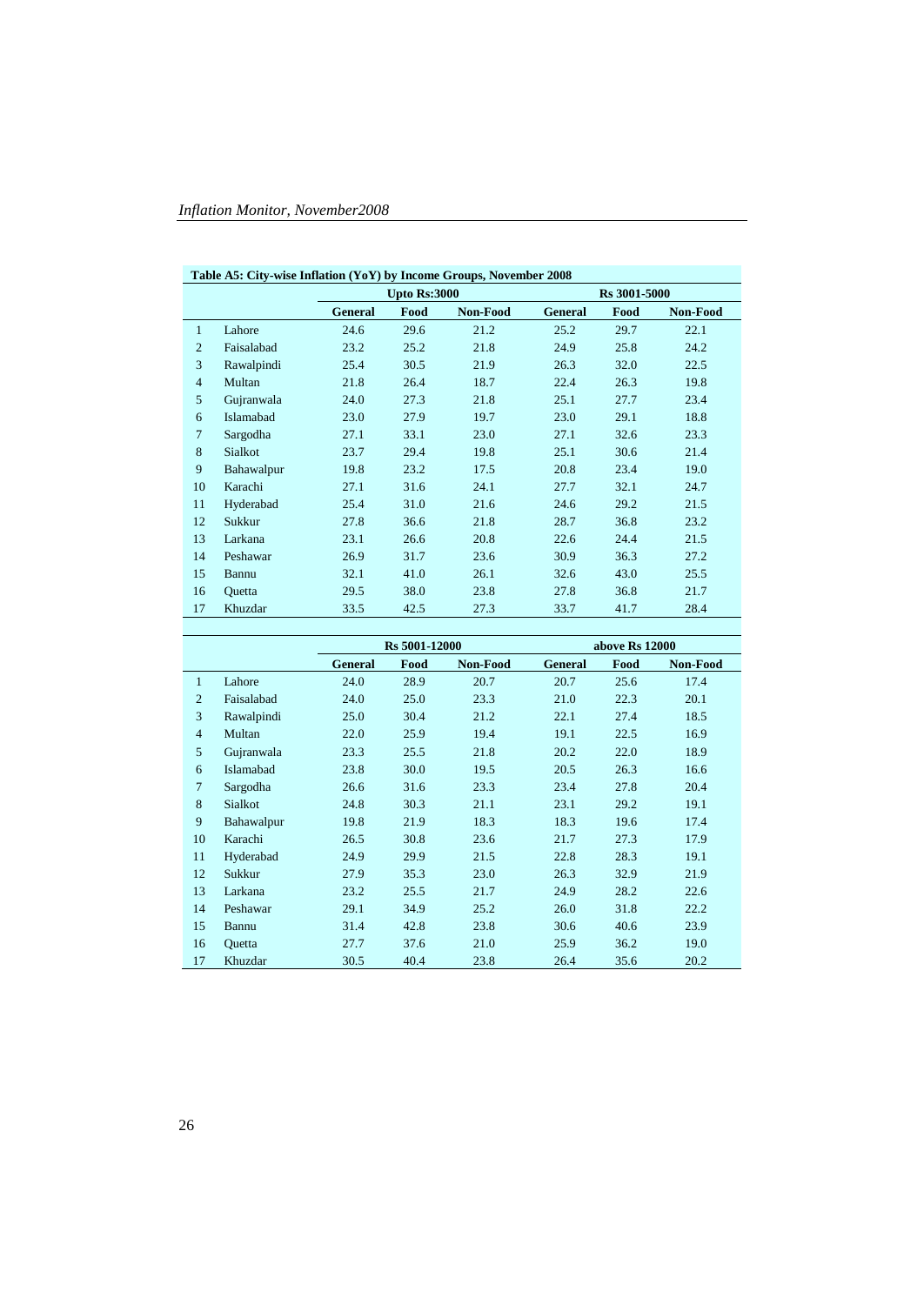|                   | Table A6 : Income Group-wise Inflation (YoY)<br>percent |          |               |               |               |          |               |               |
|-------------------|---------------------------------------------------------|----------|---------------|---------------|---------------|----------|---------------|---------------|
|                   | Apr-08                                                  | $Mav-08$ | <b>Jun-08</b> | <b>Jul-08</b> | <b>Aug-08</b> | $Sep-08$ | <b>Oct-08</b> | <b>Nov-08</b> |
| Up to Rs. 3000    |                                                         |          |               |               |               |          |               |               |
| General           | 20.2                                                    | 23.2     | 25.3          | 27.2          | 28.5          | 26.4     | 28.1          | 27.3          |
| Food              | 27.4                                                    | 31.5     | 34.7          | 36.4          | 37.3          | 32.2     | 34.7          | 33.0          |
| Non-food          | 15.1                                                    | 17.1     | 18.6          | 20.6          | 22.0          | 21.9     | 23.0          | 22.9          |
| Rs. 3001-5000     |                                                         |          |               |               |               |          |               |               |
| General           | 19.9                                                    | 22.6     | 24.8          | 26.9          | 28.0          | 25.9     | 27.5          | 27.4          |
| Food              | 27.6                                                    | 31.4     | 34.8          | 36.6          | 37.2          | 32.0     | 34.2          | 32.4          |
| Non-food          | 14.5                                                    | 16.3     | 17.8          | 19.8          | 21.3          | 21.4     | 22.4          | 23.7          |
| Rs. 5000-12000    |                                                         |          |               |               |               |          |               |               |
| General           | 18.1                                                    | 20.4     | 22.6          | 25.3          | 26.4          | 24.7     | 26.1          | 26.1          |
| Food              | 26.3                                                    | 29.5     | 33.0          | 34.8          | 35.2          | 30.6     | 32.5          | 31.2          |
| Non-food          | 12.2                                                    | 13.7     | 14.9          | 18.2          | 19.8          | 20.2     | 21.0          | 22.2          |
| Above Rs. 12000   |                                                         |          |               |               |               |          |               |               |
| General           | 15.7                                                    | 17.4     | 19.8          | 22.8          | 23.7          | 22.6     | 23.3          | 22.5          |
| Food              | 23.6                                                    | 26.1     | 29.8          | 31.4          | 31.4          | 28.1     | 29.5          | 28.5          |
| Non-food          | 9.7                                                     | 10.8     | 12.4          | 16.5          | 17.8          | 18.3     | 18.4          | 17.7          |
| All income groups |                                                         |          |               |               |               |          |               |               |
| General           | 17.2                                                    | 19.3     | 21.5          | 24.3          | 25.3          | 23.9     | 25.0          | 24.7          |
| Food              | 25.5                                                    | 28.5     | 32.0          | 33.8          | 34.1          | 29.9     | 31.7          | 30.4          |
| Non-food          | 11.2                                                    | 12.5     | 13.8          | 17.3          | 18.7          | 19.2     | 19.7          | 20.2          |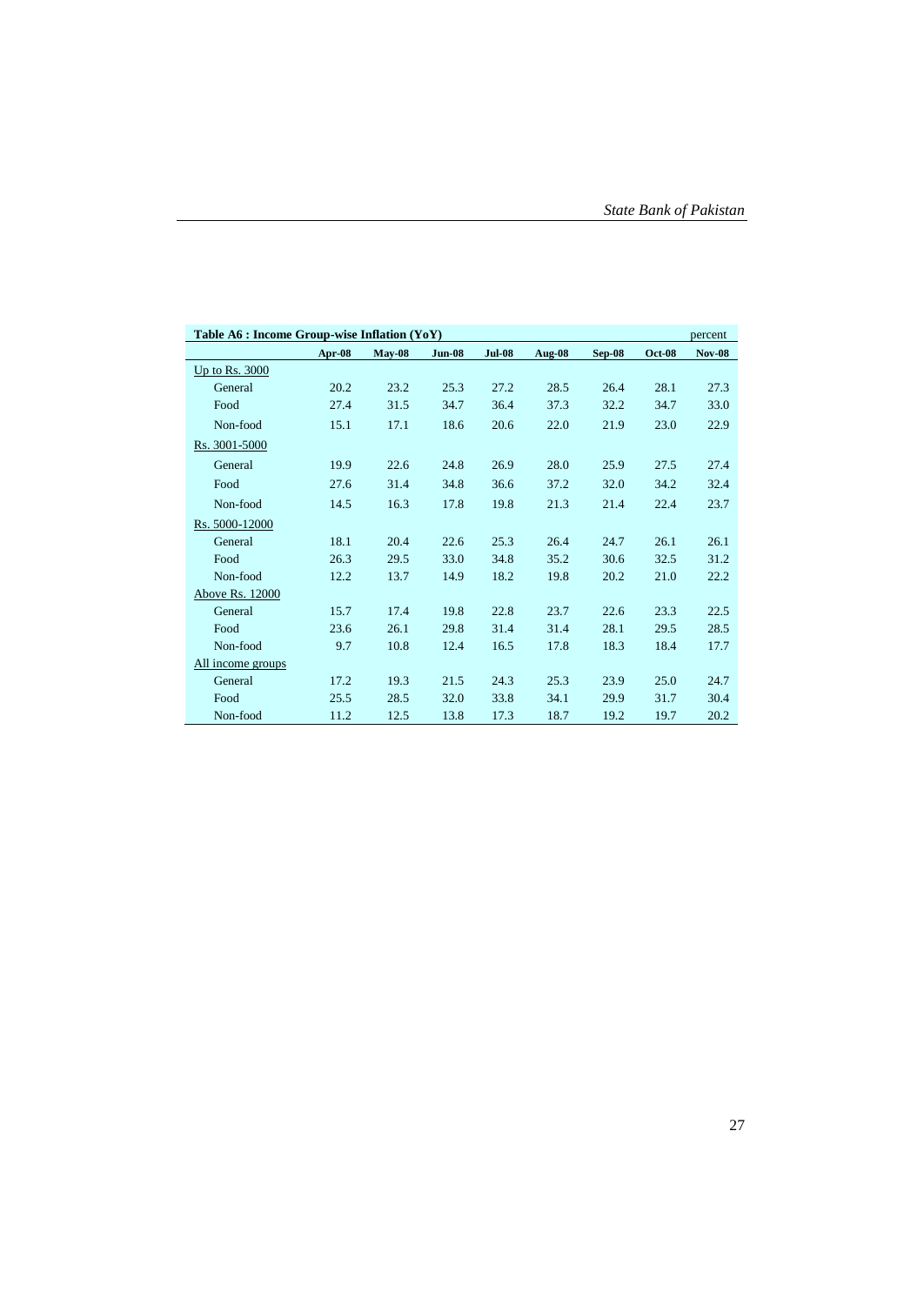|                          |                                     | Table A7: Distribution of Price Change (YoY) - WPI Items: November 2008 |                                                                                                                                                                                                                               |                                                                                                                                                                                                                                                                                                                                                                                                                             |
|--------------------------|-------------------------------------|-------------------------------------------------------------------------|-------------------------------------------------------------------------------------------------------------------------------------------------------------------------------------------------------------------------------|-----------------------------------------------------------------------------------------------------------------------------------------------------------------------------------------------------------------------------------------------------------------------------------------------------------------------------------------------------------------------------------------------------------------------------|
| <b>Groups</b>            | Decrease or<br>no change            | <b>Subdued increase</b><br>$(\text{upto } 5\%)$                         | <b>Moderate increase</b><br>$(5 to 10\%)$                                                                                                                                                                                     | More than 10%<br>increase                                                                                                                                                                                                                                                                                                                                                                                                   |
| $_{\rm{Food}}$           | Tomatoes, Moong<br>Vegetable Ghee   | <b>Sugar Confectionary</b><br>Onions, Fresh Fruits<br>Mineral Water     | Mash<br><b>Beverages</b>                                                                                                                                                                                                      | Fish, Fruit, Prepared<br>/Preserved, Gur, Cotton Seed<br>Oil, Salt, Chicken<br>Meat, Eggs, Milk Food<br>Mustard & Rapeseed Oil,<br>Dry Fruits, Fresh Milk, Sugar<br>Refined, Vegetables,<br>Prepared /Preserved, Maize<br>Jowar, Potatoes, Bajra<br>Cooking Oil, Oil Cakes<br>Tea, Powdered Milk<br>Gram Whole, Gram Split,<br>Rice, Beans, Besan, Wheat<br>Flour, Spices, Wheat<br>Vegetables, Maida<br>Condiments, Masoor |
| Raw material             |                                     |                                                                         | Wool                                                                                                                                                                                                                          | Sugar Cane, Skins<br>Cotton Seeds, Tobacco<br>Mustard/Rapeseeds                                                                                                                                                                                                                                                                                                                                                             |
| Fuel & lighting          | Cotton<br>Furnace Oil               |                                                                         | Hides<br><b>Motor Sprit</b>                                                                                                                                                                                                   | Pig Iron<br>Elec. Agriculture Tariff-D,<br>Coal, Fire Wood<br>Electricity Ind. Supply<br>Tariff-B, Mobil Oil<br>Natural Gas, Kerosine Oil,<br>Diesel Oil, Coke                                                                                                                                                                                                                                                              |
| Manufactures             | Cotton Yarn<br>Drugs &<br>Medicines | Cosmetics<br>Paper                                                      | <b>Ready Made Garments</b><br><b>Dying Materials</b><br>Cigarettes<br>Sole Leather<br><b>Jute Manufactures</b><br>Mattresses<br><b>Cotton Textiles</b><br><b>Woolen Textiles</b><br>Audio-Visual<br>Instruments<br>Transports | Hosiery, Silk & Reyon<br>Textiles. Foot Wear<br>Chemicals, Matches<br>Pesticides &I insecticides<br><b>Other Electrical Goods</b><br>Chrome Leather, Plastic<br>Products, Blended Yarn<br>Soaps, Machinery, Glass<br>Products, Utensils, Tyres<br>Tubes, Nylon Yarn<br>Fertilizers                                                                                                                                          |
| <b>Building</b> material |                                     | <b>Bricks</b>                                                           |                                                                                                                                                                                                                               | Paints & Varnishes, Timber,<br><b>Sanitary Wares</b><br>Pipe Fittings, Glass Sheets,<br>Cement<br>Wires And Cables<br>Iron Bars & Sheets<br><b>Cement Blocks</b>                                                                                                                                                                                                                                                            |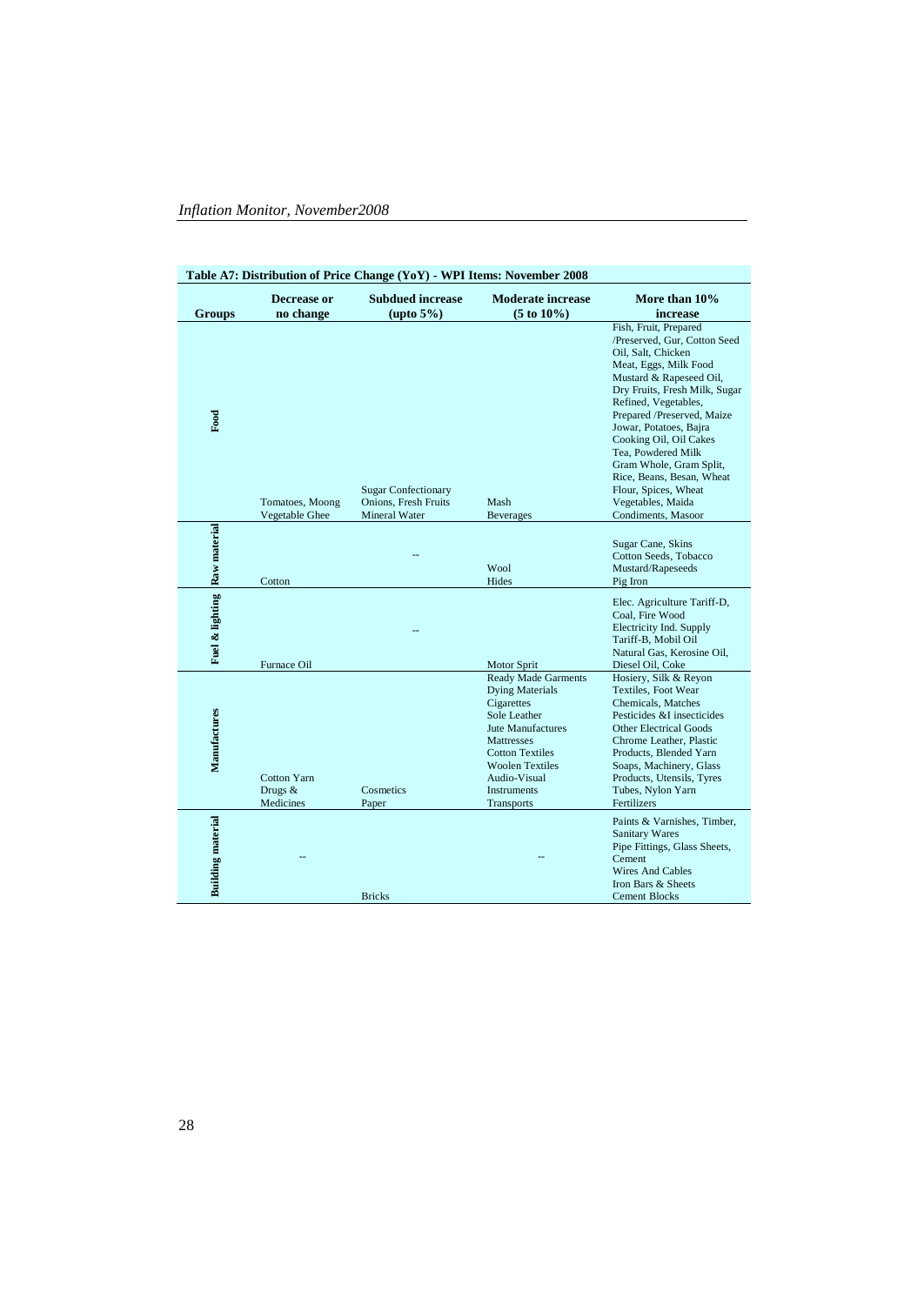|                |                              |                  | <b>Price</b>  | Percentage change |                |
|----------------|------------------------------|------------------|---------------|-------------------|----------------|
| S.No           | <b>Items</b>                 | Unit             | <b>Nov-08</b> | YoY               | <b>Monthly</b> |
| $\mathbf{1}$   | Wheat                        | Kg.              | 25.1          | 63.7              | $-1.3$         |
| $\overline{c}$ | Wheat flour average quality. | Kg.              | 27.1          | 59.6              | $-2.2$         |
| 3              | Rice basmati broken          | Kg.              | 49.0          | 48.0              | $-2.3$         |
| $\overline{4}$ | Rice irri-6                  | Kg.              | 39.4          | 63.3              | $-6.5$         |
| 5              | Masur pulse washed           | Kg.              | 129.2         | 118.3             | 2.9            |
| 6              | Moong pulse washed           | Kg.              | 50.1          | $-1.4$            | $-3.9$         |
| $\overline{7}$ | Mash pulse washed            | Kg.              | 74.9          | 6.3               | 0.5            |
| 8              | Gram pulse washed            | Kg.              | 58.8          | 46.3              | $-5.0$         |
| 9              | Beef                         | Kg.              | 142.2         | 17.1              | 1.1            |
| 10             | Mutton                       | Kg.              | 256.4         | 9.9               | 0.6            |
| 11             | Egg Hen (farm)               | Doz.             | 67.0          | 24.9              | 9.7            |
| 12             | Bread plain                  | Each             | 23.9          | 37.1              | 1.5            |
| 13             | Sugar                        | Kg.              | 35.9          | 24.0              | $-4.0$         |
| 14             | Gur                          | Kg.              | 39.5          | 15.4              | $-0.7$         |
| 15             | Milk fresh                   | Litr             | 36.0          | 22.5              | 0.7            |
| 16             | Milk powdered Nido           | 400 <sub>g</sub> | 170.0         | 17.0              | 0.0            |
| 17             | Curd                         | Kg.              | 43.0          | 24.6              | 0.8            |
| 18             | Veg.ghee tin                 | 2.5k             | 355.0         | 27.5              | $-7.8$         |
| 19             | Veg.ghee loose               | Kg.              | 102.3         | 3.4               | $-13.8$        |
| 20             | Mustard oil                  | Kg.              | 145.3         | 29.9              | $-2.7$         |
| 21             | Cooking oil                  | 2.5L             | 375.0         | 34.7              | $-4.4$         |
| 22             | Potatoes                     | Kg.              | 27.6          | 58.3              | 3.5            |
| 23             | Onions                       | Kg.              | 23.9          | 21.5              | 0.7            |
| 24             | Tomatoes                     | Kg.              | 38.7          | 23.8              | 37.3           |
| 25             | <b>Bananas</b>               | Doz.             | 31.7          | 10.8              | $-12.2$        |
| 26             | Salt powdered                | Kg.              | 6.0           | 19.0              | 2.7            |
| 27             | Red chillies (powder)        | Kg.              | 143.8         | 7.9               | $-3.2$         |
| 28             | Garlic                       | Kg.              | 44.2          | $-14.4$           | $-3.9$         |
| 29             | Tea packet                   | 250g             | 104.4         | 60.6              | 9.3            |
| 30             | Tea (prepared)               | Cup              | 8.3           | 26.4              | 0.4            |
|                |                              |                  |               |                   | continued      |

#### **Table A8: SPI Item-wise Price Movements**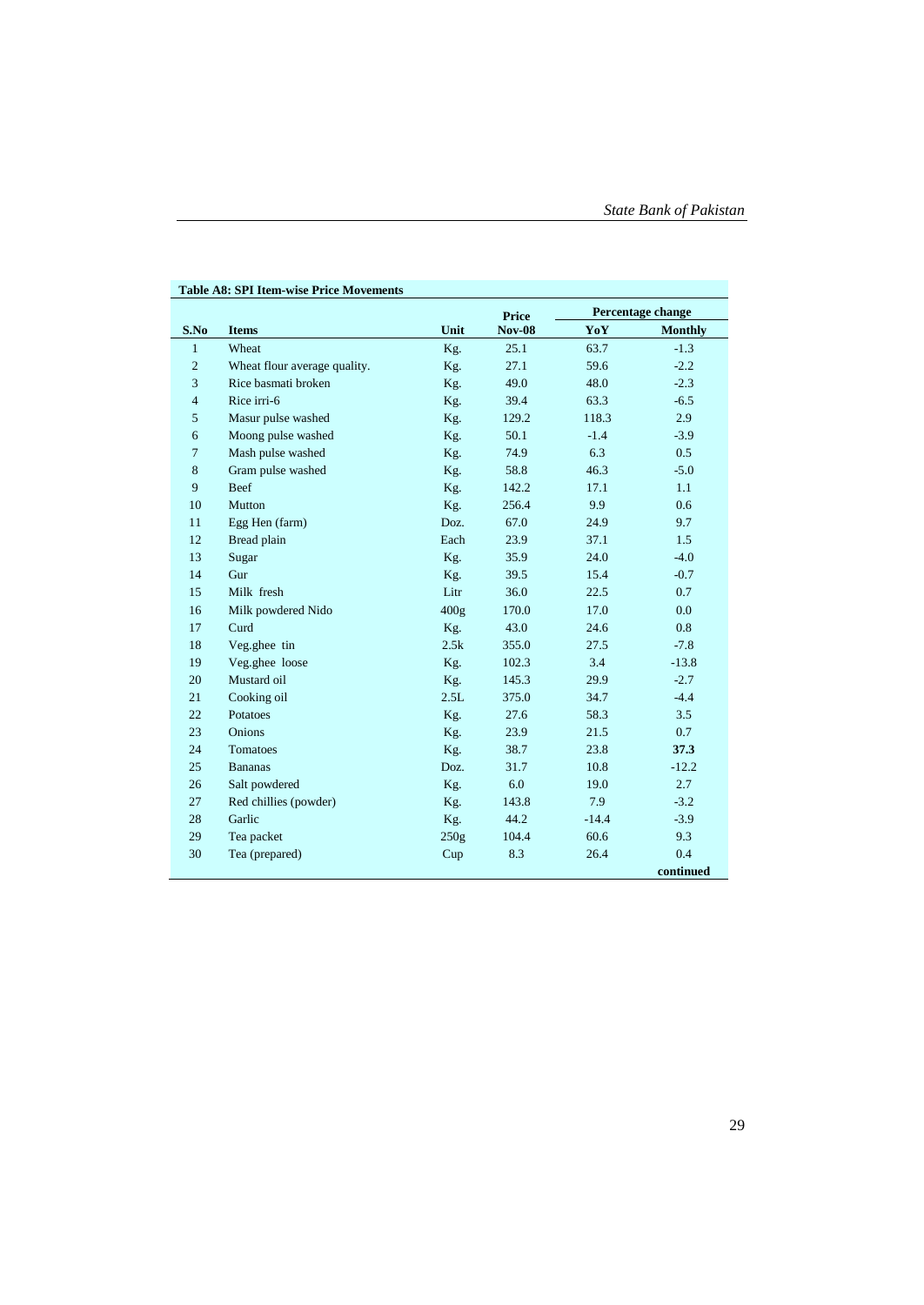#### Table A8 (continued)

|                |                            |          | <b>Price</b>  |         | Percentage change |
|----------------|----------------------------|----------|---------------|---------|-------------------|
| S.No           | <b>Items</b>               | Unit     | <b>Nov-08</b> | YoY     | <b>Monthly</b>    |
| 31             | Cooked beef plate          | Each     | 40.2          | 25.8    | 2.0               |
| 32             | Cooked dal plate           | Each     | 25.7          | 33.8    | 2.2               |
| 33             | Cigarettes K-2             | 10's     | 8.9           | 7.1     | 0.1               |
| 34             | Coarse latha               | Mtr.     | 45.1          | 16.6    | 0.0               |
| 35             | Lawn $(avg.+s,qlty)$       | Mtr.     | 89.9          | 11.1    | 0.0               |
| 36             | Voil printed               | Mtr.     | 45.5          | 16.0    | 0.0               |
| 37             | Shirting                   | Mtr.     | 78.9          | 11.5    | 0.8               |
| 38             | Sandel gents bata          | Pair     | 499.0         | 0.0     | 0.0               |
| 39             | Sandel ladies bata         | Pair     | 379.0         | 26.8    | 0.0               |
| 40             | Chappal spng. Bata         | Pair     | 129.0         | 30.3    | 0.0               |
| 41             | Kerosene                   | Litr     | 70.8          | 79.5    | $-5.1$            |
| 42             | Firewood                   | 40kg     | 264.2         | 25.0    | 3.0               |
| 43             | Elec. Bulb 60-wats         | Each     | 13.8          | 9.0     | 1.9               |
| 44             | Match box                  | Each     | 1.0           | 16.3    | 0.0               |
| 45             | Washing soap               | Cake     | 12.7          | 40.5    | $-0.4$            |
| 46             | Bath soap lifebuoy         | Cake     | 22.0          | 29.4    | 1.6               |
| 47             | Chicken (farm)             | Kg.      | 94.1          | 18.8    | $-10.6$           |
| 48             | Gas chrg. All clb. Comb    | D.mmbt   | 273.7         | 21.8    | 0.0               |
| 49             | $LPG$ .(cylender $11kg$ .) | Each     | 844.0         | 23.8    | $-10.4$           |
| 50             | Elec.chrg.all slabs com    | Bd. Unit | 6.2           | 20.3    | 11.2              |
| 51             | Petrol                     | Litr     | 72.3          | 34.3    | $-11.9$           |
| 52             | <b>Diesel</b>              | Litr     | 63.2          | 66.9    | $-7.7$            |
| 53             | Telephone local            | Call     | 2.4           | 2.6     | 2.6               |
| <b>Maximum</b> |                            |          |               | 118.3   | 37.3              |
| <b>Median</b>  |                            |          |               | 23.8    | 0.0               |
| <b>Minimum</b> |                            |          |               | $-14.4$ | $-13.8$           |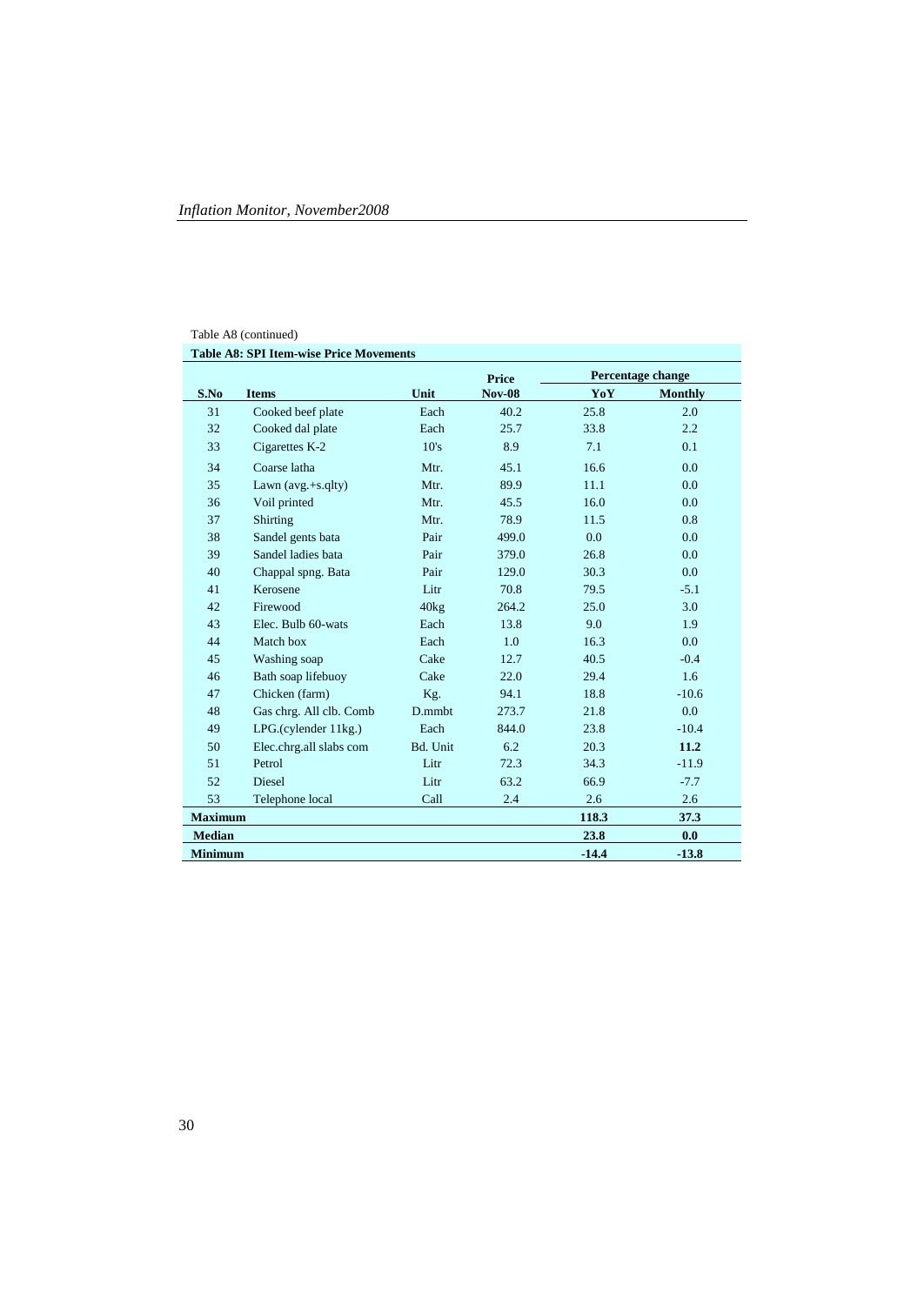| <b>Item and Specification</b> |                                    |          | <b>Index</b>  |               |  |
|-------------------------------|------------------------------------|----------|---------------|---------------|--|
|                               |                                    | Weights  | <b>Nov-07</b> | <b>Nov-08</b> |  |
| <b>GENERAL</b>                |                                    | 100.0010 | 153.87        | 191.85        |  |
|                               | FOOD & BEVERAGES.                  | 40.3416  | 167.22        | 218.12        |  |
| $\mathbf{1}$                  | <b>WHEAT</b>                       | 0.4830   | 175.32        | 291.35        |  |
| $\overline{c}$                | <b>WHEAT FLOUR</b>                 | 5.1122   | 169.84        | 280.65        |  |
| 3                             | <b>MAIDA</b>                       | 0.1059   | 164.49        | 271.20        |  |
| 4                             | <b>BESAN</b>                       | 0.1320   | 147.12        | 214.09        |  |
| 5                             | <b>RICE</b>                        | 1.3369   | 200.41        | 311.84        |  |
| 6                             | <b>PULSE MASOOR</b>                | 0.2214   | 161.34        | 354.74        |  |
| 7                             | <b>PULSE MOONG</b>                 | 0.2230   | 171.30        | 166.95        |  |
| 8                             | <b>PULSE MASH</b>                  | 0.2017   | 155.58        | 167.03        |  |
| 9                             | <b>PULSE GRAM</b>                  | 0.4272   | 140.29        | 206.72        |  |
| 10                            | <b>GRAM WHOLE</b>                  | 0.1491   | 135.35        | 183.17        |  |
| 11                            | MUSTARD OIL                        | 0.0456   | 203.73        | 260.96        |  |
| 12                            | <b>COOKING OIL</b>                 | 0.6858   | 178.64        | 235.55        |  |
| 13                            | <b>VEGETABLE GHEE</b>              | 2.6672   | 204.32        | 230.90        |  |
| 14                            | <b>SUGAR</b>                       | 1.9467   | 106.54        | 131.45        |  |
| 15                            | <b>GUR</b>                         | 0.0735   | 132.52        | 147.35        |  |
| 16                            | <b>TEA</b>                         | 1.2559   | 109.03        | 163.19        |  |
| 17                            | <b>MILK FRESH</b>                  | 6.6615   | 168.11        | 208.72        |  |
| 18                            | <b>MILK POWDER</b>                 | 0.1105   | 171.13        | 204.71        |  |
| 19                            | <b>MILK PRODUCTS</b>               | 0.5607   | 154.16        | 195.49        |  |
| 20                            | <b>HONEY</b>                       | 0.0358   | 130.45        | 171.23        |  |
| 21                            | <b>CEREALS</b>                     | 0.0878   | 149.54        | 223.69        |  |
| 22                            | JAM, TOMATO, PICKLES & VINEGAR     | 0.2472   | 136.69        | 161.65        |  |
| 23                            | <b>BEVERAGES</b>                   | 0.7286   | 142.70        | 163.33        |  |
| 24                            | <b>CONDIMENTS</b>                  | 0.3392   | 126.98        | 241.54        |  |
| 25                            | <b>SPICES</b>                      | 0.6008   | 136.88        | 209.02        |  |
| 26                            | <b>DRY FRUIT</b>                   | 0.2760   | 227.54        | 294.78        |  |
| 27                            | <b>BAKERY &amp; CONFECTIONARY</b>  | 2.9837   | 122.78        | 140.56        |  |
| 28                            | <b>CIGARETTES</b>                  | 0.9527   | 157.93        | 174.71        |  |
| 29                            | <b>BETEL LEAVES &amp; NUTS</b>     | 0.1851   | 145.16        | 166.83        |  |
| 30                            | <b>READYMADE FOOD</b>              | 1.6833   | 164.31        | 218.42        |  |
| 31                            | <b>SWEETMEAT &amp; NIMCO</b>       | 0.3846   | 168.82        | 220.75        |  |
| 32                            | <b>FISH</b>                        | 0.2703   | 150.02        | 174.21        |  |
| 33                            | <b>MEAT</b>                        | 2.6981   | 221.74        | 255.97        |  |
| 34                            | <b>CHICKEN FARM</b>                | 0.9158   | 151.94        | 176.87        |  |
| 35                            | <b>EGGS</b>                        | 0.4119   | 202.11        | 239.21        |  |
| 36                            | <b>POTATOES</b>                    | 0.5542   | 188.57        | 288.57        |  |
| 37                            | <b>ONIONS</b>                      | 0.5973   | 197.14        | 218.27        |  |
| 38                            | <b>TOMATOES</b>                    | 0.4569   | 203.41        | 181.41        |  |
| 39                            | <b>VEGETABLES</b>                  | 1.9165   | 200.22        | 258.72        |  |
| 40                            | <b>FRESH FRUITS</b>                | 1.6160   | 159.39        | 180.02        |  |
|                               | APPAREL, TEXTILE & FOOTWEAR.       | 6.0977   | 131.84        | 152.74        |  |
| 41                            | <b>COTTON CLOTH</b>                | 1.6197   | 135.52        | 155.34        |  |
| 42                            | SILK, LINEN, WOOLEN/CLOTH          | 0.5766   | 132.76        | 150.90        |  |
| 43                            | <b>TAILORING CHARGES</b>           | 0.8636   | 135.04        | 159.03        |  |
| 44                            | <b>HOSIERY</b>                     | 0.1528   | 140.58        | 161.91        |  |
| 45                            | <b>READYMADE GARMENTS</b>          | 1.2038   | 126.08        | 140.01        |  |
| 46                            | WOOLEN READYMADE GARMENTS          | 0.1485   | 141.01        | 169.56        |  |
| 47                            | <b>FOOTWEAR</b>                    | 1.5327   | 128.58        | 154.59        |  |
|                               | <b>HOUSE RENT.</b>                 | 23.4298  | 151.73        | 177.22        |  |
| 48                            | <b>HOUSE RENT INDEX (Combined)</b> | 23.4298  | 151.73        | 177.22        |  |
|                               |                                    |          |               |               |  |

**Table A9: Consumer Price Index Numbers by Major Groups and Selected Commodities**

(continued)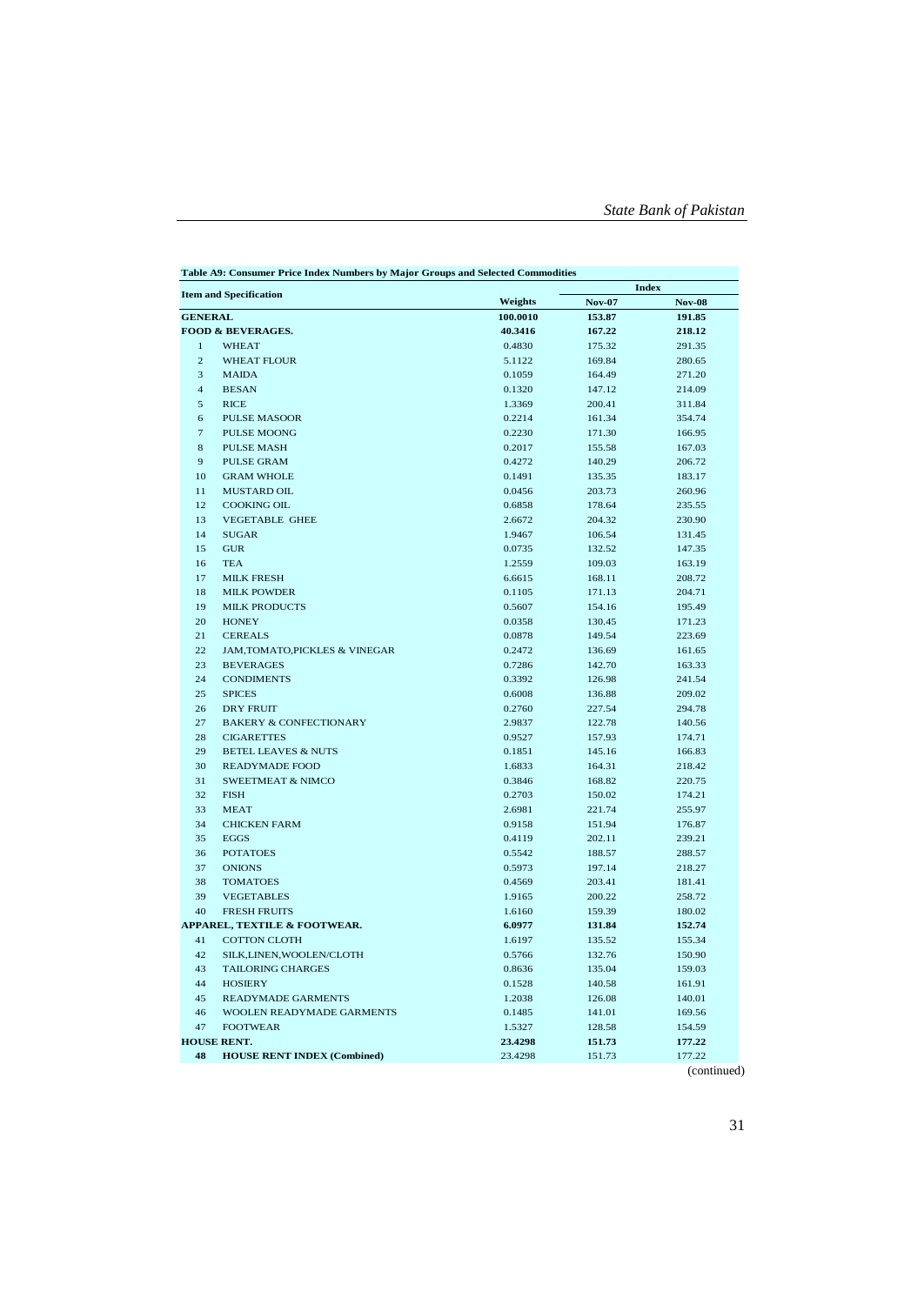#### (continued)

|                  | Table A9: Consumer Price Index Numbers by Major Groups and Selected Commodities<br><b>Index</b> |         |               |               |  |  |  |
|------------------|-------------------------------------------------------------------------------------------------|---------|---------------|---------------|--|--|--|
|                  | <b>Item and Specification</b>                                                                   | Weights | <b>Nov-07</b> | <b>Nov-08</b> |  |  |  |
|                  | <b>FUEL AND LIGHTING.</b>                                                                       | 7.2912  | 154.36        | 203.62        |  |  |  |
| 49               | <b>KEROSENE</b>                                                                                 | 0.1366  | 235.87        | 386.02        |  |  |  |
| 50               | <b>FIREWOOD</b>                                                                                 | 0.4778  | 229.43        | 296.00        |  |  |  |
| 51               | <b>MATCH BOX</b>                                                                                | 0.1301  | 100.00        | 200.00        |  |  |  |
| 52               | <b>BULB &amp; TUBE</b>                                                                          | 0.1311  | 93.52         | 99.31         |  |  |  |
| 53               | <b>ELECTRICITY</b>                                                                              | 4.3698  | 119.53        | 159.21        |  |  |  |
| 54               | <b>NATURAL GAS</b>                                                                              | 2.0458  | 213.14        | 271.66        |  |  |  |
|                  | H.HOLD.FURNITURE & EQUIPMENT ETC.                                                               | 3.2862  | 138.31        | 159.08        |  |  |  |
| 55               | <b>UTENSILS</b>                                                                                 | 0.3690  | 123.55        | 145.07        |  |  |  |
| 56               | <b>PLASTIC PRODUCTS</b>                                                                         | 0.1055  | 144.83        | 185.78        |  |  |  |
| 57               | <b>SUITCASE</b>                                                                                 | 0.0470  | 128.51        | 148.09        |  |  |  |
| 58               | HOUSE HOLD EQUIPMENTS                                                                           | 0.0953  | 123.29        | 145.86        |  |  |  |
| 59               | FURNITURE (Ready Made)                                                                          | 0.3054  | 139.36        | 170.33        |  |  |  |
| 60               | <b>FURNISHING</b>                                                                               | 0.6362  | 133.43        | 151.51        |  |  |  |
| 61               | ELECT.IRON FANS & WASHING MACHINE                                                               | 0.1889  | 126.79        | 156.91        |  |  |  |
| 62               | SEWING MACHINE, CLOCK AND NEEDLES                                                               | 0.1270  | 119.21        | 136.22        |  |  |  |
| 63               | REFRIGERATOR & AIRCONDITIONER                                                                   | 0.1756  | 101.03        | 126.82        |  |  |  |
| 64               | <b>MARRIAGE HALL</b>                                                                            | 0.0445  | 153.03        | 180.22        |  |  |  |
| 65               | <b>HOUSE HOLD SERVANT</b>                                                                       | 1.1918  | 155.02        | 170.44        |  |  |  |
|                  | <b>TRANSPORT &amp; COMMUNICATION.</b>                                                           | 7.3222  | 146.85        | 188.88        |  |  |  |
| 66               | <b>PETROL</b>                                                                                   | 1.7253  | 175.59        | 189.71        |  |  |  |
| 67               | <b>DIESEL</b>                                                                                   | 0.2070  | 238.74        | 362.66        |  |  |  |
| 68               | CNG. FILLING CHARGES                                                                            | 0.1649  | 142.87        | 189.08        |  |  |  |
| 69               | <b>SERVICE CHARGES</b>                                                                          | 0.3835  | 134.42        | 160.83        |  |  |  |
| 70               | <b>VEHICLES</b>                                                                                 | 0.2596  | 101.27        | 125.00        |  |  |  |
| 71               | <b>TYRE &amp; TUBE</b>                                                                          | 0.2831  | 125.47        | 154.47        |  |  |  |
| 72               | <b>TRANSPORT FARE/CHARGES</b>                                                                   | 2.1236  | 173.38        | 265.48        |  |  |  |
| 73               | <b>TRAIN FARE</b>                                                                               | 0.1514  | 170.74        | 253.24        |  |  |  |
| 74               | <b>AIR FARE</b>                                                                                 | 0.0983  | 253.00        | 342.93        |  |  |  |
| 75               | <b>COMMUNICATION</b>                                                                            | 1.9255  | 86.77         | 91.30         |  |  |  |
|                  | <b>RECREATION &amp; ENTERTAINMENT.</b>                                                          | 0.8259  | 106.21        | 119.47        |  |  |  |
| 76               | <b>RECREATION</b>                                                                               | 0.3399  | 101.91        | 128.36        |  |  |  |
| 77               | <b>ENTERTAINMENT</b>                                                                            | 0.4860  | 109.22        | 113.25        |  |  |  |
|                  | <b>EDUCATION.</b>                                                                               | 3.4548  | 139.17        | 161.90        |  |  |  |
| 78               | <b>TUTION FEES</b>                                                                              | 2.3629  | 145.17        | 164.04        |  |  |  |
| 79               | <b>STATIONERY</b>                                                                               | 0.3500  | 130.11        | 162.94        |  |  |  |
| 80               | <b>TEXT BOOKS</b>                                                                               | 0.6894  | 127.62        | 160.07        |  |  |  |
| 81               | COMPUTER & ALLIED PRODUCTS                                                                      | 0.0525  | 81.52         | 82.86         |  |  |  |
|                  | <b>CLEANING LAUNDRY &amp; PER.APPEARANCE.</b>                                                   | 5.8788  | 134.36        | 161.71        |  |  |  |
| 82               | <b>WASHING SOAP &amp; DETERGENT</b>                                                             | 1.5535  | 121.88        | 156.42        |  |  |  |
| 83               | <b>TOILET SOAP</b>                                                                              | 0.7436  | 144.11        | 186.50        |  |  |  |
| 84               | <b>TOOTH PASTE</b>                                                                              | 0.4036  | 108.23        | 112.34        |  |  |  |
| 85               | <b>SHAVING ARTICLES</b>                                                                         | 0.3480  | 117.18        | 144.17        |  |  |  |
| 86               | <b>COSMETICS</b>                                                                                | 1.4272  | 127.38        | 143.02        |  |  |  |
| 87               | <b>WATCHES</b>                                                                                  | 0.0552  | 125.18        | 137.86        |  |  |  |
| 88               | <b>JEWELLERY</b>                                                                                | 0.3936  | 230.74        | 291.57        |  |  |  |
| 89               | <b>LAUNDRY CHARGES</b>                                                                          | 0.2207  | 148.35        | 175.94        |  |  |  |
| 90               | <b>HAIR CUT &amp; BEAUTY PARLOUR CHARGES</b>                                                    | 0.7334  | 131.74        | 147.45        |  |  |  |
| <b>MEDICARE.</b> |                                                                                                 | 2.0728  | 129.81        | 146.10        |  |  |  |
| 91               | <b>DRUGS &amp; MEDICARES</b>                                                                    | 1.0752  | 107.19        | 113.31        |  |  |  |
| 92               | <b>DOCTOR'S FEE</b>                                                                             | 0.9976  | 154.20        | 181.45        |  |  |  |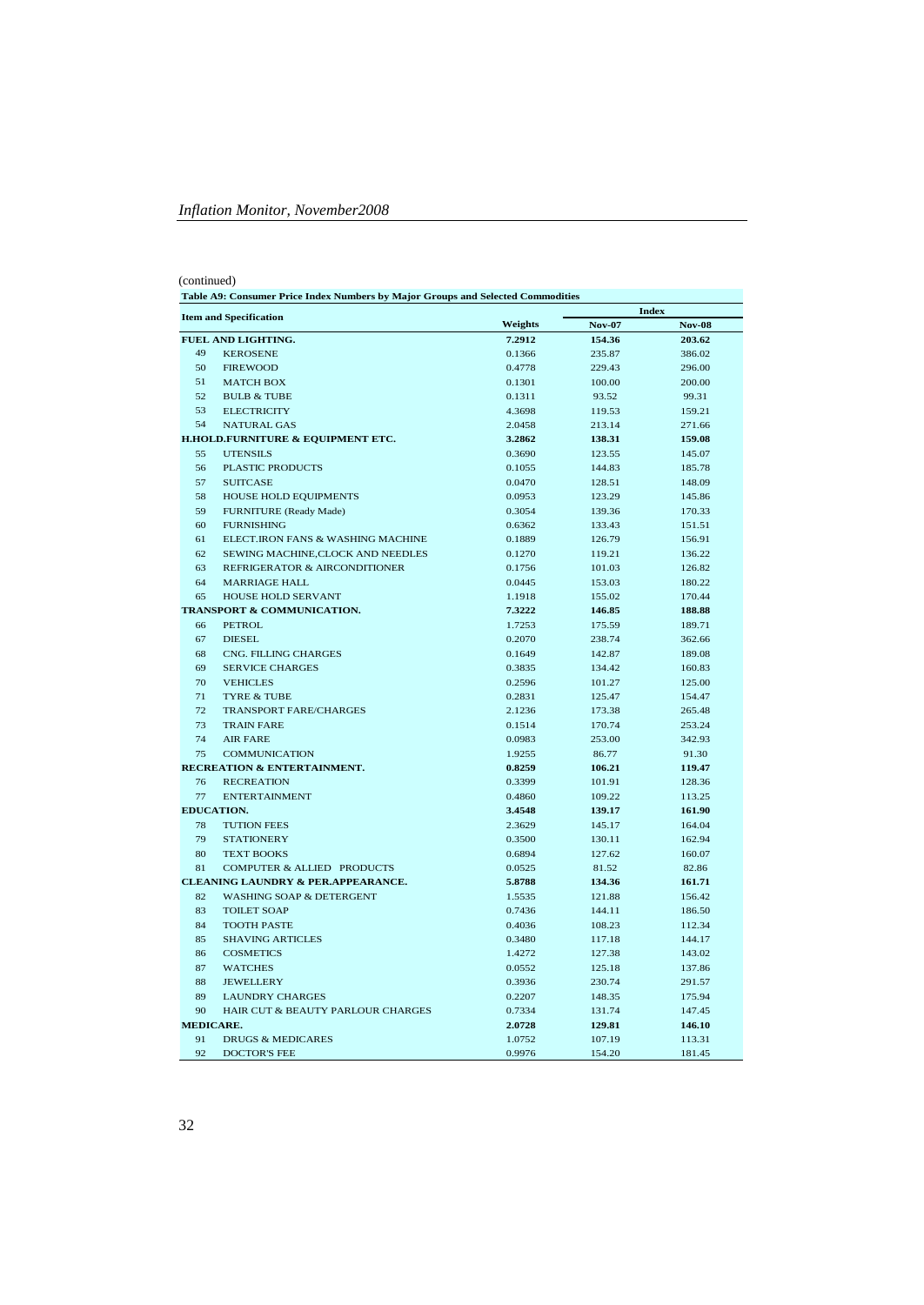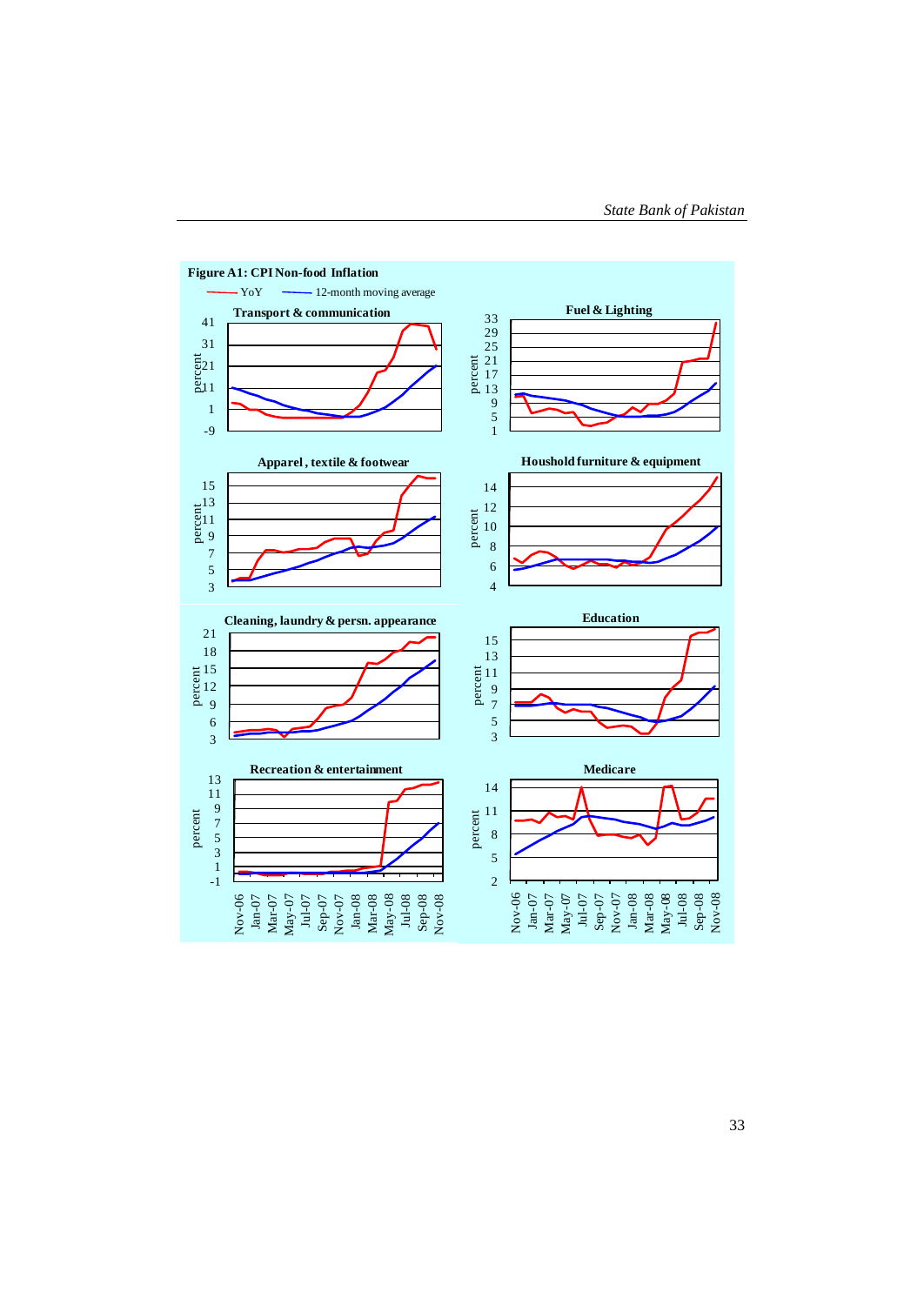

#### **Figure A2: Frequency Distribution of Price Changes of CPI Items, November 2008**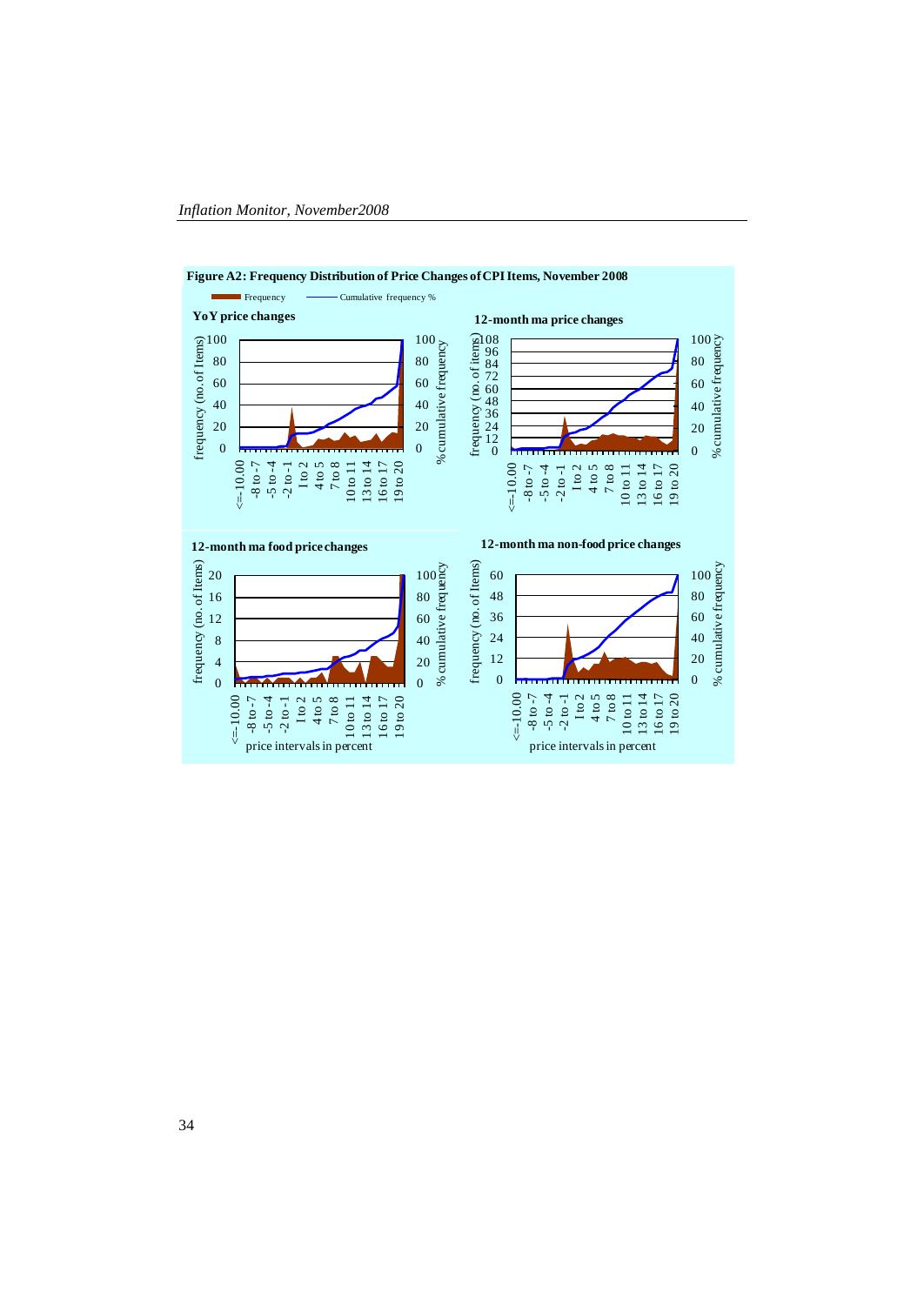

## **Figure A3: Frequency Distribution of Price Changes of WPI Items, November 2008**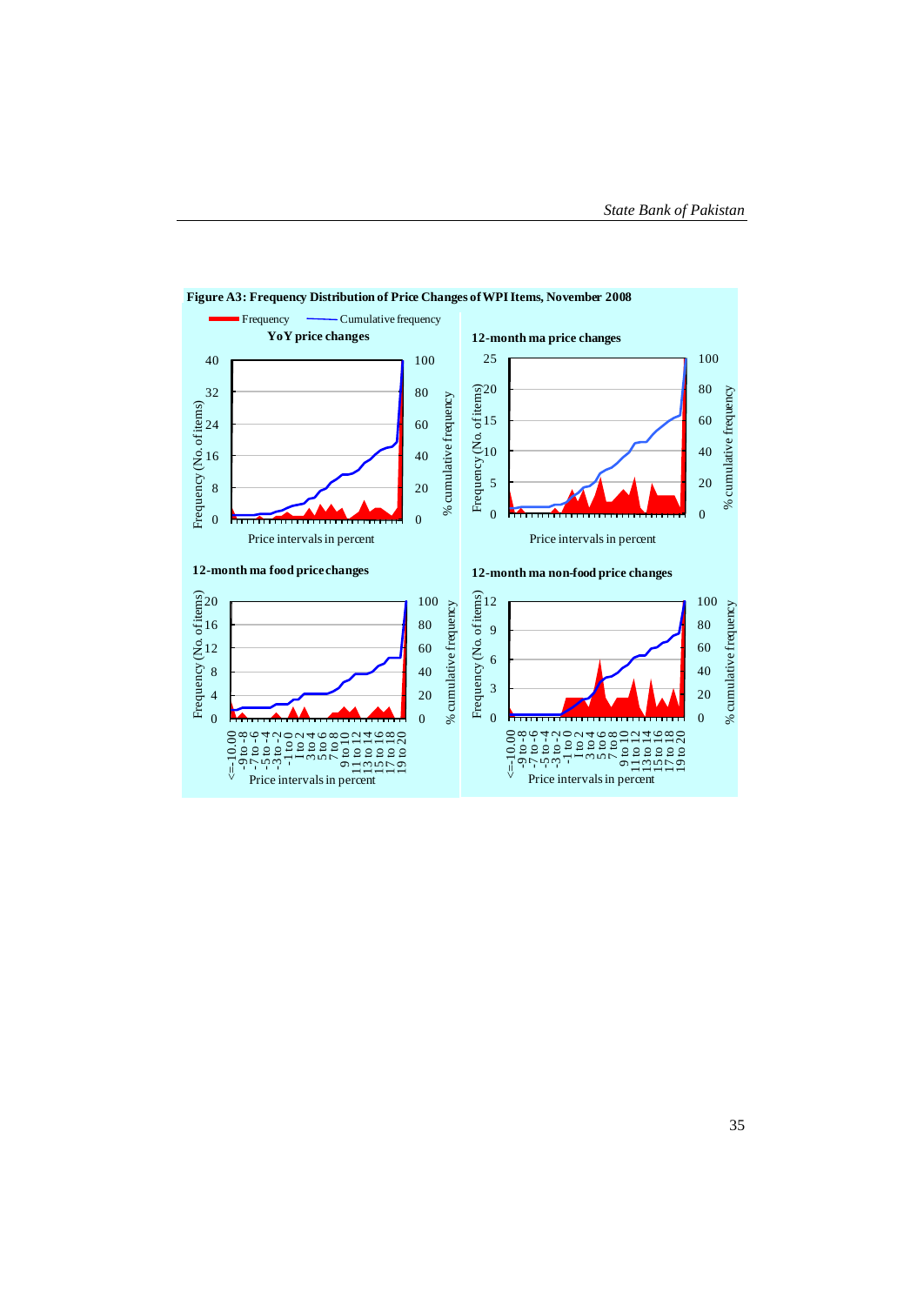#### **Annexure B**

#### **Technical Notes**

1. All the three measures of inflation, viz. CPI, WPI and SPI are computed by the following Laspeyres Index formula:

$$
I_t = \sum_j w_0^j \left( \frac{P_t^j}{P_0^j} \right)
$$

where  $I_t$  is price index,  $w_0^j$  is weight of commodity *j* in the overall basket,  $P_t^j$  is price of commodity *j* in period *t* and  $P_0^j$  is its price in the base year.

- 2. Base year for all the indices is the year 2000-01.
- 3. CPI basket contains 374 consumers' goods; WPI basket contains 425 commodities; SPI contains 53 commodities.
- 4. YoY inflation is the percent change of an index in a given month over the index in the same month of the last year. It is computed as follows:

$$
\pi_{t} = (\frac{I_{t}}{I_{t-12}} - 1) \times 100
$$

5. Period average inflation is the percent change of the average index during the period from July to the given month of a fiscal year over the average index during the corresponding period of the last year. It is computed as follows:

$$
\overline{\pi}_{t} = \left(\frac{\sum_{i=0}^{t-v} I_{t-i}}{\sum_{i=0}^{t-1} I_{t-1} - 1}\right) \times 100
$$

where  $\nu$  is the serial number of the month of July of current fiscal year in a given time series.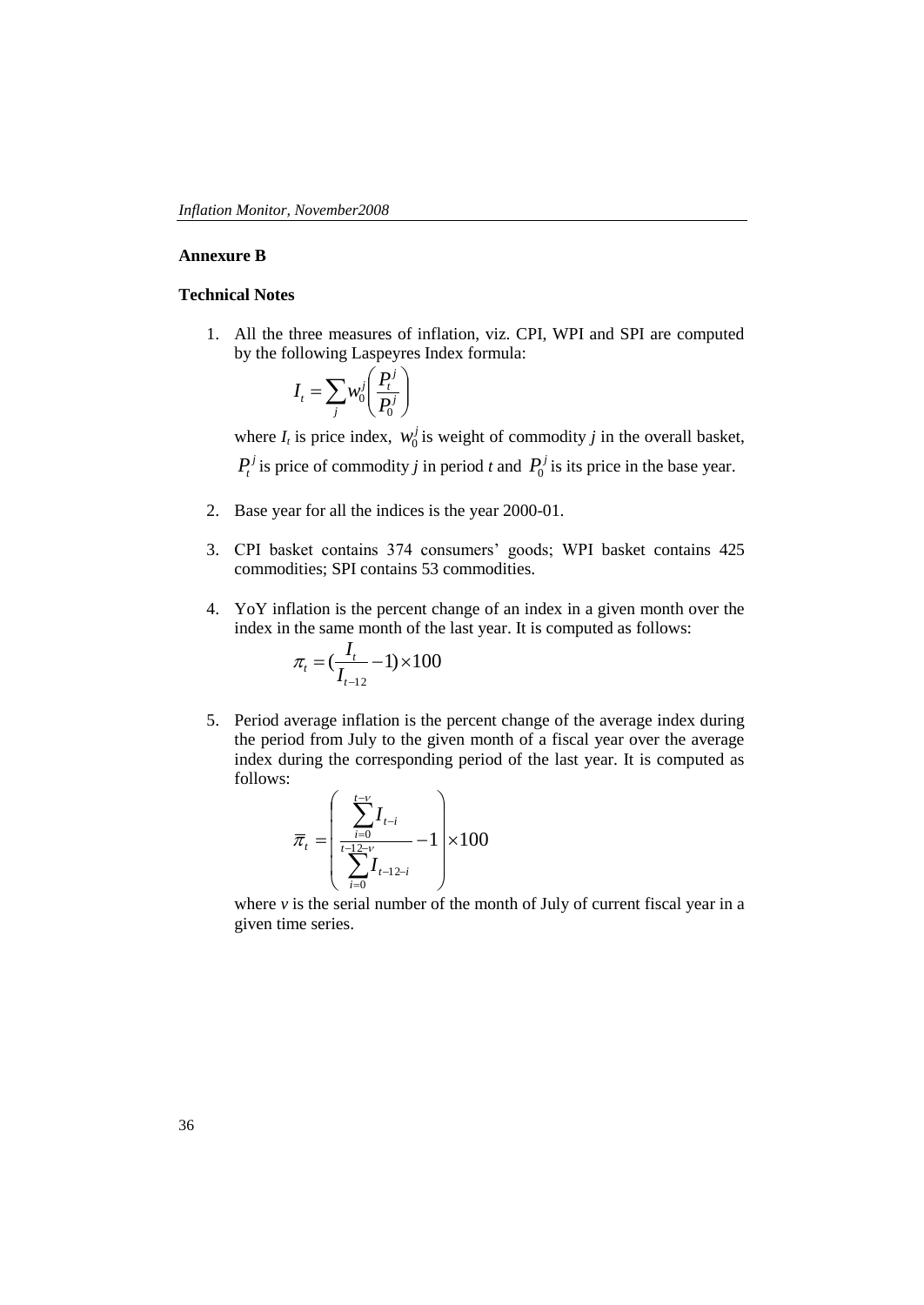6. Monthly inflation is the percent change of an index in a given month over the index in the preceding month. It is computed as follows:

$$
\pi_t = (\frac{I_t}{I_{t-1}} - 1) \times 100
$$

7. 12-month moving average inflation (Long-run trend inflation) is the percent change of 12-month moving average of a price index; it is computed as follows:

$$
\widetilde{\pi}_{t} = \left(\frac{\sum_{i=0}^{11} I_{t-i}}{\sum_{i=0}^{11} I_{t-12-i}} - 1\right) \times 100
$$

- 8. Core Inflation is defined as the persistent component of measured inflation that excludes volatile and controlled prices. It reflects the normal supply and demand conditions in the economy. Core inflation is computed by the following two methods:
	- a) Non-food, Non-energy inflation (NFNE inflation); it is computed by excluding food group and energy items (kerosene oil, petrol, diesel, CNG, electricity and natural gas) from the CPI basket.
	- b) 20% trimmed-mean inflation; it is computed through the following steps:
		- i. All CPI items are arranged in ascending order according to YoY/12-month moving average/monthly/period average changes in their price indices in a given month.
		- ii. 20 percent of the items showing extreme changes are excluded with 10 percent of the items at the top of the list (corresponding to cumulative weight of 90% or more) and 10 percent of the items at the bottom of the list (corresponding to cumulative weight of 10 percent or less).
		- iii. The weighted mean of the changes in price indices of the rest of the items is core inflation.
- 9. Weighted contribution of different items (or sub-groups) to total inflation is worked out as below:

Let the overall index  $(I_t)$  is the weighted average of price indexes of individual items or sub-groups  $(I_i)$ , i.e.